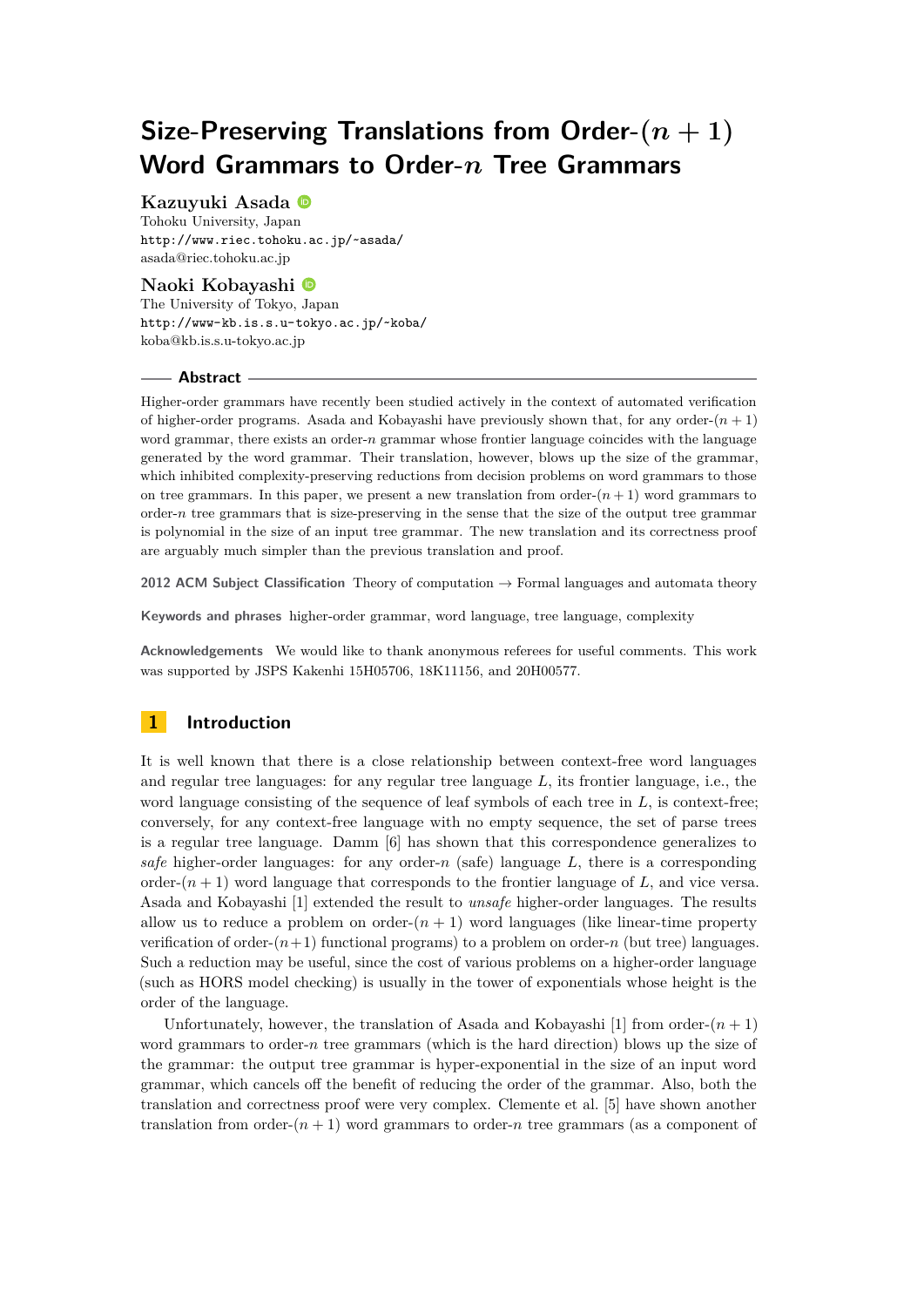their algorithm for the diagonal problem), but their translation also suffers from the same problem of blowing up the size of the grammar.

In the present paper, we present a much simpler translation from order- $(n + 1)$  word grammars to order-*n* tree grammars, where the size of the output grammar is *polynomial* in the size of an input grammar.<sup>[1](#page-1-0)</sup>

Some of the known results on the complexity of decision problems on higher-order languages follow immediately from our result. For example, Parys [\[12\]](#page-16-2) has shown that the complexity of the diagonal problem is *n*-EXPTIME-complete for order-*n* tree grammars and (*n* − 1)-EXPTIME-complete for order-*n* word grammars. He separately discussed the tree and word cases, but using our result, the upper-bound for the word-case follows immediately from the tree case. (Note that the hardness follows from the translation of [\[1\]](#page-15-0) in the opposite direction.) For another example, it is known that the inclusion problem between an order- $(n+1)$  word language and a regular language (to which various program verification problems can be reduced) can be decided in *n*-EXPTIME in the size of the order- $(n + 1)$ word grammar; it is, for example, obtained as a corollary of Kobayashi and Ong's result [\[10\]](#page-16-3) that linear-time property model checking of order- $(n + 1)$  higher-order recursion schemes (HORS) is *n*-EXPTIME complete. Using our result, the upper-bound of the complexity of the inclusion problem can be obtained as an immediate corollary of the *n*-EXPTIME completeness of the modal  $\mu$ -calculus model checking of HORS [\[11\]](#page-16-4) and our result.

Our new translation from word grammars to tree grammars is in a sense more elementary than the previous known translations [\[1,](#page-15-0) [5\]](#page-16-1). While the previous translations used intersection types, our new translation, which has been inspired from [\[3,](#page-15-1) [9\]](#page-16-5), uses only simple types. The correctness proof of the new translation is also arguably much simpler than those of the previous translations.

**Related Work** As explained above, a translation from order- $(n + 1)$  word grammars to order-*n* tree grammars has first been shown by Damm [\[6,](#page-16-0) Theorem 7.17] for safe grammars. His translation does not seem to generalize to unsafe grammars (grammars without the so called "safety restriction" [\[7,](#page-16-6) [4\]](#page-16-7)). Asada and Kobayashi [\[1\]](#page-15-0) and Clemente et al. [\[5\]](#page-16-1) have shown translations for unsafe grammars. As mentioned already, these previous translations are quite different from ours. Both of the previous translations [\[1,](#page-15-0) [5\]](#page-16-1) used intersection types and replicated a term for each intersection type. Since the number of intersection types need for the translation of order-*k* grammars is *k*-fold exponential, it was inevitable for the previous translations to blow up the size of the grammar. In contrast, our translation does not use intersection types, and only keeps track of how order-0 variables are used.

As for applications, Asada and Kobayashi's translation [\[1\]](#page-15-0) has been used to prove a pumping lemma for higher-order grammars *modulo* a certain conjecture [\[2\]](#page-15-2). Clemente et al. [\[5\]](#page-16-1) used (an extension of) their translation to prove the decidability of the diagonal problem.

Our translation has been inspired from related transformations developed in [\[3,](#page-15-1) [9\]](#page-16-5). Asada and Kobayashi [\[3\]](#page-15-1) used a related transformation for order-3 grammars, which was used to prove a variant of the pumping lemma for higher-order grammars. Kobayashi et al. [\[9\]](#page-16-5) used a similar transformation technique for probabilistic higher-order grammars called PHORS, to provide a fixpoint characterization of the termination probability of PHORS.

<span id="page-1-0"></span>More precisely, the transformation of Asada and Kobayashi [\[1\]](#page-15-0) consists of two steps, a main step and an administrative step. We simplify only the main step; for applications discussed below, we do not need the administrative step.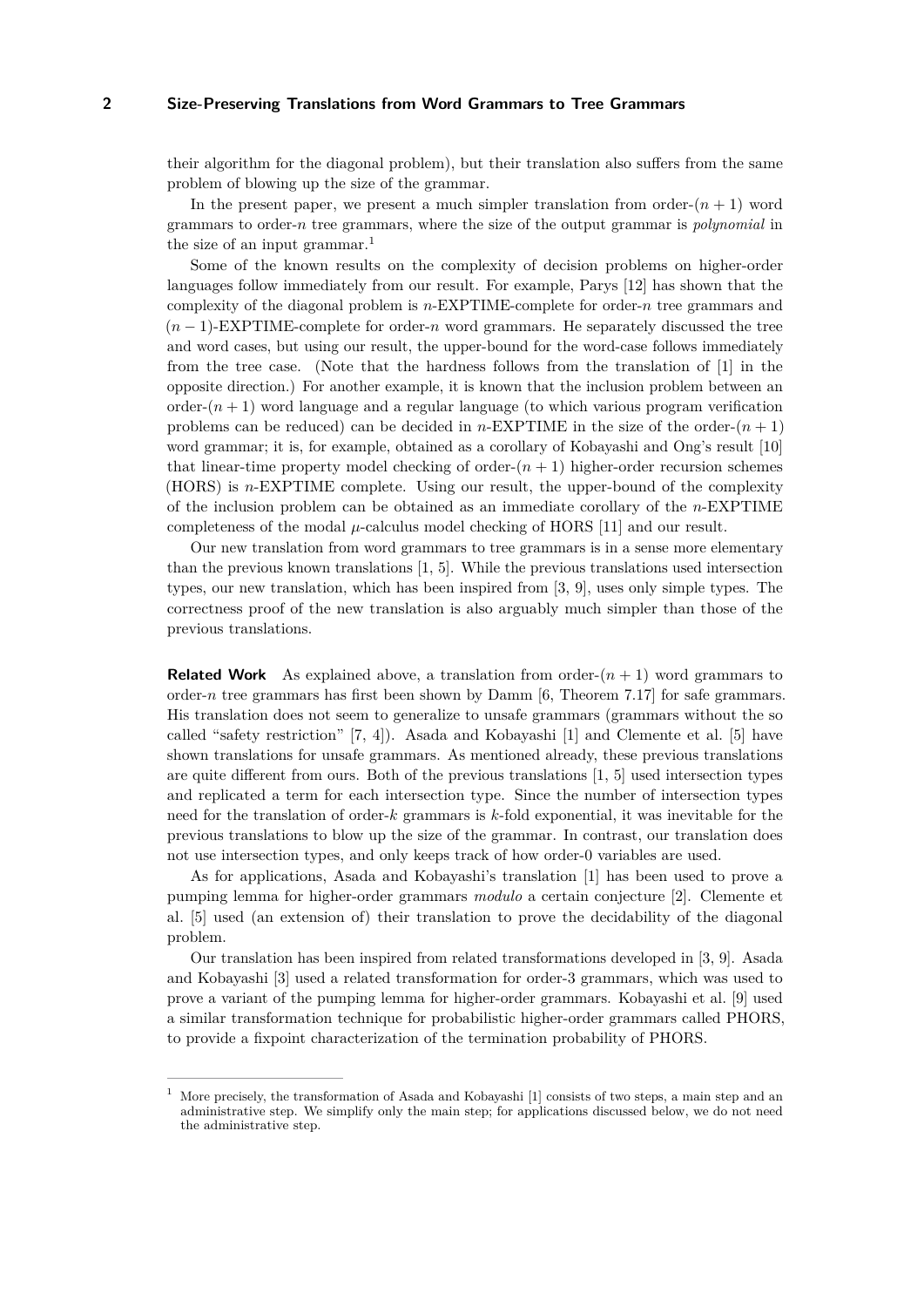The rest of the paper is structured as follows. Section [2](#page-2-0) reviews the definition of higherorder grammars, and states the main result. Section [3](#page-5-0) gives the definition of the new transformation from order- $(n + 1)$  word grammars to order-*n* tree grammars. Section [4](#page-9-0) proves the complexity results, and discusses an application of the main result. Section [5](#page-11-0) proves the correctness of the translation. Section [6](#page-15-3) concludes the paper.

# <span id="page-2-0"></span>**2 Preliminaries**

We first review basic definitions on higher-order grammars [\[6,](#page-16-0) [1\]](#page-15-0) in Section [2.1;](#page-2-1) our definitions given below basically follow those of [\[1\]](#page-15-0), with slight modifications. We then state our main result in Section [2.2.](#page-4-0)

We often write  $\tilde{a}$  for a sequence  $a_1, \ldots, a_n$ , and write  $|\tilde{a}|$  for the length *n* of the sequence.

### <span id="page-2-1"></span>**2.1 Higher-order grammars**

**Definition 1** (types and terms). The set of *(simple) types*, ranged over by  $\kappa$ , is given by:  $\kappa ::= \mathsf{o} \mid \kappa_1 \to \kappa_2$ . The *order*, *arity*, and *size* of a type  $\kappa$ , written  $\mathsf{ord}(\kappa)$ ,  $\mathsf{ari}(\kappa)$ , and  $|\kappa|$ , are defined by

| $ord(o) := 0$ | $\text{ord}(\kappa_1 \to \kappa_2) := \max(\text{ord}(\kappa_1) + 1, \text{ord}(\kappa_2))$ |
|---------------|---------------------------------------------------------------------------------------------|
| $ari(o) := 0$ | $\ari(\kappa_1 \rightarrow \kappa_2) := 1 + \ari(\kappa_2)$                                 |
| $ 0  := 1$    | $ \kappa_1 \to \kappa_2  :=  \kappa_1  +  \kappa_2  + 1.$                                   |

The type o describes trees, and  $\kappa_1 \to \kappa_2$  describes functions from  $\kappa_1$  to  $\kappa_2$ . The set of *terms*, ranged over by  $s, t, u, \ldots$ , is defined by:

$$
t ::= x \mid a \, t_1 \, \cdots \, t_k \mid t_1 \, t_2 \mid t_1 \oplus t_2 \mid \Omega.
$$

Here, *x* ranges over a denumerable set of variables, and *a* over a set of constants (which represent tree constructors). We also use meta-variables *y, z, F, G* for variables. Variables and constants are also called *non-terminals* and *terminals* respectively. A *ranked alphabet*  $\Sigma$  is a map from a finite set of terminals to the set of natural numbers; we call  $\Sigma(a)$  the *arity* of a terminal *a*. We implicitly assume a ranked alphabet whose domain contains all terminals discussed, unless explicitly described. The term  $t_1 \oplus t_2$  denotes a non-deterministic choice between  $t_1$  and  $t_2$ , and  $\Omega$  denotes divergence. A term is called an *applicative term* if it contains neither  $\oplus$  nor  $\Omega$ .

A (simple) type environment K is a sequence of type bindings of the form  $x : \kappa$ , where K may contain at most one binding for each variable. The type judgment relation  $K \vdash_{ST} t : \kappa$  is defined by the following rules.

$$
\frac{\Sigma(a) = k \qquad \mathcal{K} \vdash_{\text{ST}} t_i : o \text{ (for each } i \in \{1, \dots, k\})}{\mathcal{K} \vdash_{\text{ST}} t_1 : \kappa_2 \to \kappa \qquad \mathcal{K} \vdash_{\text{ST}} t_2 : \kappa_2} \qquad \frac{\mathcal{K} \vdash_{\text{ST}} t_i : o \quad (\text{for each } i \in \{1, \dots, k\})}{\mathcal{K} \vdash_{\text{ST}} t_1 : o \qquad \mathcal{K} \vdash_{\text{ST}} t_2 : o} \qquad \frac{\mathcal{K} \vdash_{\text{ST}} t_1 : o \qquad \mathcal{K} \vdash_{\text{ST}} t_2 : o}{\mathcal{K} \vdash_{\text{ST}} t_1 \oplus t_2 : o} \qquad \frac{\mathcal{K} \vdash_{\text{ST}} t_1 : o \qquad \mathcal{K} \vdash_{\text{ST}} t_2 : o}{\mathcal{K} \vdash_{\text{ST}} \Omega : o}
$$

For a technical convenience, in the typing rule for constants, we require that a terminal must be fully applied; this does not restrict the expressive power of higher-order grammars introduced below. Note that, given K and t, there exists at most one type  $\kappa$  such that  $\mathcal{K} \vdash_{ST} t : \kappa$ . We call  $\kappa$  the type of t (with respect to  $\mathcal{K}$ ). Henceforth, we consider only well-typed terms.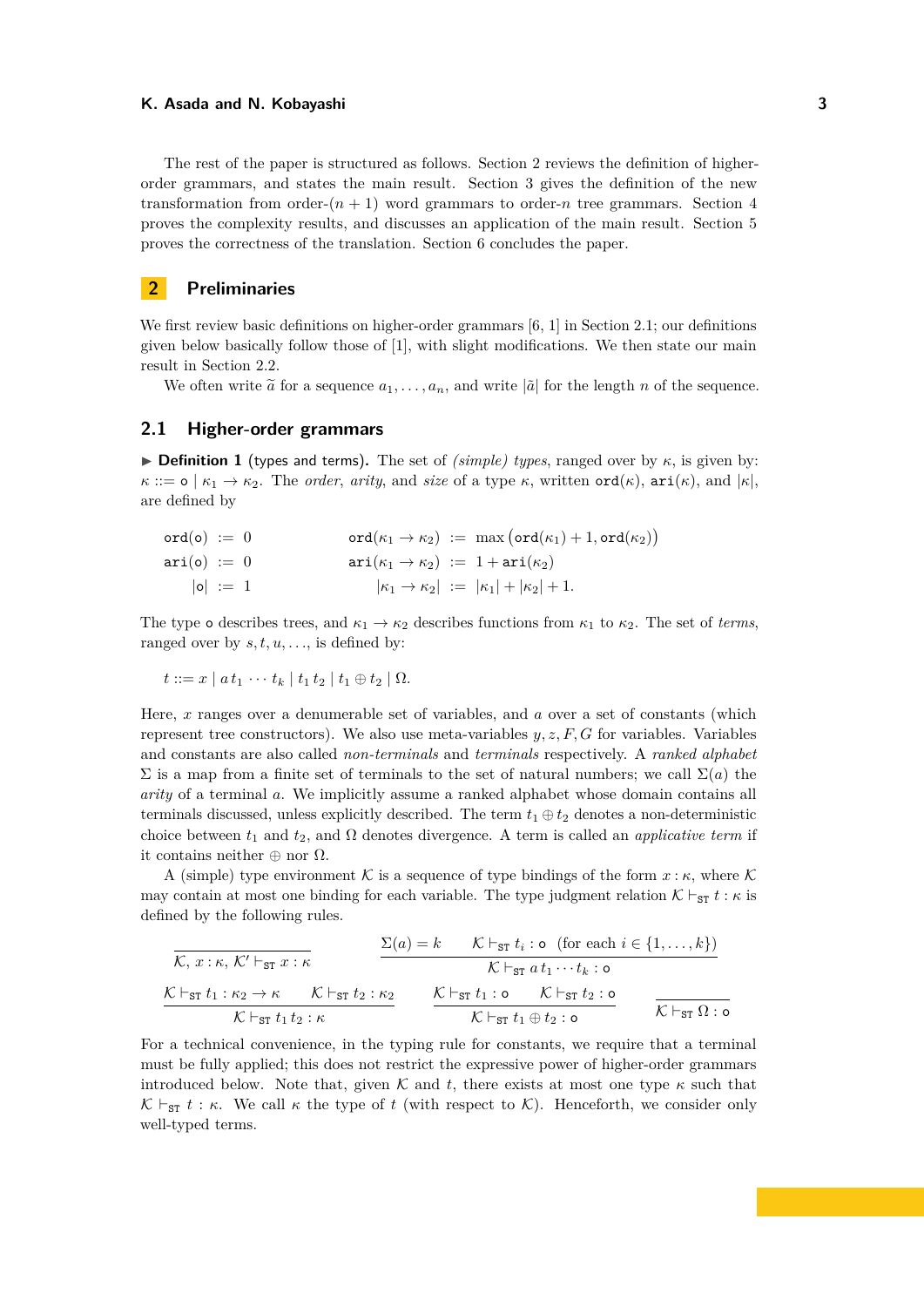A term *t* is called *ground* (with respect to K) if  $K \vdash_{ST} t : o$ , and *t* is called a (finite, Σ-ranked) *tree* if *t* is a closed ground applicative term consisting of only terminals. We write **Tree**<sub>Σ</sub> for the set of  $\Sigma$ -ranked trees, and use the meta-variable *v* for trees.

We define the *size* |*t*| of a term *t* by:  $|x| := 1$ ,  $|a t_1 \cdots t_k| := 1 + |t_1| + \cdots + |t_k|$ ,  $|st| := |s| + |t| + 1$ ,  $|s \oplus t| := |s| + |t| + 1$ , and  $|\Omega| := 1$ .

▶ **Definition 2** (higher-order grammar). A *higher-order grammar* (or *grammar* for short) is a quadruple  $(\Sigma, \mathcal{N}, \mathcal{R}, t^{\circ})$ , where

- $\blacksquare$  Σ is a ranked alphabet,
- $\mathcal N$  is a map from a finite set of non-terminals to their types,
- R is a finite set of *rewriting rules* of the form  $Fx_1 \cdots x_\ell \rightarrow t$ , where: (i) *t* is a term, (ii)  $\mathcal{N}(F) = \kappa_1 \to \cdots \to \kappa_\ell \to \infty$ , (iii)  $\mathcal{N}, x_1 : \kappa_1, \ldots, x_\ell : \kappa_\ell \vdash_{\mathtt{ST}} t : \mathtt{o}$  holds, and (iv) in  $\mathcal{R}$ there is exactly one rule for each nonterminal,
- $t^{\circ}$  is a term called the *start term*, and  $\mathcal{N} \vdash_{\texttt{ST}} t^{\circ}$  : o.

The *order* of a grammar  $\mathcal G$  is defined as the largest order of the types of non-terminals (or 0 if  $dom(\mathcal{N})$  is empty). We define the *size* of  $\mathcal{N}$ , written as  $|\mathcal{N}|$ , by  $|\mathcal{N}| := \sum_{F \in \mathcal{N}} |\mathcal{N}(F)|$ , and also define the *Curry-style* and *Church-style sizes* of a grammar  $G$ , written as  $|G|_{cy}$  and  $|\mathcal{G}|_{\text{ch}}$ , by:  $|\mathcal{G}|_{\text{cy}} := |t^{\circ}| + \sum_{(F x_1 \cdots x_\ell \to t) \in \mathcal{R}} (|t| + \ell)$  and  $|\mathcal{G}|_{\text{ch}} := |\mathcal{G}|_{\text{cy}} + |\mathcal{N}|$ , respectively. We sometimes omit the subscript of  $|\mathcal{G}|_{ch}$  and write  $|\mathcal{G}|_{ch}$  (rather than  $|\mathcal{G}|_{cv}$ ) is essentially the same as the definition of the grammar size in [\[12\]](#page-16-2) (the results of [\[12\]](#page-16-2) will be discussed in Section [4.2,](#page-11-1) as an application of our results).

The *tree language*  $\mathcal{L}(\mathcal{G})$  generated by a grammar  $\mathcal{G}$  is defined as follows. The set of *evaluation contexts* (ranged over by  $E$ ) is defined by the grammar:

$$
E ::= [] | a t1 \dots ti-1 E ti+1 \dots t\Sigma(a) (1 \leq i \leq \Sigma(a)) | E \oplus t | t \oplus E.
$$

Below we consider only contexts *E* such that  $\mathcal{N}, \mathcal{K}, [] : \circ \vdash_{ST} E : \circ$ . For a grammar  $\mathcal{G} = (\Sigma, \mathcal{N}, \mathcal{R}, t^{\circ})$ , the rewriting relation  $\longrightarrow_{\mathcal{G}}$  is defined as follows:

$$
\frac{(F\widetilde{x} \to t) \in \mathcal{R}}{E[F\widetilde{s}] \to_{\mathcal{G}} E[\widetilde{s}/\widetilde{x}]t]}
$$
\n
$$
\overline{E[a\widetilde{s}(t_1 \oplus t_2) \widetilde{u}] \to_{\mathcal{G}} E[(a\widetilde{s}t_1 \widetilde{u}) \oplus (a\widetilde{s}t_2 \widetilde{u})]}
$$

We write  $\longrightarrow_{\mathcal{G}}^*$  for the reflexive transitive closure of  $\longrightarrow_{\mathcal{G}}$ . We may omit the subscript  $\mathcal G$  and write  $\longrightarrow$  and  $\longrightarrow^*$ , if  $\mathcal G$  is clear from the context. We define the set of *choice contexts* (ranged over by *C*) by:  $C := [] | C \oplus t | t \oplus C$ . For  $N \vdash_{ST} t : o$ , we define  $\mathcal{L}(\mathcal{G}, t) := \{ v \in \mathbf{Tree}_{\Sigma} \mid t \longrightarrow_{\mathcal{G}}^* C[v] \}, \text{ and } \mathcal{L}(\mathcal{G}) := \mathcal{L}(\mathcal{G}, t^{\circ}).$ 

**F** Remark 3. In [\[1\]](#page-15-0), we used a slightly different definition of a higher-order grammar: (i) The definition in the present paper uses a start term, while that in [\[1\]](#page-15-0) uses a *start symbol* (i.e., a start term is restricted to some non-terminal *S*). (ii) In the present paper  $\mathcal R$  is deterministic and total, and  $\oplus$  and  $\Omega$  may occur on the right hand side of each rule, while in [\[1\]](#page-15-0) R is not necessarily deterministic nor total, and neither  $\oplus$  nor  $\Omega$  may occur. The two styles of grammars can be mutually translated in an obvious manner.

The grammars defined above may also be viewed as generators of word languages.

 $\triangleright$  **Definition 4** (word alphabet / br-alphabet). A ranked alphabet  $\Sigma$  is called a *word alphabet* if it has a special nullary terminal  $e$  and all the other terminals have arity 1. A grammar  $\mathcal G$ is called a *word grammar* if its alphabet is a word alphabet. For a tree  $v = a_1(\cdots(a_n e) \cdots)$ of a word grammar, we define  $word(v) = a_1 \cdots a_n$ . The *word language* generated by a word grammar  $\mathcal{G}$ , written  $\mathcal{L}_{\mathbf{w}}(\mathcal{G})$ , is **word**( $\mathcal{L}(\mathcal{G})$ ).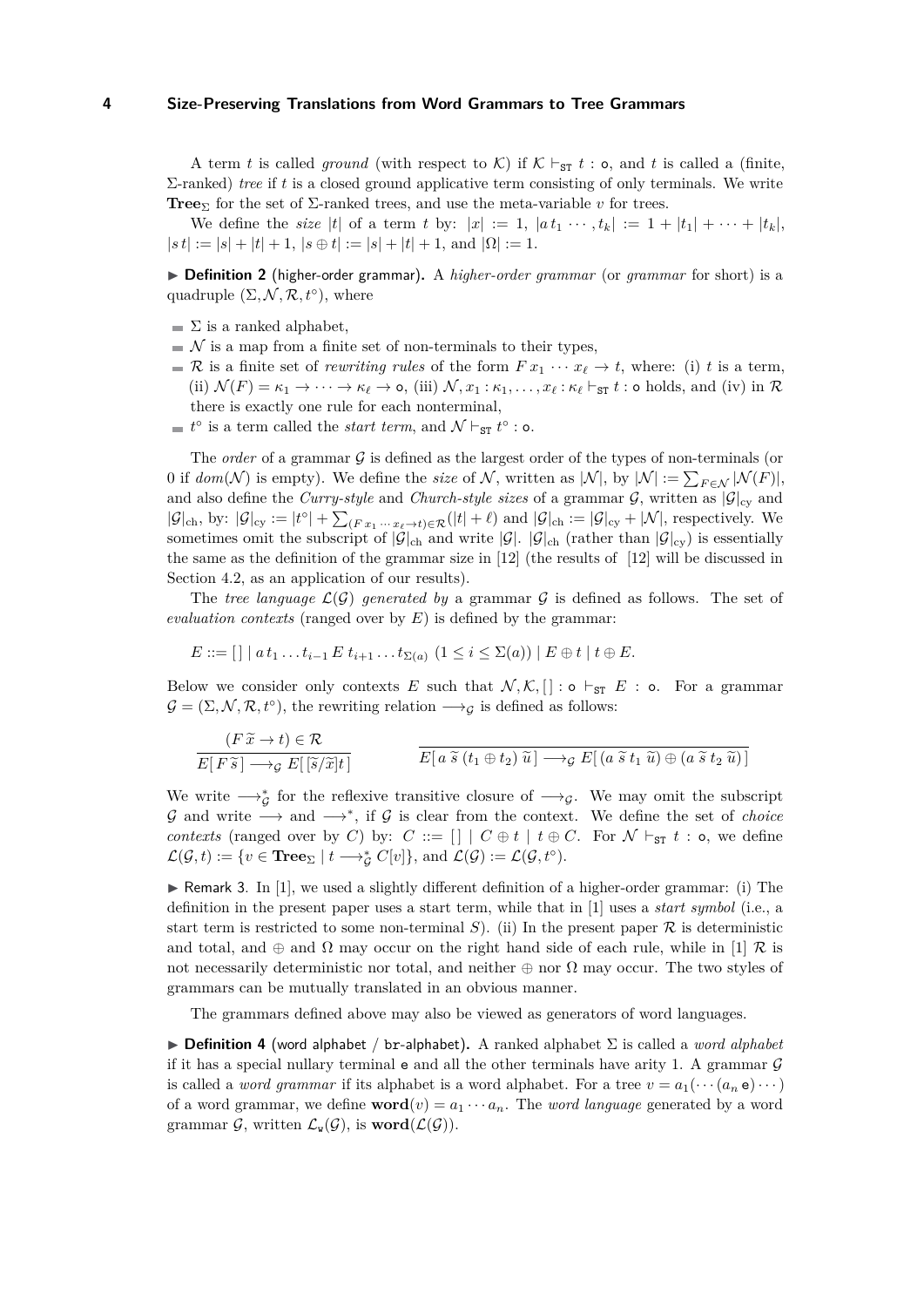The *frontier word* of a tree *v*, written **leaves** $(v)$ , is the sequence of symbols in the leaves of *v*. It is defined inductively by: **leaves**(*a*) = *a* when  $\Sigma(a) = 0$ , and **leaves**( $av_1 \cdots v_k$ ) = **leaves**( $v_1$ )···**leaves**( $v_k$ ) when  $\Sigma(a) = k > 0$ . We write  $\mathcal{L}_{\text{leaf}}(\mathcal{G})$  and  $\mathcal{L}_{\text{leaf}}(\mathcal{G}, t)$  for **leaves**( $\mathcal{L}(\mathcal{G})$ ) and **leaves**( $\mathcal{L}(\mathcal{G}, t)$ ), respectively, and call  $\mathcal{L}_{\text{leaf}}(\mathcal{G})$  the *frontier language* generated by  $\mathcal{G}$ .

A br*-alphabet* is a ranked alphabet such that it has a special binary constant br and a special nullary constant  ${\sf e},$  and the other constants are nullary. We call a grammar  ${\mathcal G}$  a br*-grammar* if its alphabet is a br-alphabet. Intuitively, br and e represent the concatenation of two frontier words and the empty word  $\varepsilon$  respectively. For a word *w*, we write  $w\uparrow_{\mathbf{e}}$  for the word obtained by removing all the occurrences of **e** in *w*, and  $\mathcal{L}\uparrow$  for  $\{w\uparrow$   $|w \in \mathcal{L}\}\.$  We write  $s \approx t$  if  $\mathcal{L}_{\text{leaf}}(\mathcal{G}, s) \uparrow_{\text{e}} = \mathcal{L}_{\text{leaf}}(\mathcal{G}, t) \uparrow_{\text{e}}$ .

For a word alphabet  $\Sigma$ , we define *the* br-*alphabet of*  $\Sigma$ , written br( $\Sigma$ ), by: br( $\Sigma$ ) := {e  $\mapsto$  $0,$  br  $\mapsto$  2}  $\cup$  { $a \mapsto 0$  |  $\Sigma(a) = 1$  }.

We note that the classes of order-0, order-1, and order-2 word languages coincide with those of regular, context-free, and indexed languages, respectively [\[13\]](#page-16-8).

<span id="page-4-2"></span>**► Example 5.** Consider the order-2 (word) grammar  $\mathcal{G}_1 = (\{a : 1, e : 0\}, \{S : 0, F : (o \rightarrow o) \rightarrow \emptyset\})$  $(\circ \rightarrow \circ), T : (\circ \rightarrow \circ) \rightarrow (\circ \rightarrow \circ), A : \circ \rightarrow \circ$ *, R*<sub>1</sub>*, S)*, where *R*<sub>1</sub> consists of:

$$
S \to F A e \qquad F f x \to (f x) \oplus (F (T f) x) \qquad T f x \to f (f x) \qquad A x \to a x
$$

*S* is reduced, for example, as follows

$$
S \longrightarrow F A \mathbf{e} \longrightarrow C_1[F (TA) \mathbf{e}] \longrightarrow C_2[F (T (TA)) \mathbf{e}] \longrightarrow C_3[(T (TA)) \mathbf{e}]
$$

$$
\longrightarrow C_3[T A (T A \mathbf{e})] \longrightarrow^* C_3[\mathbf{a}^4(\mathbf{e})]
$$

where  $C_1$ ,  $C_2$ , and  $C_3$  are some appropriate choice contexts. The word language  $\mathcal{L}_{\mathbf{w}}(\mathcal{G}_1)$  is  ${a^{2^n} | n \geq 0}.$ 

Consider the order-1 (tree) grammar  $\mathcal{G}_2 = {\text{for } 2, \text{a}: 0, \text{e}: 0}, {S : \text{o}, F : \text{o} \to \text{o}, T : \text{o} \to \text{o}}$ *,*  $\mathcal{R}_2$ , S), where  $\mathcal{R}_2$  consists of:

$$
S \to F \mathbf{a} \qquad F f \to f \oplus (F(T f)) \qquad T f \to \mathbf{br} f f.
$$

The frontier language  $\mathcal{L}_{\text{leaf}}(\mathcal{G}_2)$  coincides with  $\mathcal{L}_{\text{w}}(\mathcal{G}_1)$  above. This (existence of an order-1 tree grammar corresponding to an order-2 word grammar) is not a coincidence, as stated in Theorem [6](#page-4-1) below.

### <span id="page-4-0"></span>**2.2 The main result**

<span id="page-4-1"></span>The following theorem states the main result of the present paper.

▶ **Theorem 6.** For any  $n \ge 0$ , there exist an effective translation  $\mathcal{T}_n$  from order- $(n+1)$  word *grammars to order-n* br-grammars and a polynomial  $p_n$  such that, for any order- $(n+1)$  word *grammar*  $G$ *,*  $\mathcal{L}_{\text{leaf}}(\mathcal{T}_n(\mathcal{G}))\uparrow_{\text{e}} = \mathcal{L}_{\text{w}}(\mathcal{G})$  *and*  $|\mathcal{T}_n(\mathcal{G})| \leq p_n(|\mathcal{G}|)$ *.* 

The theorem above follows from Theorems [12](#page-10-0) and [13,](#page-11-2) given in Sections [4](#page-9-0) and [5](#page-11-0) respectively. Theorem [6](#page-4-1) without the condition  $|\mathcal{T}_n(\mathcal{G})| \leq p_n(|\mathcal{G}|)$  has been proved in [\[1\]](#page-15-0) (Theorem 7).

► Remark 7. Asada and Kobayashi [\[1\]](#page-15-0) have also presented a post-processing transformation for removing e, which also suffers from a hyper-exponential blow-up of the grammar size. We do not think that there exists a size-preserving transformation that achieves the removal of e. Fortunately, however, the post-processing transformation is unnecessary for the applications discussed in the introduction.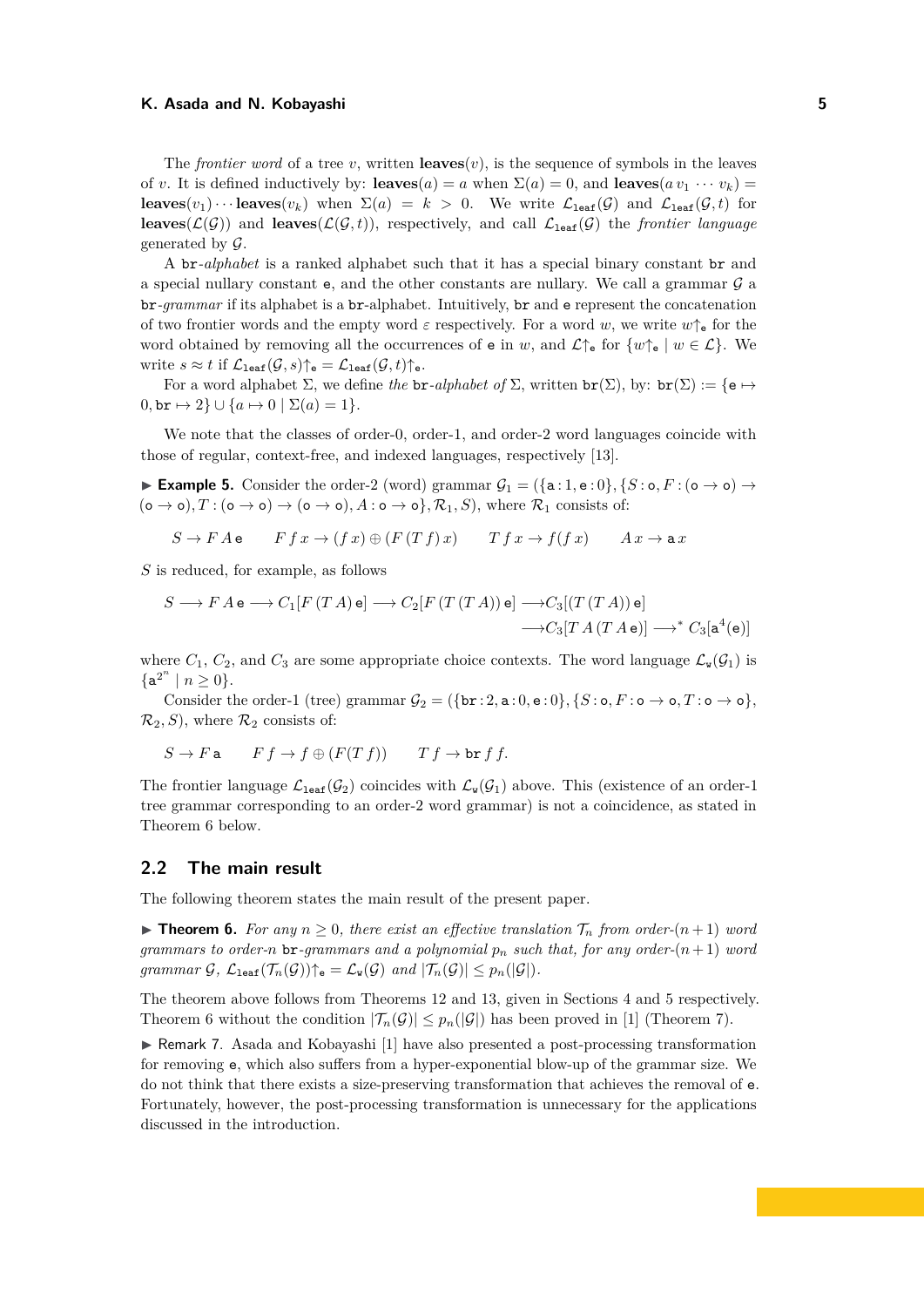# <span id="page-5-0"></span>**3 The Transformation**

A basic idea of our translation  $(\mathcal{T}_n$  in Theorem [6\)](#page-4-1) to decrease the order of a grammar is to represent an order-1 word function as a tuple of order-0 terms, each of which represents the set of (the tree representations of) words that may be generated before a certain target term (such as an argument, a constant, or a variable) is encountered. For example, consider a term *tu* of type **o** where *t* has type **o**  $\rightarrow$  **o**. The set of words generated by *tu* is  $T_0 \cup (T_1 \cdot U_0)$ , where  $T_0 = \{w \mid tx \longrightarrow^* w(e)\}, T_1 = \{w \mid tx \longrightarrow^* w(x)\}$  (for a fresh variable *x* of type o), and  $U_0 = \{w \mid u \longrightarrow^* w(e)\}.$  In other words,  $T_0$  is the set of words that are generated by *t* before  $e$  is encountered (without using the argument), and  $T_1$  is the set of words that are generated before the argument is encountered. If we can convert t and u to  $t_0, t_1$ , and  $u_0$ that respectively generate tree representations of  $T_0, T_1$ , and  $U_0$ , then the whole term  $t u$  can be converted to  $t_0 \oplus (\text{br } t_1 u_0)$  (where recall that the binary tree constructor br plays the role of word concatenation). In this manner, the order-1 term t has been replaced by order-0 terms  $t_0$  and  $t_1$ . As a concrete example, consider an order-1 grammar:

 $S \to TU$   $T x \to a e \oplus b x$   $U \to c e$ .

Then it can be converted to the order-0 grammar:

$$
S \to T_0 \oplus (\texttt{br } T_1 \, U_0) \qquad T_0 \to \texttt{a} \qquad T_1 \to \texttt{b} \qquad U_0 \to \texttt{c}.
$$

(In the actual translation below, e should actually be passed around as a variable.)

For higher-order grammars, we apply the above transformation inductively (although a further twist is required as we explain later). For example, consider the grammar (which is a contrived version of Example [5\)](#page-4-2).

$$
S \to T A e \qquad T f x \to f(f x) \qquad A x \to a x.
$$

Since the first argument *f* of *T* has type  $o \rightarrow o$ , it is replaced by an order-0 variable  $f_1$ , which is bound to a term that generates (the tree representation of) words generated by *f* before the argument is encountered. *T* is then replaced by an order-1 function  $T_1$  which, given  $f_1$ , generates words generated by *T f x* before *x* is encountered. The resulting grammar is thus:

$$
S \to T_1 A_1 \qquad T_1 f_1 \to \text{br } f_1 f_1 \qquad A_1 \to \text{a}.
$$

Note that  $f(f x)$  generates x only after the outer call of f uses the argument  $f x$ , and then the inner call of f uses the argument, hence the body  $\mathbf{b} \mathbf{r} f_1 f_1$  of  $T_1$ . Notice that the type of  $T_1$  is  $\circ \to \circ$ , which has order 1. In general, a function of type  $\kappa_1 \to \cdots \to \kappa_k \to \circ^\ell \to \circ$ (where  $\text{ord}(\kappa_k) > 0$ ) is converted to a tuple of functions of type  $\kappa_1^{\dagger} \to \cdots \to \kappa_k^{\dagger} \to \infty$ , where  $(\cdot)^\dagger$  represents recursive applications of the type conversion.

A further twist is required for higher-order cases. For example, consider the grammar:

$$
S \to H \cdot (\mathtt{be}) \qquad H \cdot x \cdot y \to F(G \cdot x \cdot y) \qquad F \cdot g \to g \cdot A \qquad G \cdot x \cdot y \cdot h \to (h \cdot x) \oplus (h(h \cdot y))
$$

where the types of non-terminals are:

$$
S: \text{o} \qquad H: \text{o} \to \text{o} \to \text{o} \qquad F: ((\text{o} \to \text{o}) \to \text{o}) \to \text{o} \qquad G: \text{o} \to \text{o} \to (\text{o} \to \text{o}) \to \text{o}
$$

(the rule and type of *A* are as before, hence omitted). Based on the idea above, the rule for *S* can be translated to:

$$
S\to H_1\oplus (\text{br }H_2\,\text{b}),
$$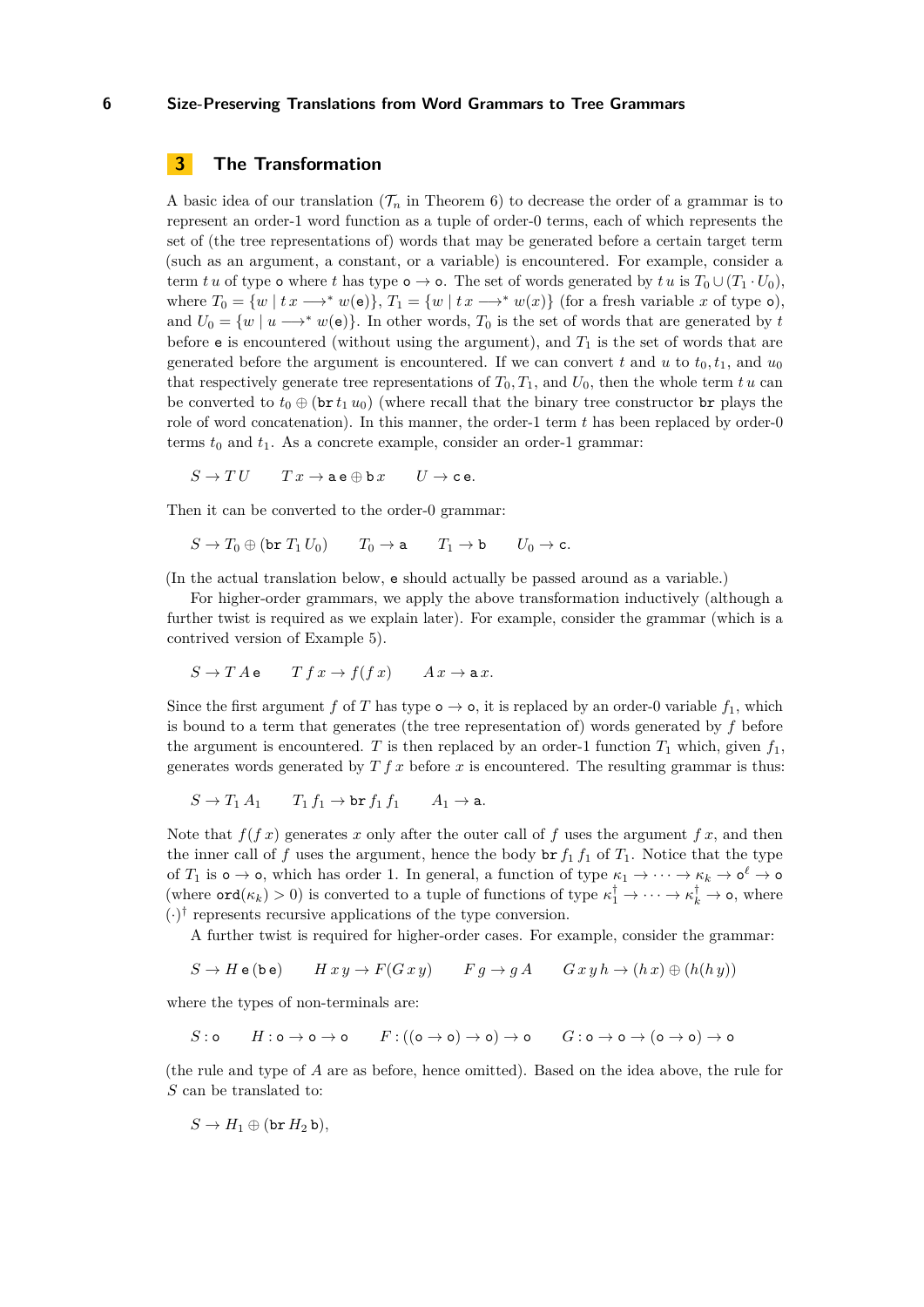where  $H_1$  ( $H_2$ , resp.) generates the words generated by  $H x y$  before  $x (y, \text{resp.})$  is encountered in the original grammar. But how can the rules for  $H_1$  and  $H_2$  be obtained from that of  $H$ ? The head symbol *F* of the body of *H* has no order-0 argument, so the idea explained above does not apply. We translate the rules for *H*, *F*, and *G* to:

$$
H_1 \to F_0(G_0 \mathbf{e} \Omega) \qquad H_2 \to F_0(G_0 \Omega \mathbf{e}) \qquad F_0 g_0 \to g_0 A_1
$$
  

$$
G_0 x_0 y_0 h_1 \to (\mathbf{br} h_1 x_0) \oplus (\mathbf{br} h_1 (\mathbf{br} h_1 y_0)).
$$

Here,  $F_0 g_0$  generates the words generated by  $F g$  before a certain target symbol (say, *z*) is encountered, assuming that  $g_0 A_1$  generates the words generated by  $g A$  before *z* is encountered. In  $H_1$ , the argument  $q_0$  is set to  $G_0 \in \Omega$  (so that when x is reached in the original grammar, the empty word is generated, and when *y* is reached in the original grammar, no word is generated) since the target symbol is x, while in  $H_2$ ,  $g_0$  is set to  $G_0 \Omega$  e. Similarly, *G*<sup>0</sup> is a function to generate the words generated by *G x y h* in the original grammar before a certain target symbol is encountered, assuming that the arguments  $x_0$  and  $y_0$  generate the words generated by *x* and *y* before the target is encountered.

The following is a variation of the example above:

$$
S \to H \mathbf{e} \text{ (be)} \qquad H \, x \, y \to K(G \, x) \, y \qquad K \, k \, y \to F(k \, y) \qquad F \, g \to g \, A
$$

$$
G \, x \, y \, h \to (h \, x) \oplus (h(h \, y))
$$

where  $K : (\circ \to (\circ \to \circ) \to \circ) \to \circ \to \circ$ . We have just introduced an auxiliary step to reduce *H x y* to  $F(Gxy)$ , via  $K(Gx)y$ . It can be translated to:

$$
S \to H_1 \oplus (\text{br } H_2 \text{ b}) \qquad H_1 \to K_0(G_0 \text{ e}) \qquad H_2 \to K_1(G_0 \Omega) \qquad K_0 k_0 \to F_0(k_0 \Omega)
$$
  

$$
K_1 k_1 \to F_0(k_1 \text{ e}) \qquad F_0 g_0 \to g_0 A_1 \qquad G_0 x_0 y_0 h_1 \to (\text{br } h_1 x_0) \oplus (\text{br } h_1 (\text{br } h_1 y_0)).
$$

Here,  $K_0$  is a function to generate the words generated by  $K k y$  before a certain target (embedded in *k*) is encountered (thus,  $K_0(G_0e)$  generates the words generated by  $K(Gx)y$ before the target  $x$  is encountered), whereas  $K_1$  is a function to generate the words generated by *K k y* before *y* is encountered. Different arguments  $G_0$  e and  $G_0 \Omega$  are, therefore, passed to  $K_0$  and  $K_1$ . In  $G_0$  e, the target is set to x (hence x has been replaced by e), whereas in *G*<sub>0</sub> Ω, the target has not been set yet (and is later set to *y* when  $G$ <sub>0</sub> Ω is passed to  $K$ <sub>1</sub>).

Note that the translations above have been chosen to clarify the essence of our transformation; they do not exactly match the actual translations defined below. Henceforth, we  $\text{often write } \kappa_1 \to \cdots \to \kappa_k \Rightarrow \text{o}^{\ell} \to \text{o} \text{ for } \kappa_1 \to \cdots \to \kappa_k \to \text{o}^{\ell} \to \text{o} \text{ when either } \text{ord}(\kappa_k) > 0$ or  $k = 0$ ; note that  $\kappa_1, \ldots, \kappa_{k-1}$  (but not  $\kappa_k$ ) may be the ground type **o**. We abbreviate  $\kappa_1 \to \cdots \to \kappa_k \Rightarrow \mathsf{o}^\ell \to \mathsf{o}$  to  $\tilde{\kappa} \Rightarrow \mathsf{o}^\ell \to \mathsf{o}$ , and define  $\text{gar}(\tilde{\kappa} \Rightarrow \mathsf{o}^\ell \to \mathsf{o}) := \ell$ . We assume that a given word grammar is normalized to the form  $(\Sigma, \mathcal{N}, \mathcal{R}, S e)$ , where  $\mathcal R$  does not contain e.

The discussions above suggest that for each term *t* of an order-*n* type  $\widetilde{\kappa} \Rightarrow \mathbf{o}^{\ell} \rightarrow \mathbf{o}$ , with order-0 variables  $x_1, \ldots, x_k$ , we need to consider the following tuple of order- $(n-1)$  terms in the target grammar:

 $(t_0, t_1, \ldots, t_\ell, t_{\ell+1}, \ldots, t_{\ell+k}, t_{\ell+k+1}).$ 

Here, each element  $t_i$  of the tuple is a function used to generate (tree representations of) the words generated by *t* before a certain target is encountered, where the "target" is:

the *i*-th ground-type argument (precisely, the *i*-th argument of the part  $o^{\ell} \rightarrow o$  in the type  $\widetilde{\kappa} \Rightarrow \mathsf{o}^{\ell} \to \mathsf{o}$  of *t*) if  $1 \leq i \leq \ell$ ,

 $\blacksquare$  set inside the term *t* if  $i = 0$ , and

 $\blacksquare$  *x*<sub>*i*− $\ell$ </sub> if  $\ell + 1 \leq i \leq \ell + k$ ,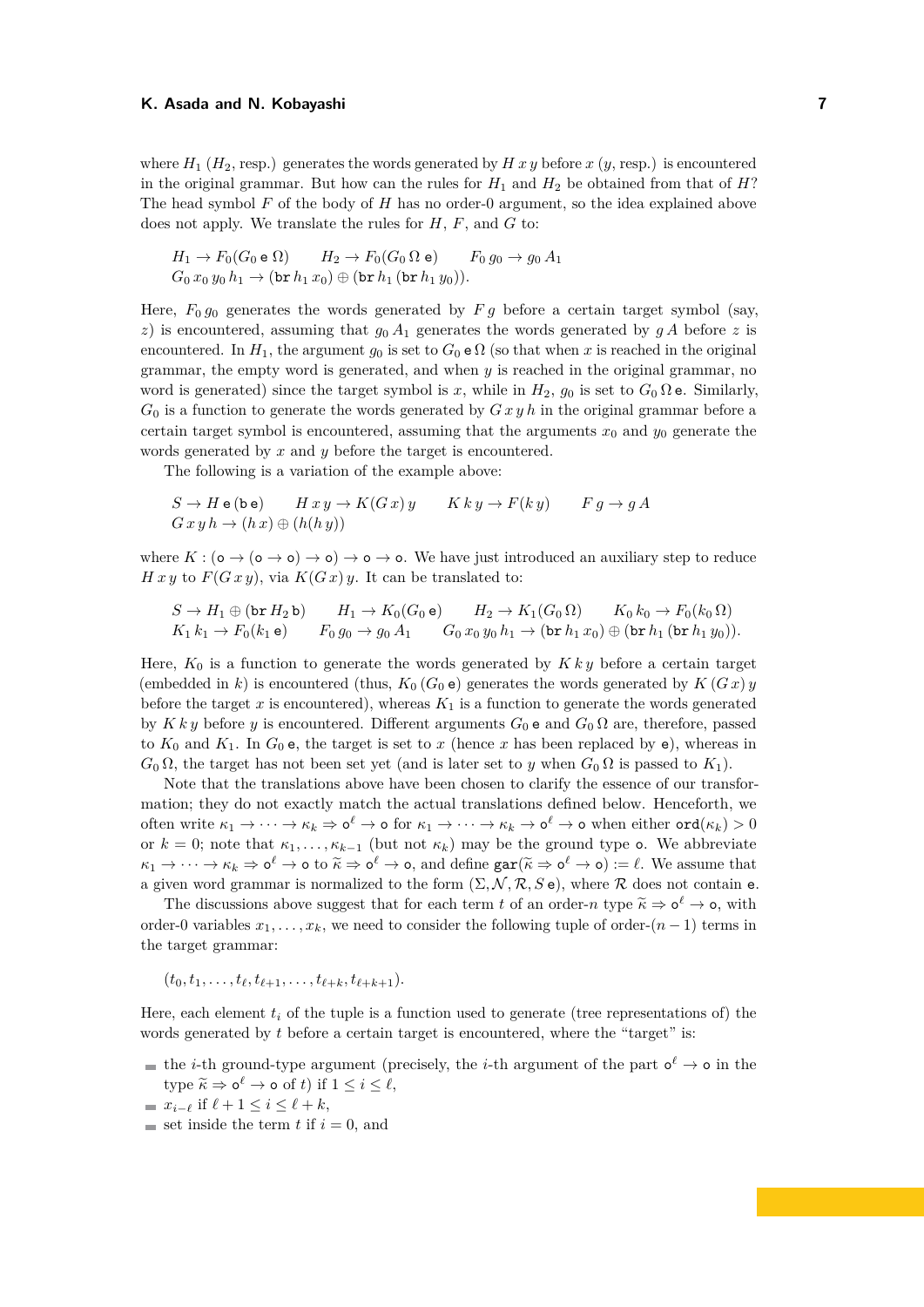$$
\overline{\mathcal{K};x_1,\ldots,x_k:\mathsf{o}\vdash_{\mathcal{N}}\Omega:\mathsf{o}\leadsto(\Omega^{k+2})}
$$
 (TR-OMEGA)

$$
\overline{\mathcal{K};x_1,\ldots,x_k:\mathsf{o}\vdash_{\mathcal{N}} x_i:\mathsf{o}\leadsto(\Omega^i,\mathsf{e},\Omega^{k-i+1})}
$$
 (TR-VARG)

<span id="page-7-0"></span>
$$
\frac{\mathcal{K}(y) = \widetilde{\kappa} \Rightarrow \mathsf{o}^{\ell} \to \mathsf{o}}{\mathcal{K}; x_1, \dots, x_k : \mathsf{o} \vdash_{\mathcal{N}} y : \widetilde{\kappa} \Rightarrow \mathsf{o}^{\ell} \to \mathsf{o} \leadsto (y_0, y_1, \dots, y_\ell, (y_{\ell+1})^{k+1})}
$$
(TR-VAR)

$$
\frac{\mathcal{N}(F) = \widetilde{\kappa} \Rightarrow \mathbf{o}^{\ell} \to \mathbf{o}}{\mathcal{K}; x_1, \dots, x_k : \mathbf{o} \vdash_{\mathcal{N}} F : \widetilde{\kappa} \Rightarrow \mathbf{o}^{\ell} \to \mathbf{o} \leadsto (F_0, F_1, \dots, F_{\ell}, (F_0)^{k+1})}
$$
(TR-NT)

$$
\frac{\mathcal{K}; x_1, \dots, x_k : \mathbf{o} \vdash_{\mathcal{N}} t : \mathbf{o} \leadsto (t_0, \dots, t_{k+1})}{\mathcal{K}; x_1, \dots, x_k : \mathbf{o} \vdash_{\mathcal{N}} a(t) : \mathbf{o} \leadsto (\mathbf{br} \ a \ t_0, \dots, \mathbf{br} \ a \ t_{k+1})}
$$
\n(TR-CONST)

$$
\mathcal{K}; x_1, \ldots, x_k : \mathbf{o} \vdash_{\mathcal{N}} s : \kappa_0 \to \widetilde{\kappa} \Rightarrow \mathbf{o}^{\ell} \to \mathbf{o} \leadsto (s_0, \ldots, s_{\ell+k+1}) \mathcal{K}; x_1, \ldots, x_k : \mathbf{o} \vdash_{\mathcal{N}} t : \kappa_0 \leadsto (t_0, \ldots, t_{\ell'+k+1}) \quad \text{gar}(\kappa_0) = \ell' \mathcal{K}; x_1, \ldots, x_k : \mathbf{o} \vdash_{\mathcal{N}} st : \widetilde{\kappa} \Rightarrow \mathbf{o}^{\ell} \to \mathbf{o} \n\leadsto (s_0(t_0, \ldots, t_{\ell'}, t_{\ell'+k+1}), s_1(t_1, \ldots, t_{\ell'}, t_{\ell'+k+1}), \ldots, s_{\ell}(t_1, \ldots, t_{\ell'}, t_{\ell'+k+1}), s_{\ell+1}(t_{\ell'+1}, t_1, \ldots, t_{\ell'}, t_{\ell'+k+1}), \ldots, s_{\ell+k+1}(t_{\ell'+k+1}, t_1, \ldots, t_{\ell'}, t_{\ell'+k+1}))
$$
(TR-APP)

$$
\mathcal{K}; x_1, \ldots, x_k : \mathbf{o} \vdash_N s : \mathbf{o}^{\ell+1} \to \mathbf{o} \leadsto (s_0, \ldots, s_{\ell+k+2})
$$
\n
$$
\mathcal{K}; x_1, \ldots, x_k : \mathbf{o} \vdash_N t : \mathbf{o} \leadsto (t_0, \ldots, t_{k+1})
$$
\n
$$
\mathcal{K}; x_1, \ldots, x_k : \mathbf{o} \vdash_N s t : \mathbf{o}^{\ell} \to \mathbf{o}
$$
\n
$$
\leadsto (s_0 \oplus (\text{br } s_1 t_0), s_2, \ldots, s_{\ell+1}, s_{\ell+2} \oplus (\text{br } s_1 t_1), \ldots, s_{\ell+k+2} \oplus (\text{br } s_1 t_{k+1}))
$$
\n(The-APPG)

$$
\mathcal{K}; x_1, \ldots, x_k : \mathbf{o} \vdash_{\mathcal{N}} s : \mathbf{o} \leadsto (s_0, \ldots, s_{k+1})
$$
\n
$$
\mathcal{K}; x_1, \ldots, x_k : \mathbf{o} \vdash_{\mathcal{N}} t : \mathbf{o} \leadsto (t_0, \ldots, t_{k+1})
$$
\n
$$
\mathcal{K}; x_1, \ldots, x_k : \mathbf{o} \vdash_{\mathcal{N}} s \oplus t : \mathbf{o} \leadsto (s_0 \oplus t_0, \ldots, s_{k+1} \oplus t_{k+1})
$$
\n
$$
(TR\text{-}\text{CHOICE})
$$

$$
\mathcal{N}(F) = \kappa_1 \to \cdots \to \kappa_m \Rightarrow \mathbf{o}^k \to \mathbf{o}
$$
\n
$$
y_1 : \kappa_1, \ldots, y_m : \kappa_m; x_1, \ldots, x_k : \mathbf{o} \vdash_{\mathcal{N}} t : \mathbf{o} \leadsto (t_0, t_1, \ldots, t_k, t_{k+1})
$$
\n
$$
\widetilde{y_i} = (y_{i,0}, \ldots, y_{i, \text{gar}(\kappa_i)+1}) \quad \widetilde{y_i}' = (y_{i,1}, \ldots, y_{i, \text{gar}(\kappa_i)+1}) \quad (1 \le i \le m)
$$
\n
$$
\vdash_{\mathcal{N}} (F y_1 \cdots y_m x_1 \cdots x_k \to t) \leadsto \begin{pmatrix} \{F_0 \widetilde{y_1} \cdots \widetilde{y_m} \to t_0\} \cup \\ \{F_i \widetilde{y_1}' \cdots \widetilde{y_m}' \to t_i \mid i \in \{1, \ldots, k\} \} \end{pmatrix}
$$
\n
$$
\mathcal{G} = (\Sigma, \mathcal{N}, \mathcal{R}, S \mathbf{e}) \quad \text{e does not occur in } \mathcal{R}
$$
\n
$$
\mathcal{R}' = \bigcup \{ \mathcal{R}'' \mid \vdash_{\mathcal{N}} (F \widetilde{y} \widetilde{x} \to t) \leadsto \mathcal{R}'' , (F \widetilde{y} \widetilde{x} \to t) \in \mathcal{R} \}
$$
\n
$$
\mathcal{G} \leadsto (\text{br}(\Sigma), \mathcal{N}^{\dagger}, \mathcal{R}', S_1)
$$
\n
$$
(TR-GRAM)
$$

**Figure 1** Translation rules from a word grammar to a tree grammar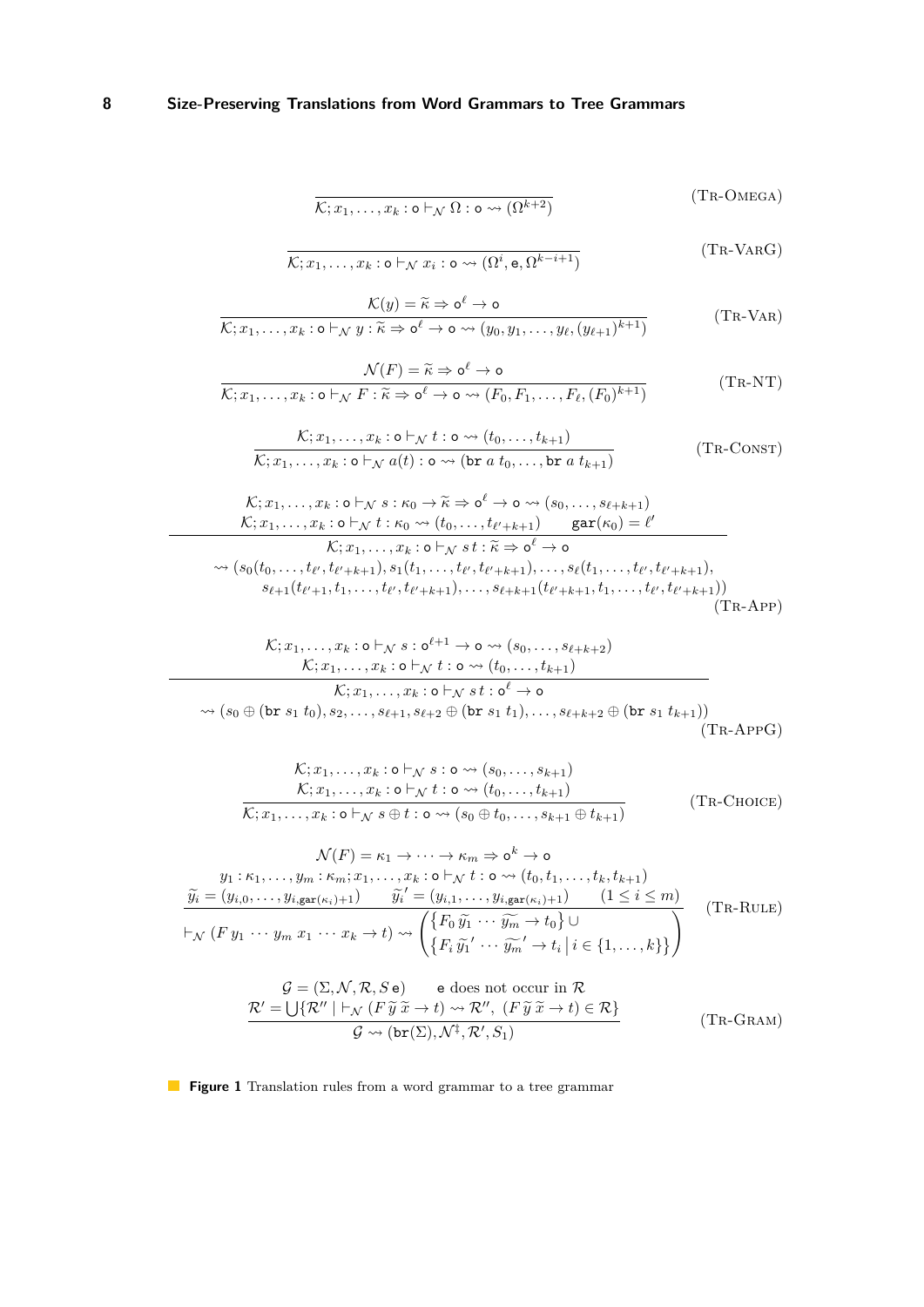$\blacksquare$  set later by the higher-order arguments of *t* if  $i = \ell + k + 1$ .

We formalize the translation for terms as a type-based transformation relation of the form:

$$
\mathcal{K}; x_1,\ldots,x_k \vdash_{\mathcal{N}} t : \widetilde{\kappa} \Rightarrow \mathsf{o}^{\ell} \to \mathsf{o} \rightsquigarrow (t_0,t_1,\ldots,t_{\ell},t_{\ell+1},\ldots,t_{\ell+k},t_{\ell+k+1}).
$$

where K is a type environment and  $x_1, \ldots, x_k$  are order-0 variables; we often omit the subscript of  $\vdash_{\mathcal{N}}$  and write  $\vdash$  if  $\mathcal{N}$  is clear from the context. The relation means that the term *t* of type  $\widetilde{\kappa} \Rightarrow o^{\ell} \rightarrow o$  is transformed to the tuple  $(t_0, t_1, \ldots, t_{\ell}, t_{\ell+1}, \ldots, t_{\ell+k}, t_{\ell+k+1}),$  where the role of each term is as described above. The relation is defined by the transformation rules given in Fig. [1.](#page-7-0)

The translation  $\mathcal{N}^{\ddagger}$  of the types of nonterminals used in (TR-GRAM) is defined as follows. We first define the translation of types by:

$$
(\kappa_1 \to \cdots \to \kappa_k \Rightarrow \mathbf{o}^{\ell} \to \mathbf{o})^{\dagger} :=
$$
  
\n
$$
(\kappa_1^{\dagger} \to \cdots \to \kappa_k^{\dagger} \to \mathbf{o}) \times (\kappa_1^{\dagger'} \to \cdots \to \kappa_k^{\dagger'} \to \mathbf{o})^{\ell} \times (\kappa_1^{\dagger} \to \cdots \to \kappa_k^{\dagger} \to \mathbf{o}),
$$
  
\n
$$
(\kappa_1 \to \cdots \to \kappa_k \Rightarrow \mathbf{o}^{\ell} \to \mathbf{o})^{\dagger'} := (\kappa_1^{\dagger'} \to \cdots \to \kappa_k^{\dagger'} \to \mathbf{o})^{\ell} \times (\kappa_1^{\dagger} \to \cdots \to \kappa_k^{\dagger} \to \mathbf{o}),
$$
  
\n
$$
(\kappa_1 \to \cdots \to \kappa_k \Rightarrow \mathbf{o}^{\ell} \to \mathbf{o})^{\dagger+m} :=
$$
  
\n
$$
(\kappa_1^{\dagger} \to \cdots \to \kappa_k^{\dagger} \to \mathbf{o}) \times (\kappa_1^{\dagger'} \to \cdots \to \kappa_k^{\dagger'} \to \mathbf{o})^{\ell} \times (\kappa_1^{\dagger} \to \cdots \to \kappa_k^{\dagger} \to \mathbf{o})^{m+1}
$$

where  $m > -1$ . The translation of type environments is defined by:

$$
(y_1 : \kappa_1, \ldots, y_k : \kappa_k)^{\dagger} := (y_{1,0}, \ldots, y_{1, \text{gar}(\kappa_1) + 1}) : \kappa_1^{\dagger}, \ldots, (y_{k,0}, \ldots, y_{k, \text{gar}(\kappa_k) + 1}) : \kappa_k^{\dagger}.
$$

Finally, we define  $\mathcal{N}^{\ddagger}$  by:

 $(F_1: \kappa_1, \ldots, F_k: \kappa_k)^{\ddagger} := (F_{1,0}, \ldots, F_{1, \text{gar}(\kappa_1)}) : \kappa_1^{\dagger - 1}, \ldots, (F_{k,0}, \ldots, F_{k, \text{gar}(\kappa_k)}) : \kappa_k^{\dagger - 1}.$ 

As in (TR-RULE), we translate each rule  $F y_1 \cdots y_m x_1 \ldots x_k \to t$  with  $\mathcal{N}(F) = \kappa_1 \to$  $\cdots \rightarrow \kappa_m \Rightarrow \mathsf{o}^k \rightarrow \mathsf{o}$  by the relation:

$$
y_1:\kappa_1,\ldots,y_m:\kappa_m;x_1,\ldots,x_k:\mathbf{o}\vdash_{\mathcal{N}}t:\mathbf{o}\leadsto(t_0,t_1,\ldots,t_k,t_{k+1}).
$$

Note that every *t* being transformed never contains  $\mathbf e$  since  $\mathcal R$  does not contain  $\mathbf e$ .

<span id="page-8-0"></span>We now explain some of the key rules. There are two rules for variables: (TR-VARG) for ground type variables  $x_1, \ldots, x_k$ , and (TR-VAR) for variables bound in K (note that some of them also may have ground type  $\circ$ ). In (TR-VARG), the  $(i + 1)$ -th component of the output should represent the words generated before  $x_i$  is encountered; since  $x_i$  is immediately encountered, the component is set to e. The other components are set to  $\Omega$  (which generates no word), since no other variable is encountered by reducing  $x_i$ . In (TR-VAR), each type binding  $y : \kappa$  in K gets (implicitly) translated to  $(y_0, \ldots, y_{\ell+1}) : \kappa^{\dagger}$ . In the output of translation, the last  $k+1$  components (which represent the words generated until  $x_1, \ldots, x_k$  and an unknown target are encountered) are set to  $y_{\ell+1}$ , because  $x_i$ 's are unknown for the environment. In Example [8](#page-8-0) below, we explain why we use  $y_{\ell+1}$  (rather than  $y_0$ ) for the last  $k+1$  components of (TR-VAR). There are also two rules for applications, (Tr-App) and (Tr-AppG). (Tr-AppG) is used when the function *s* has an order-1 type. The first component of the output is set to  $s_0 \oplus$  (br  $s_1 t_0$ ), since *st* encounters the current target either when *s* does so without using  $t$  (which is covered by  $s_0$ ), or *s* uses the argument *t* and then *t* encounters the target (which is covered by  $\mathbf{br} s_1 t_0$ ). In (TR-APP), the output is just an application, but we need to choose the function and the argument appropriately for each component of the output tuple. Note that  $\kappa_0$  in (TR-APP) can be **o**.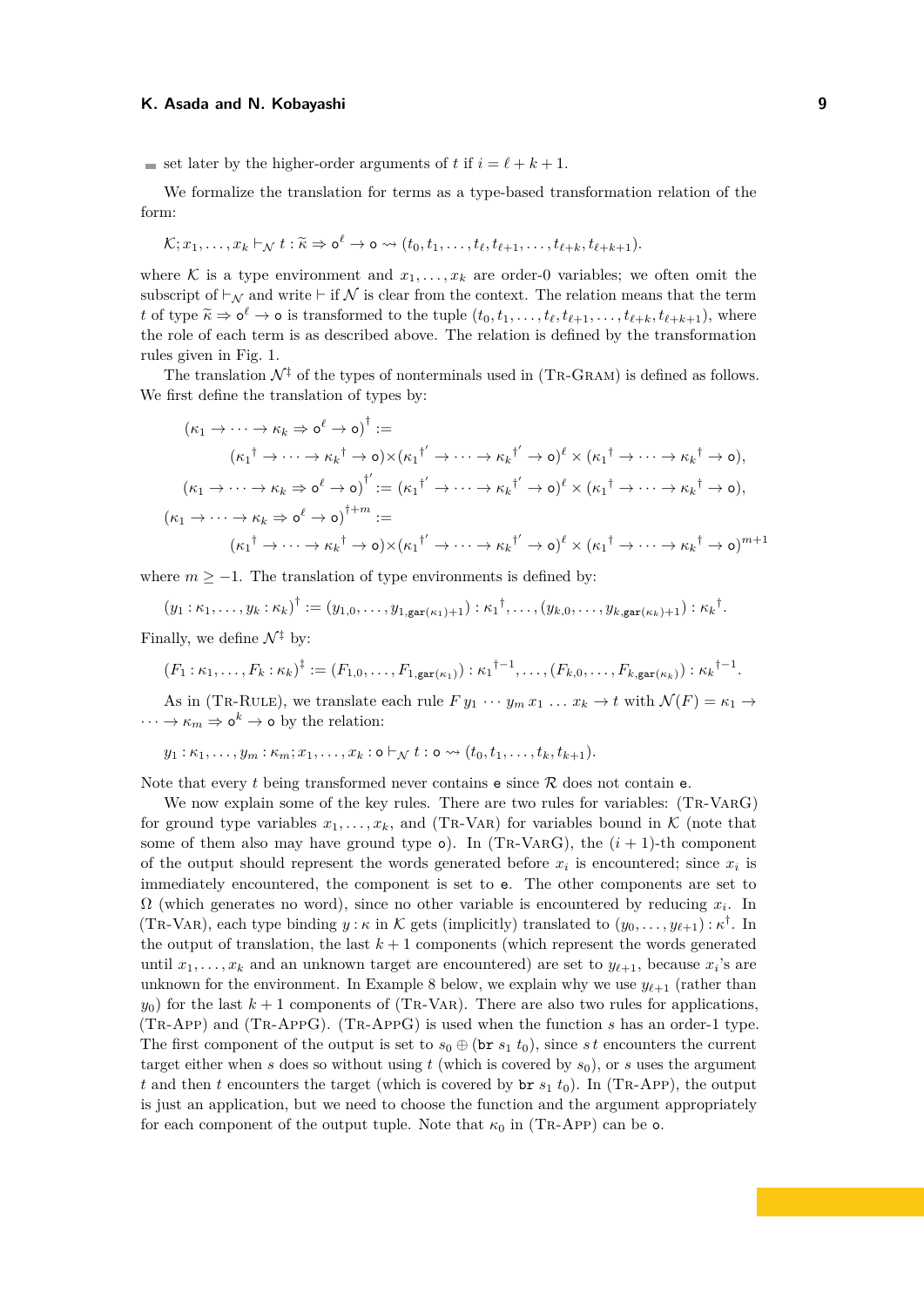**Example 8.** The following example of the translation shows why we need to use  $y_{\ell+1}$ rather than  $y_0$  for the last  $k + 1$  components in (TR-VAR). Let us consider the following grammar:

$$
Sx \rightarrow F x (G x)
$$
  
\n
$$
F y g \rightarrow T (Ag) y
$$
  
\n
$$
G x h \rightarrow h x
$$
  
\n
$$
S : \mathbf{o} \rightarrow \mathbf{o},
$$
  
\n
$$
F : \mathbf{o} \rightarrow ((\mathbf{o} \rightarrow \mathbf{o}) \rightarrow \mathbf{o}) \rightarrow \mathbf{o},
$$
  
\n
$$
F : \mathbf{o} \rightarrow ((\mathbf{o} \rightarrow \mathbf{o}) \rightarrow \mathbf{o}) \rightarrow \mathbf{o},
$$
  
\n
$$
F : \mathbf{o} \rightarrow ((\mathbf{o} \rightarrow \mathbf{o}) \rightarrow \mathbf{o}) \rightarrow \mathbf{o},
$$
  
\n
$$
T : (\mathbf{o} \rightarrow \mathbf{o}) \rightarrow \mathbf{o} \rightarrow \mathbf{o},
$$
  
\n
$$
T : (\mathbf{o} \rightarrow \mathbf{o}) \rightarrow \mathbf{o} \rightarrow \mathbf{o},
$$
  
\n
$$
T : (\mathbf{o} \rightarrow \mathbf{o}) \rightarrow \mathbf{o} \rightarrow \mathbf{o},
$$
  
\n
$$
T : (\mathbf{o} \rightarrow \mathbf{o}) \rightarrow \mathbf{o} \rightarrow \mathbf{o},
$$
  
\n
$$
T : (\mathbf{o} \rightarrow \mathbf{o}) \rightarrow \mathbf{o} \rightarrow \mathbf{o},
$$
  
\n
$$
T : (\mathbf{o} \rightarrow \mathbf{o}) \rightarrow \mathbf{o} \rightarrow \mathbf{o},
$$
  
\n
$$
T : (\mathbf{o} \rightarrow \mathbf{o}) \rightarrow \mathbf{o} \rightarrow \mathbf{o},
$$

Then we have the following reduction sequence:

$$
S \mathbf{e} \longrightarrow F \mathbf{e} (G \mathbf{e}) \longrightarrow T(A(G \mathbf{e})) \mathbf{e} \longrightarrow A(G \mathbf{e}) (A(G \mathbf{e}) \mathbf{e}) \longrightarrow G \mathbf{e} (J(A(G \mathbf{e}) \mathbf{e}))
$$
  
\n
$$
\longrightarrow J(A(G \mathbf{e}) \mathbf{e}) \mathbf{e} \longrightarrow (\mathbf{b} (A(G \mathbf{e}) \mathbf{e})) \oplus (\mathbf{c} \mathbf{e}) \longrightarrow (\mathbf{b} (G \mathbf{e} (J \mathbf{e}))) \oplus (\mathbf{c} \mathbf{e})
$$
  
\n
$$
\longrightarrow (\mathbf{b} (J \mathbf{e} \mathbf{e})) \oplus (\mathbf{c} \mathbf{e}) \longrightarrow (\mathbf{b} ((\mathbf{b} \mathbf{e}) \oplus (\mathbf{c} \mathbf{e}))) \oplus (\mathbf{c} \mathbf{e}) \longrightarrow ((\mathbf{b} (\mathbf{b} \mathbf{e})) \oplus (\mathbf{b} (\mathbf{c} \mathbf{e}))) \oplus (\mathbf{c} \mathbf{e}).
$$

Thus, the language generated by the grammar is {bb*,* bc*,* c}. The translation produces:

$$
S_1 \to F_0 (\mathbf{e}, \Omega) (G_0(\mathbf{e}, \Omega), G_0(\Omega, \Omega))
$$
  
\n
$$
F_0 (y_0, y_1) (g_0, g_1) \to (T_0(A_0(g_0, g_1), A_1(g_1), A_0(g_1, g_1)))
$$
  
\n
$$
\oplus (\mathbf{br} (T_1(\lambda_1, A_1(g_1), A_0(g_1, g_1))) g_0)
$$
  
\n
$$
T_0(h_0, h_1, h_2) \to h_0 \oplus (\mathbf{br} h_1 h_0)
$$
  
\n
$$
T_1(\lambda_1, h_2) \to \mathbf{br} h_1 (\mathbf{br} h_1 \mathbf{e})
$$
  
\n
$$
G_0 (x_0, x_1) (h_0, h_1, h_2) \to h_0 \oplus (\mathbf{br} h_1 x_0)
$$
  
\n
$$
J_0 \to \Omega
$$
  
\n
$$
J_1 \to \mathbf{b}
$$
  
\n
$$
J_2 \to \mathbf{c}.
$$

The frontier language generated by the output grammar is {bb*,* bc*,* c}. If we changed the definition of (TR-VAR) by replacing  $y_{k+1}$  with  $y_0$ , then  $A_1(g_1)$  in the body of  $F_0$  above would be replaced with  $A_1(g_0)$ .—But then we would wrongly obtain cc as a member of the frontier language.

The following theorem guarantees that the output of the translation is a valid grammar; the preservation of the language will be proved later in Section [5.](#page-11-0)

**Findment 9.** Suppose that  $G = (\Sigma, \mathcal{N}, \mathcal{R}, S e)$  is an order- $(n + 1)$  word grammar, and  $\mathcal{G} \rightsquigarrow \mathcal{G}'$ . Then  $\mathcal{G}'$  is a (well-typed) order-n tree grammar.

The well-typedness of  $\mathcal{G}'$  follows immediately from the following lemma, which can be proved by a straightforward induction.

<span id="page-9-1"></span>**Lemma 10.** *If*  $K; \tilde{x} : \mathfrak{o} \vdash_{\mathcal{N}} t : \kappa \leadsto (\tilde{t}),$  then  $\mathcal{N}^{\ddagger}, \mathcal{K}^{\dagger} \vdash (\tilde{t}) : \kappa^{\dagger + |\tilde{x}|}$ . Furthermore for  $y \in dom(\mathcal{K})$ ,  $y_0$  *does not occur freely in*  $\tilde{t}$  *except for*  $t_0$ *.* 

### <span id="page-9-0"></span>**4 Complexity and Application**

Here we give some complexity results of our translation: an upper bound of the size of an output grammar and the time complexity of the translation. Based on the complexity results, we discuss an application of our translation.

For a grammar  $\mathcal{G}$ , we write  $A_G$  (or  $A$  if  $\mathcal{G}$  is clear from the context) for the largest arity of the terminals, variables, and nonterminals occurring in  $G$ . Note that, for an input word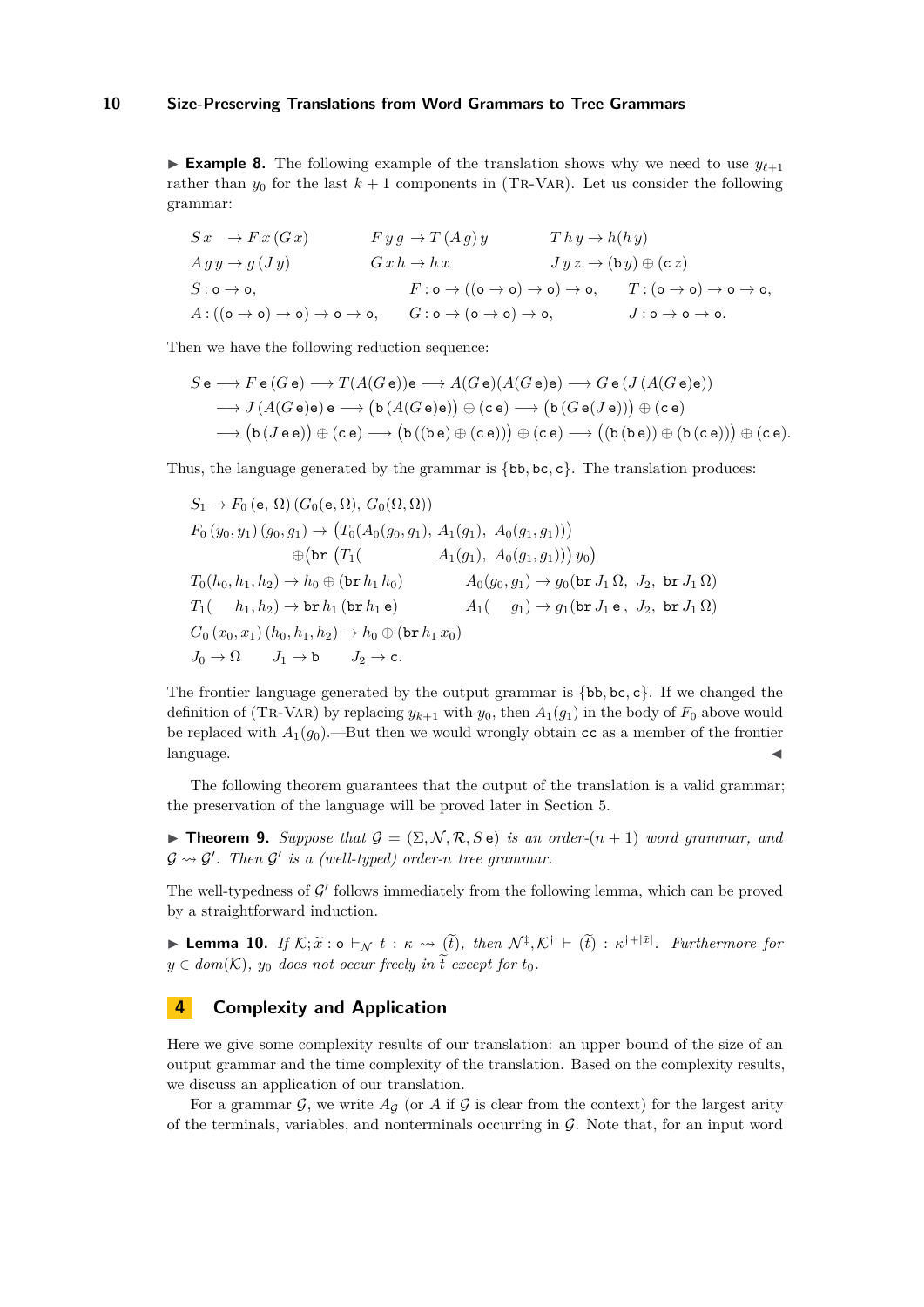grammar  $\mathcal{G}$ , we have  $A_{\mathcal{G}} \leq |\mathcal{N}| \leq |\mathcal{G}|_{ch}$  and  $|\mathcal{G}|_{cy} \leq |\mathcal{G}|_{ch}$ , but it is not necessary the case that  $A_{\mathcal{G}} \leq |\mathcal{G}|_{\text{cy}}$  (for any  $\kappa$ ,  $\{S \to F(G\,\mathsf{e}),\ Ff^{\kappa\to\mathsf{o}} \to \mathsf{e},\ Gx^{\mathsf{o}}g^{\kappa} \to \mathsf{e}\}\$ is well-typed and  $A_G \geq \arctan(K)$ . Also note that  $A_G \geq 1$  for an input grammar G (since the start term is S e). For  $r = (F\tilde{x} \to t) \in \mathcal{R}$ , we define  $|r| := |t| + \arin(\mathcal{N}(F))$ , so that  $|\mathcal{G}|_{\text{cy}} = |t^{\circ}| + \sum_{r \in \mathcal{R}} |r|$ ; also, we write  $\mathcal{R}_r$  for  $\mathcal{R}'$  such that  $\vdash_{\mathcal{N}} r \leadsto \mathcal{R}'$  by (TR-RULE).

# **4.1 Complexity**

To suppress the blow-up of the cost of our translation, we pre-process an input grammar to convert it to a certain normal form, as in [\[8\]](#page-16-9). A grammar G is in *normal form* if each rule is of the form

$$
F \widetilde{z} \to (f_{1,0}(f_{1,1} \widetilde{z_{1,1}}) \cdots (f_{1,\ell_1} \widetilde{z_{1,\ell_1}})) \oplus \cdots \oplus (f_{k,0}(f_{k,1} \widetilde{z_{k,1}}) \cdots (f_{k,\ell_k} \widetilde{z_{k,\ell_k}})),
$$

where each  $f_{h,i}$  is a non-terminal, terminal, or variable; and each  $z_{h,i,j}$  is a variable; note that *k* and each  $\ell_h$  can be 0. (Rigorously, the expression like  $t_1 \oplus \cdots \oplus t_k$  can be represented as  $D[t_1] \cdots [t_k]$  with  $D := [ | \Omega | D \oplus D]$  By the following transformation, any grammar G can be transformed to a grammar in normal form: First note that any rule is of the form

$$
F \widetilde{z} \rightarrow (f_{1,0} t_{1,1} \ldots t_{1,\ell_1}) \oplus \cdots \oplus (f_{k,0} t_{k,1} \ldots t_{k,\ell_k})
$$

where each  $f_{h,i}$  is a non-terminal, terminal, or variable, and each  $t_{h,i}$  is a term (which may contain  $\oplus$  and  $\Omega$ ). If there exist *h* and *i* such that  $t_{h,i}$  is not of the form  $f_{h,i}\widetilde{z_{h,i}}$ , then we replace the occurrence  $t_{h,i}$  with  $G \widetilde{z_{h,i}}$  and add the rule  $G \widetilde{z_{h,i}} \widetilde{y} \to t_{h,i} \widetilde{y}$ , where *G* is a fresh non-terminal and  $\{\widetilde{z_{h,i}}\}\subseteq \{\widetilde{z}\}\)$  is all the free variables occurring in  $t_{h,i}$ . By repeated applications of this transformation, we obtain a grammar in normal form; note that the number of repeated applications is at most  $|\mathcal{G}|_{\text{cy}}$ . The following lemma guarantees that the preprocessing transformation does not blow up the grammar size; see Appendix [A](#page-17-0) for the proof.

<span id="page-10-1"></span>**Example 11.** *Let*  $\mathcal{G}' = (\Sigma, \mathcal{N}', \mathcal{R}', S \cdot \mathbf{e})$  *be the grammar obtained from*  $\mathcal{G} = (\Sigma, \mathcal{N}, \mathcal{R}, S \cdot \mathbf{e})$  *by the above transformation. We write*  $A$  *for*  $A_G$ *. Then,* 

- <span id="page-10-3"></span><span id="page-10-2"></span>**1.**  $A_{G'} \leq 2A$ , 2.  $|\mathcal{N}'| \leq O(|\mathcal{N}| \times |\mathcal{G}|_{\text{cy}})$ **3.**  $|\mathcal{G}'|_{\text{cy}} \in O(A \times |\mathcal{G}|_{\text{cy}}),$
- <span id="page-10-5"></span><span id="page-10-4"></span>**4.** *the time complexity of the normal-form transformation is*  $O(A \times |G|_{cv})$ ,

<span id="page-10-6"></span>**5.** ord $(\mathcal{G}')$  = ord $(\mathcal{G})$ .

We obtain the following complexity results; see Appendix [A](#page-17-0) for the proof.

<span id="page-10-0"></span> $\blacktriangleright$  **Theorem 12.** Let  $\mathcal{G}'$  be the output of our translation (i.e., the composite of the normal-form *transformation and that of Fig. 1) for an input grammar*  $G = (\Sigma, \mathcal{N}, \mathcal{R}, S e)$ *. We write A for A*G*. Then,*

<span id="page-10-9"></span><span id="page-10-8"></span><span id="page-10-7"></span>**1.**  $A_{\mathcal{G}'} \in O(A^2)$ , **2.**  $|\mathcal{G}'|_{\text{cy}} \in O(A^4 \times |\mathcal{G}|_{\text{cy}})$  and  $|\mathcal{G}'|_{\text{ch}} \in O(A^4 \times |\mathcal{G}|_{\text{cy}} + (|\mathcal{N}| \times |\mathcal{G}|_{\text{cy}})^n)$  where  $n = \text{ord}(\mathcal{G})$ , **3.** *the time complexity of our translation is*  $O((A^3 + |N|) \times |G|_{\text{cv}})$ *.*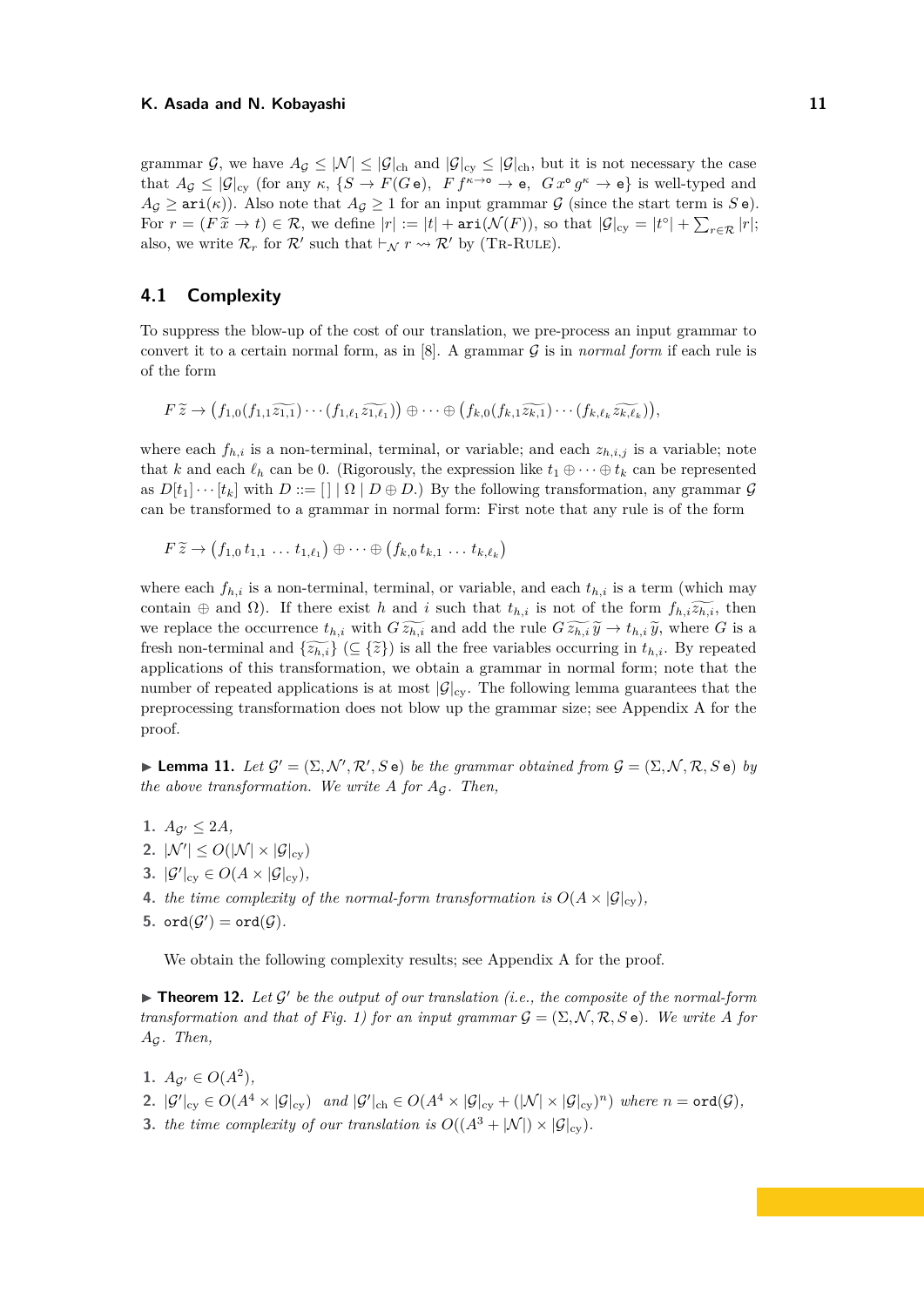# <span id="page-11-1"></span>**4.2 Applications**

Our translation can be used to bridge results on higher-order word and tree grammars. Besides applications of our previous translation [\[1\]](#page-15-0), our new *size-preserving* transformation can be applied in contexts where the complexity is critical. For example, Parys [\[12\]](#page-16-2) showed that the diagonal problem for higher-order grammars (which is called *nondeterministic higherorder recursion schemes* in [\[12\]](#page-16-2)) is  $(n - 1)$ -EXPTIME-complete for order-*n* word grammars, and *n*-EXPTIME-complete for order-*n* tree grammars. In his paper, the two results, for words and for trees, were proved separately. By using the result in the present paper, however, the (*n* − 1)-EXPTIME-completeness of the diagonal problem for word grammars of order *n* immediately follows from the *n*-EXPTIME-completeness of the diagonal problem for tree grammars of order *n* (where, on the hardness part, use the converse transformation given in  $[1,$  Theorem  $5$ ]).

# <span id="page-11-0"></span>**5 Correctness of the Translation**

<span id="page-11-2"></span>Here we prove the following theorem, which states the correctness of the translation.

**Find Theorem 13.** *If*  $\mathcal{G} \rightsquigarrow \mathcal{G}'$ , then  $\mathcal{L}_{w}(\mathcal{G}) = \mathcal{L}_{\text{leaf}}(\mathcal{G}')\uparrow_{e}$ .

We show this theorem in the following steps:

- First, in Section [5.1,](#page-11-3) we reduce the proof to the case where  $\mathcal G$  is *recursion-free* (Lemma [15\)](#page-11-4). This is rather a standard technique, which uses the *finite approximation*  $\mathcal{G}^{(m)}$ : the reduction of  $\mathcal{G}^{(m)}$  imitates that of  $\mathcal G$  up to *m*-steps, but diverges after *m*-steps.
- Then we show the statement of Theorem [13](#page-11-2) with the assumption that  $G$  is recursion-free (Lemma [21\)](#page-14-0). This is the main part, proved by using the subject reduction property. In the proof of the subject reduction, we modify the reduction  $\longrightarrow_{\mathcal{G}}$  of the source grammar G, by using *explicit substitutions*. We define the modified reduction in Section [5.2,](#page-13-0) and then we show the subject reduction and the correctness for a recursion-free grammar in Section [5.3.](#page-14-1)

### <span id="page-11-3"></span>**5.1 Reduction of the correctness to recursion-free grammars**

 $\triangleright$  **Definition 14** (recursion-free grammars). A grammar G is called *recursion-free* if there is no cyclic dependency on its non-terminals. Precisely, we define a binary relation  $\succ_g$  on nonterminals of G by:  $F \succ_G F'$  iff F' occurs on the right-hand side of the rule for F; then G is recursion free if the transitive closure  $\succ^*_{\mathcal{G}}$  of  $\succ_{\mathcal{G}}$  is irreflexive (i.e.,  $F \succ^*_{\mathcal{G}} F$  for no  $F \in \mathcal{N}$ ).

Here we show the following lemma:

<span id="page-11-4"></span>**Lemma 15.** Suppose that, for any G and  $\mathcal{G}'$ , if G is recursion-free and  $\mathcal{G} \rightsquigarrow \mathcal{G}'$ , then  $\mathcal{L}_{\mathbf{w}}(\mathcal{G}) = \mathcal{L}_{\texttt{leaf}}(\mathcal{G}')\hat{}_{\texttt{e}}$ . Then, for any  $\mathcal{G}$  and  $\mathcal{G}'$ , if  $\mathcal{G} \rightsquigarrow \mathcal{G}'$ , then  $\mathcal{L}_{\mathbf{w}}(\mathcal{G}) = \mathcal{L}_{\texttt{leaf}}(\mathcal{G}')\hat{}_{\texttt{e}}$ .

To show this lemma, we define the finite approximation mentioned above. Given terms *t*,  $s_i$  ( $i \in I$ ) and variables  $x_i$  ( $i \in I$ ), we write  $[s_i/x_i]_{i \in I}$  for the term obtained by simultaneously substituting  $s_i$  for  $x_i$  in  $t$ . Given  $m \geq 0$  and  $\mathcal{G} = (\Sigma, \mathcal{N}, \mathcal{R}, t^{\circ})$ , we define the *m-th*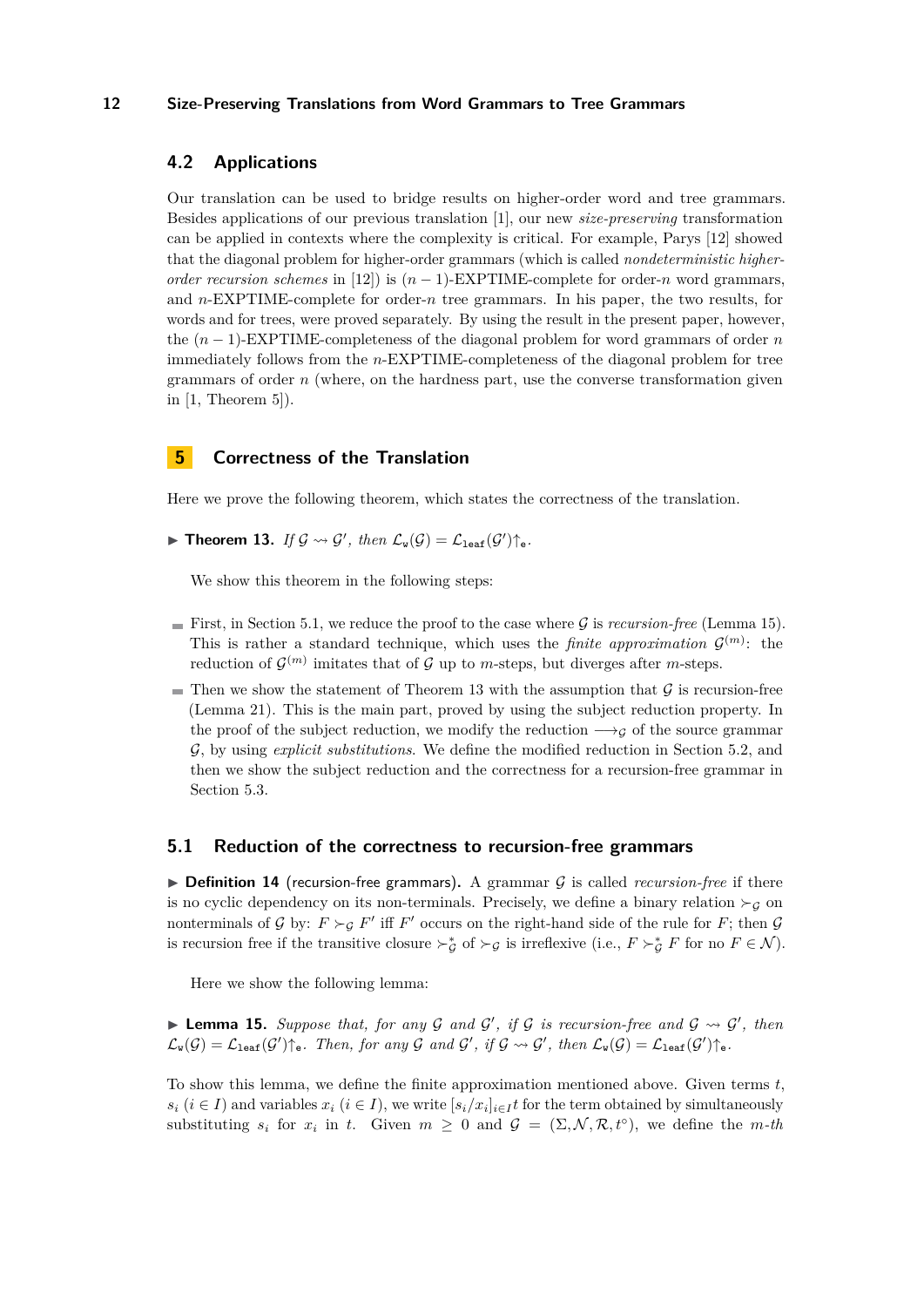approximation  $\mathcal{G}^{(m)}$  of  $\mathcal{G}$  as follows.

$$
\mathcal{N}^{(m)} := \{ F^{(i)} \mapsto \mathcal{N}(F) \mid F \in dom(\mathcal{N}), 0 \le i \le m \}
$$
  
\n
$$
t_{\mathcal{N}}^{(i)} := [F^{(i)}/F]_{F \in \mathcal{N}} t \qquad \text{(for any term } t \text{ and } i \in \{0, ..., m\})
$$
  
\n
$$
\mathcal{R}_{\mathcal{N}}^{(m)} := \{ F^{(i)} \widetilde{x} \to t_{\mathcal{N}}^{(i-1)} \mid (F \widetilde{x} \to t) \in \mathcal{R}, 1 \le i \le m \}
$$
  
\n
$$
\cup \{ F^{(0)} \widetilde{x} \to \Omega \mid (F \widetilde{x} \to t) \in \mathcal{R} \}
$$
  
\n
$$
\mathcal{G}^{(m)} := (\Sigma, \mathcal{N}^{(m)}, \mathcal{R}_{\mathcal{N}}^{(m)}, (t^{\circ})_{\mathcal{N}}^{(m)}).
$$

We write  $t^{(i)}$  and  $\mathcal{R}^{(m)}$  for  $t_{\mathcal{N}}^{(i)}$  and  $\mathcal{R}_{\mathcal{N}}^{(m)}$  if  $\mathcal{N}$  is clear from the context. The following are basic properties of  $\mathcal{G}^{(m)}$ :

- <span id="page-12-3"></span><span id="page-12-0"></span>**I Lemma 16.** 1. If G is in the domain of the transformation  $\rightsquigarrow$  (i.e., G is of the form  $(\Sigma, \mathcal{N}, \mathcal{R}, S)$  where  $\Sigma$  *is a word alphabet and*  $\mathcal{R}$  *does not contain* e), then so is  $\mathcal{G}^{(m)}$ .
- <span id="page-12-1"></span>**2.**  $\mathcal{G}^{(m)}$  is a recursion-free grammar.
- <span id="page-12-2"></span>**3.**  $\mathcal{L}(\mathcal{G}) = \cup_m \mathcal{L}(\mathcal{G}^{(m)})$ . Hence,  $\mathcal{L}_{w}(\mathcal{G}) = \cup_m \mathcal{L}_{w}(\mathcal{G}^{(m)})$  for any word grammar  $\mathcal{G}$ , and  $\mathcal{L}_{\texttt{leaf}}(\mathcal{G})\!\!\uparrow_\mathsf{e} = \cup_m \mathcal{L}_{\texttt{leaf}}(\mathcal{G}^{(m)})\!\!\uparrow_\mathsf{e} \textit{for any } \texttt{br-grammar } \mathcal{G}.$

**Proof.** Item [1](#page-12-0) is clear, and also Item [2](#page-12-1) is clear (since  $F^{(i)} \succ_{\mathcal{G}^{(m)}} G^{(j)}$  implies  $j = i - 1$ ).

Item [3:](#page-12-2) Let  $\mathcal{G} = (\Sigma, \mathcal{N}, \mathcal{R}, t^{\circ})$ . To show  $\cup_m \mathcal{L}(\mathcal{G}^{(m)}) \subseteq \mathcal{L}(\mathcal{G})$ , let  $v \in \mathcal{L}(\mathcal{G}^{(m)})$ ; i.e., there exist a choice context *C* and a reduction sequence  $\Pi$  in  $\mathcal{G}^{(m)}$  from  $(t^{\circ})^{(m)}$  to  $C[v]$ . Let us call a rule in  $\{F^{(0)}\tilde{x} \to \Omega \mid (F\tilde{x} \to t) \in \mathcal{R}\}$  a *bottom rule*. We can easily show the following fact: if  $t \rightarrow s$  by some bottom rule *r* and  $s \rightarrow u$ , then there is a term  $u'$  such that  $t \rightarrow u'$ and  $u' \rightarrow^* u$  where the latter rewriting uses only *r*. By using this fact repeatedly, from II, we obtain a choice context *C'* and a reduction sequence Π' in  $\mathcal{G}^{(m)}$  from  $(t^{\circ})^{(m)}$  to  $C'[v]$ where  $\Pi'$  does not use any bottom rule. Then, by dropping the index *i* of every nonterminal  $F^{(i)}$  in  $\Pi'$ , we obtain a reduction sequence in  $\mathcal G$  from  $t^{\circ}$  to  $C''[v]$  for some  $C''$ .

Conversely, let  $v \in \mathcal{L}(\mathcal{G})$ . We have *C* and a reduction sequence  $\Pi$  in  $\mathcal{G}$  from  $t^{\circ}$  to  $C[v]$ ; let *m* be the length of  $\Pi$ . Then there exist  $C'$  and a reduction sequence  $\Pi'$  in  $\mathcal{G}^{(m)}$  from  $(t^{\circ})^{(m)}$ to  $C'[v]$  (such that  $\Pi$  is obtained from  $\Pi'$  by dropping the indices of all the nonterminals in  $\Pi'$ ). Hence *v* ∈  $\mathcal{L}(\mathcal{G}^{(m)})$ , and thus  $\mathcal{L}(\mathcal{G}) \subseteq \bigcup_m \mathcal{L}(\mathcal{G}^{(m)})$  $\blacksquare$ ).

The following lemma is trivial; see Appendix [B](#page-19-0) for the proof.

<span id="page-12-5"></span>► Lemma 17. *If*  $\mathcal{G} \rightsquigarrow \mathcal{G}'$  and  $\mathcal{G}^{(m)} \rightsquigarrow \mathcal{G}'_m$ , then  $\mathcal{L}_{\texttt{leaf}}(\mathcal{G}'^{(m)})\mathcal{d}_{\texttt{e}} = \mathcal{L}_{\texttt{leaf}}(\mathcal{G}'_m)\mathcal{d}_{\texttt{e}}$ .

Now we can show:

**Proof of Lemma [15.](#page-11-4)** Let  $\mathcal{G} \rightsquigarrow \mathcal{G}'$  and  $\mathcal{G}^{(m)} \rightsquigarrow \mathcal{G}'_m$  for each *m*. Then, by the assumption,

$$
\mathcal{L}_{\mathbf{w}}(\mathcal{G}^{(m)}) = \mathcal{L}_{\text{leaf}}(\mathcal{G}'_m) \uparrow_{\mathbf{e}}.
$$
\n(1)

Then,

$$
\mathcal{L}_{\mathbf{w}}(\mathcal{G}) = \cup_{m} \mathcal{L}_{\mathbf{w}}(\mathcal{G}^{(m)})
$$
 (by Lemma 16-3)  
\n
$$
= \cup_{m} \mathcal{L}_{\text{leaf}}(\mathcal{G}'_{m}) \uparrow_{\mathbf{e}}
$$
 (by (1))  
\n
$$
= \cup_{m} \mathcal{L}_{\text{leaf}}(\mathcal{G}'^{(m)}) \uparrow_{\mathbf{e}}
$$
 (by Lemma 17)  
\n
$$
= \mathcal{L}_{\text{leaf}}(\mathcal{G}') \uparrow_{\mathbf{e}}.
$$
 (by Lemma 16-3).

<span id="page-12-4"></span>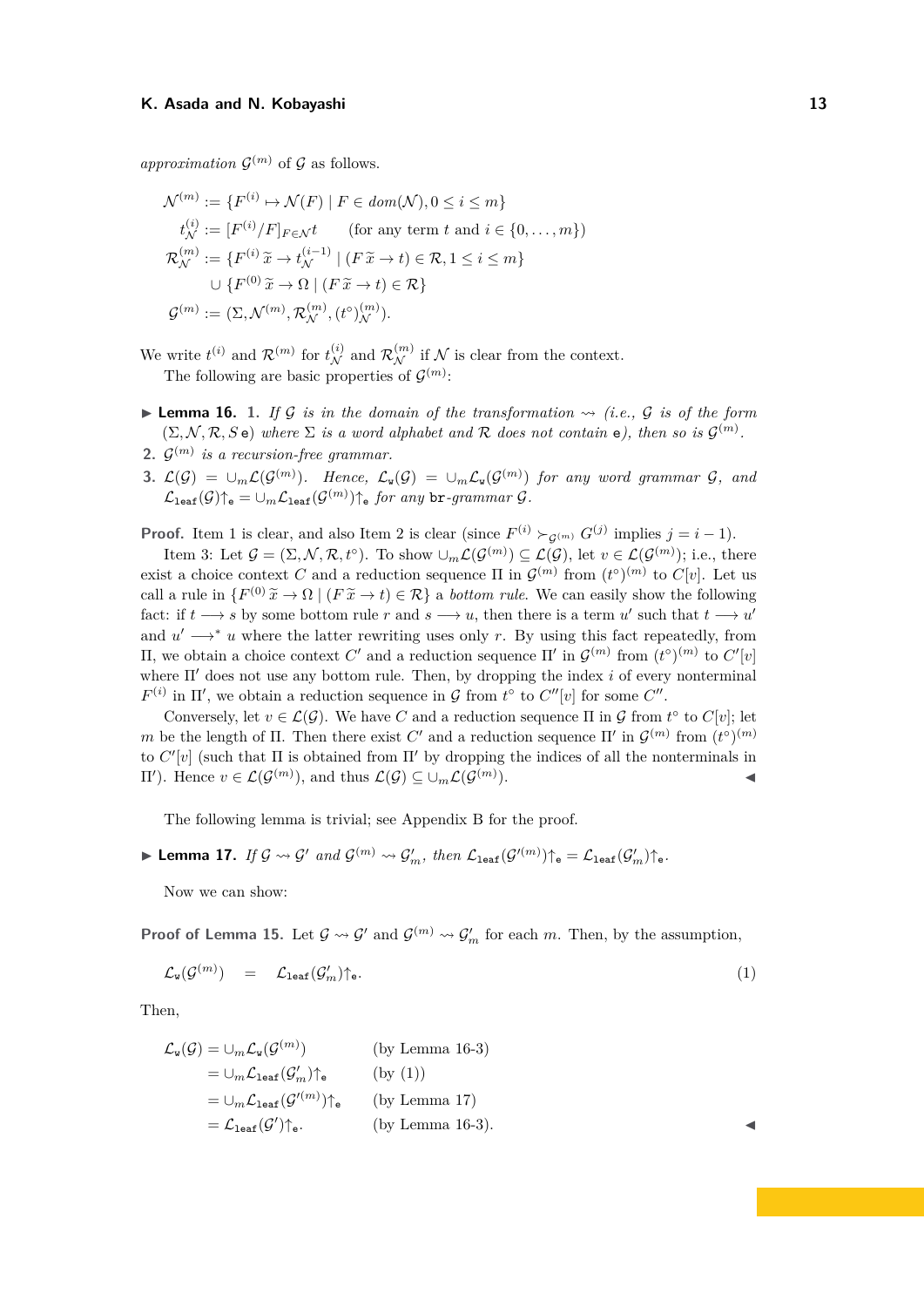### <span id="page-13-0"></span>**5.2 The modified reduction of source grammars**

As explained at the beginning of this section, we modify the reduction relation of a word grammar  $\mathcal{G} = (\Sigma, \mathcal{N}, \mathcal{R}, t^{\circ})$  by using explicit substitutions. We first extend the set of terms as follows, which we call *extended terms*:

$$
t ::= x \mid e \mid a(t) \mid t_1 t_2 \mid t_1 \oplus t_2 \mid \Omega \mid \{t_1/x_1, \ldots, t_\ell/x_\ell\} t_0
$$

Here, we write  $a(t)$  instead of  $a t$ , to emphasize that  $a$  is a unary constructor. Recall that nonterminals are included in variables x. The term  $\{t_1/x_1, \ldots, t_\ell/x_\ell\}$  is an *explicit substitution* and is limited to the ground type:

$$
\frac{\mathcal{K} \vdash_{\texttt{ST}} t_i : \texttt{o} \quad (i \in \{1, \dots, \ell\})}{\mathcal{K} \vdash_{\texttt{ST}} \{t_1/x_1, \dots, t_\ell/x_\ell\} t_0 : \texttt{o}}{\mathcal{K} \vdash_{\texttt{ST}} \{t_1/x_1, \dots, t_\ell/x_\ell\} t_0 : \texttt{o}}
$$

We call the original notions of a term, evaluation context, and choice context a *nonextended term*, *non-extended evaluation context*, and *non-extended choice context*, respectively, if we need the clarity. We use the same meta-variables *s, t, u* for the extended terms, and also use *E* and *C* for the extended evaluation contexts and extended choice contexts defined below. We avoid this ambiguity as follows: in this subsection, these meta-variables range over the extended notions unless we declare otherwise; in the next subsection (i.e., in Section [5.3](#page-14-1) for the proof of the correctness for recursion-free grammars), the source term of the transformation relation  $\rightsquigarrow$  is an extended one and the target term is a non-extended one.

We define the *extended evaluation contexts* by the following grammar:

$$
E ::= [ ] \mid a(E) \mid E \oplus t \mid t \oplus E \mid \{t_1/x_1, \ldots, t_\ell/x_\ell\} E.
$$

We often abbreviate  $\{t_1/x_1,\ldots,t_\ell/x_\ell\}$  and  $\{t_1/x_1,\ldots,t_\ell/x_\ell\}$  to  $\{\tilde{t}/\tilde{x}\}$  to and  $\{\tilde{t}/\tilde{x}\}$  E. respectively. Then the *modified reduction*, written as  $\rightarrow_{es,G}$  (or  $\rightarrow_{es}$  if G is clear), is defined as follows:

$$
F \widetilde{y} \widetilde{z} \to u \in \mathcal{R}
$$
\n
$$
\mathcal{N}(F) = \widetilde{\kappa} \Rightarrow \mathbf{o}^{\ell} \to \mathbf{o} \qquad |\widetilde{\kappa}| = |\widetilde{y}| = |\widetilde{s}| \qquad \ell = |\widetilde{z}| = |\widetilde{t}| \qquad \widetilde{z} \text{ do not occur in } E[F \widetilde{s} \widetilde{t}]
$$
\n
$$
E[F \widetilde{s} \widetilde{t}] \longrightarrow_{\text{es}} E[\{\widetilde{t}/\widetilde{z}\}[\widetilde{s}/\widetilde{y}]\mathbf{u}]
$$
\n
$$
\frac{x \notin \{z_1, \dots, z_{|\widetilde{s}|}\} \cup \text{dom}(\mathcal{N})}{E[\{\widetilde{s}/\widetilde{z}\}z_i] \longrightarrow_{\text{es}} E[s_i]}
$$
\n
$$
\frac{x \notin \{z_1, \dots, z_{|\widetilde{s}|}\} \cup \text{dom}(\mathcal{N})}{E[\{\widetilde{s}/\widetilde{z}\}x] \longrightarrow_{\text{es}} E[x]}
$$
\n
$$
\frac{E[\{\widetilde{s}/\widetilde{z}\}e] \longrightarrow_{\text{es}} E[e]}{E[\{\widetilde{s}/\widetilde{z}\}a(t)] \longrightarrow_{\text{es}} E[a(\{\widetilde{s}/\widetilde{z}\}t)]}
$$
\n
$$
\frac{E[\{\widetilde{s}/\widetilde{z}\}a(t)] \longrightarrow_{\text{es}} E[a(t_1) \oplus a(t_2)]}{E[a(t_1 \oplus t_2)] \longrightarrow_{\text{es}} E[a(t_1) \oplus a(t_2)]}
$$

We define the *extended choice contexts* by:  $C ::= [ \ | \ C \oplus t \ | \ t \oplus C$ . For  $\mathcal{N} \vdash_{ST} t : o$ , we define the languages generated by a term and by a grammar with respect to  $\rightarrow_{\mathsf{es}}$  as follows:

$$
\mathcal{L}^{\text{es}}_{\mathtt w}(\mathcal{G},t)=\{\text{word}(v)\mid t\longrightarrow_{\text{es}}^*C[v]\}\qquad \qquad \mathcal{L}^{\text{es}}_{\mathtt w}(\mathcal{G})=\mathcal{L}^{\text{es}}_{\mathtt w}(\mathcal{G},t^{\circ}).
$$

There is an obvious function  $\psi$  from the extended terms to the non-extended terms that performs every explicit substitution as the real substitution. The following lemma can be proved in a standard manner; see Appendix [C](#page-21-0) for the proof.

<span id="page-13-1"></span> $\blacktriangleright$  **Lemma 18.** Let  $\mathcal G$  be a word grammar.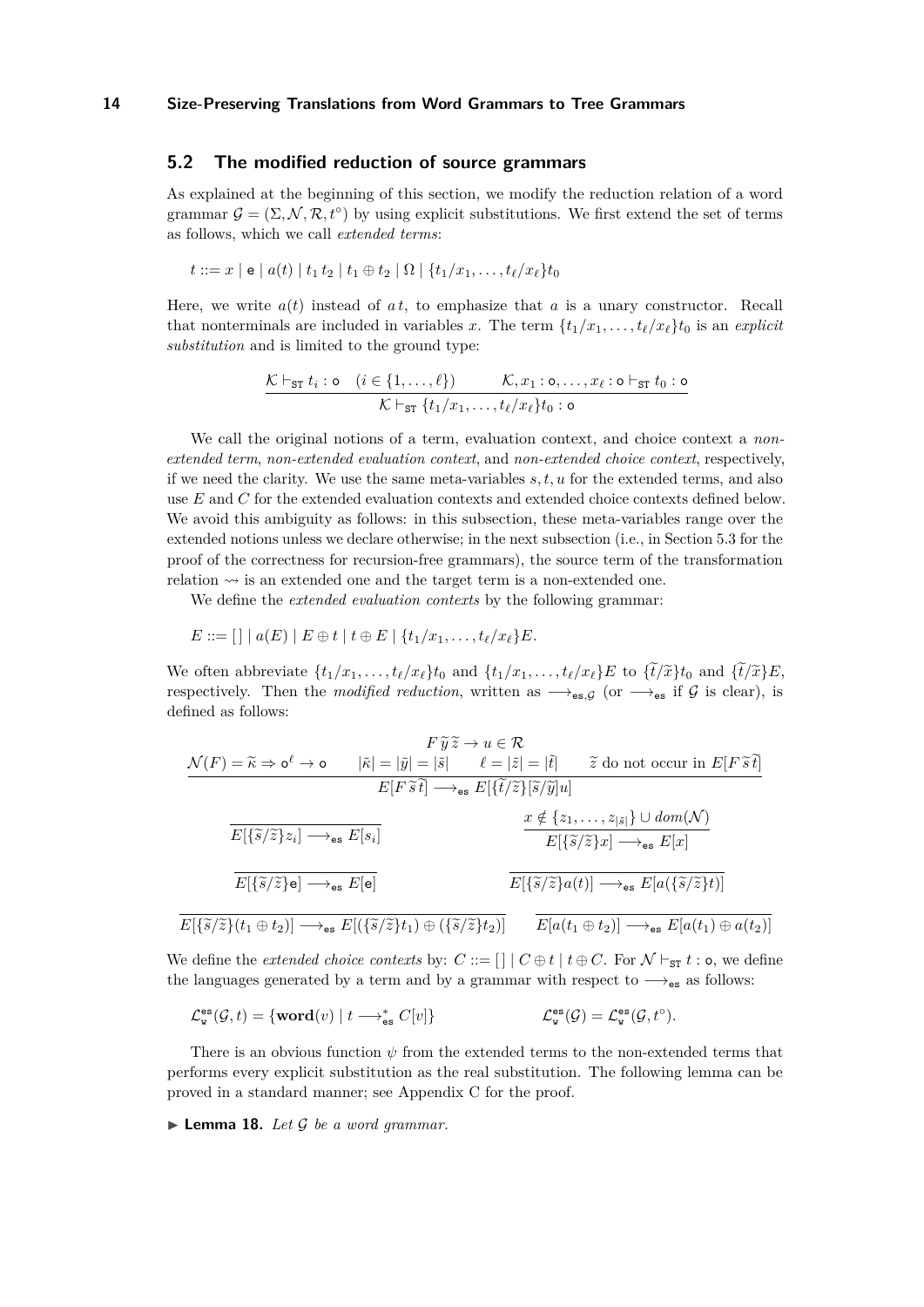- <span id="page-14-3"></span>**1.** For any extended term  $\mathcal{N} \vdash_{ST} t : o$ , we have  $\mathcal{L}_{w}(\mathcal{G}, \psi(t)) = \mathcal{L}_{w}^{\text{es}}(\mathcal{G}, t)$ . Especially,  $\mathcal{L}_{w}(\mathcal{G}) =$  $\mathcal{L}^{\texttt{es}}_{\mathtt{w}}(\mathcal{G})$ .
- <span id="page-14-5"></span>2. For any extended terms  $\mathcal{N} \vdash t, t' : \mathsf{o}, \text{ if } t \longrightarrow_{\mathsf{es}} t'$ , then  $\mathcal{L}_{\mathsf{w}}^{\mathsf{es}}(\mathcal{G}, t) = \mathcal{L}_{\mathsf{w}}^{\mathsf{es}}(\mathcal{G}, t').$

We also extend the transformation relation to handle explicit substitutions:

$$
\frac{\mathcal{K};x_1,\ldots,x_k:\mathbf{o}\vdash s_i:\mathbf{o}\leadsto(s_{i,0},\ldots,s_{i,k+1})\qquad(i\in\{1,\ldots,\ell\})}{\mathcal{K};z_1,\ldots,z_\ell,x_1,\ldots,x_k:\mathbf{o}\vdash t:\mathbf{o}\leadsto(t_0,\ldots,t_{\ell+k+1})}\n\frac{\mathcal{K};z_1,\ldots,z_\ell,x_1,\ldots,x_k:\mathbf{o}\vdash t:\mathbf{o}\leadsto(t_0,\ldots,t_{\ell+k+1})}{\mathcal{K};x_1,\ldots,x_k:\mathbf{o}\vdash\{\widetilde{s}/\widetilde{z}\}t:\mathbf{o}\leadsto(t_0\oplus\bigoplus_{i=1}^{\ell}(\mathtt{br}t_i,s_{i,0}),\n\qquad t_{\ell+1}\oplus\bigoplus_{i=1}^{\ell}(\mathtt{br}t_i,s_{i,1}),\ldots,t_{\ell+k+1}\oplus\bigoplus_{i=1}^{\ell}(\mathtt{br}t_i,s_{i,k+1}))
$$
\n(TR-SUB)

# <span id="page-14-1"></span>**5.3 Correctness for recursion-free grammars**

To show the correctness for recursion-free grammars, we use the following substitution lemma and the subject reduction property:

<span id="page-14-2"></span>▶ **Lemma 19** (substitution lemma). *Suppose that u contains no explicit substitutions (i.e., no subterms of the form*  $\{t'/\tilde{z}'\}s'$  and

$$
\widetilde{y}: \widetilde{\kappa}; \widetilde{z}: \mathbf{o} \vdash u: \kappa' \leadsto (u_0, \ldots, u_{\text{gar}(\kappa')+|\widetilde{z}|}, u_{\text{gar}(\kappa')+|\widetilde{z}|+1})
$$
  

$$
\widetilde{x}: \mathbf{o} \vdash s'_i: \kappa_i \leadsto (s'_{i,0}, \ldots, s'_{i,\ell_i+k+1}) \qquad \ell_i = \text{gar}(\kappa_i) \qquad (i = 1, \ldots, |\widetilde{\kappa}|)
$$
  

$$
k = |\widetilde{x}| \qquad \{\widetilde{x}\} \cap \{\widetilde{z}\} = \emptyset.
$$

*We define the following substitution functions*

$$
\theta_j = \theta_{1,j} \cdots \theta_{|\tilde{\kappa}|,j} \qquad (j = 0, \ldots, k+1)
$$
  
\n
$$
\theta_{i,0} = [s'_{i,0}/y_{i,0}, s'_{i,1}/y_{i,1}, \ldots, s'_{i,\ell_i}/y_{i,\ell_i}, s'_{i,\ell_i+k+1}/y_{i,\ell_i+1}] \qquad (i = 1, \ldots, |\tilde{\kappa}|)
$$
  
\n
$$
\theta_{i,j} = [s'_{i,\ell_i+j}/y_{i,0}, s'_{i,1}/y_{i,1}, \ldots, s'_{i,\ell_i}/y_{i,\ell_i}, s'_{i,\ell_i+k+1}/y_{i,\ell_i+1}]
$$
  
\n
$$
(i = 1, \ldots, |\tilde{\kappa}|, j = 1, \ldots, k+1).
$$

*Then we have:*

1. 
$$
\tilde{z}, \tilde{x} : \mathbf{o} \vdash [\tilde{s}'/\tilde{y}]u : \kappa' \leadsto (\theta_0 u_0, \ldots, \theta_0 u_{\text{gar}(\kappa')+|\tilde{z}|}, \theta_1 u_0, \ldots, \theta_k u_0, \theta_0 u_{\text{gar}(\kappa')+|\tilde{z}|+1})
$$
  
\n2.  $\theta_0 u_{\text{gar}(\kappa')+|\tilde{z}|+1} = \theta_{k+1} u_0.$ 

**Proof.** Both items can be shown by induction on *u* and case analysis on the last rule used for the derivation  $\tilde{y} : \tilde{\kappa}; \tilde{z} : \mathsf{o} \vdash u : \kappa' \leadsto (u_0, \ldots, u_{\mathsf{gar}(\kappa')+|\tilde{z}|+1})$ . See Appendix [D.](#page-21-1)

<span id="page-14-4"></span>▶ Lemma 20 (subject reduction). *If*  $x_1, \ldots, x_k : \circ \vdash s : \circ \leadsto (s_0, \ldots, s_{k+1})$  *and*  $s \longrightarrow_{\textsf{es}} t$ *,* then there exist  $t_0, \ldots, t_{k+1}$  such that  $x_1, \ldots, x_k$ :  $\circ \vdash t : \circ \leadsto (t_0, \ldots, t_{k+1})$  and  $s_i \approx t_i$  for *each*  $i \in \{1, \ldots, k+1\}.$ 

**Proof.** We use Lemma [19.](#page-14-2) The proof proceeds by induction on the derivation of  $\tilde{x}:\mathbf{o} \vdash s : \mathbf{o} \leadsto (s_0, \ldots, s_{k+1})$  and case analysis on evaluation contexts and redexes. See Appendix D.  $(s_0, \ldots, s_{k+1})$  and case analysis on evaluation contexts and redexes. See Appendix [D.](#page-21-1)

Now we show the correctness for recursion-free grammars; as explained already, Theorem [13](#page-11-2) follows immediately from this and Lemma [15.](#page-11-4)

<span id="page-14-0"></span>**Lemma 21.** Suppose that G is recursion-free. If  $G \rightsquigarrow G'$ , then  $\mathcal{L}_{w}(G) = \mathcal{L}_{\text{leaf}}(G')\hat{}_{\text{e}}$ .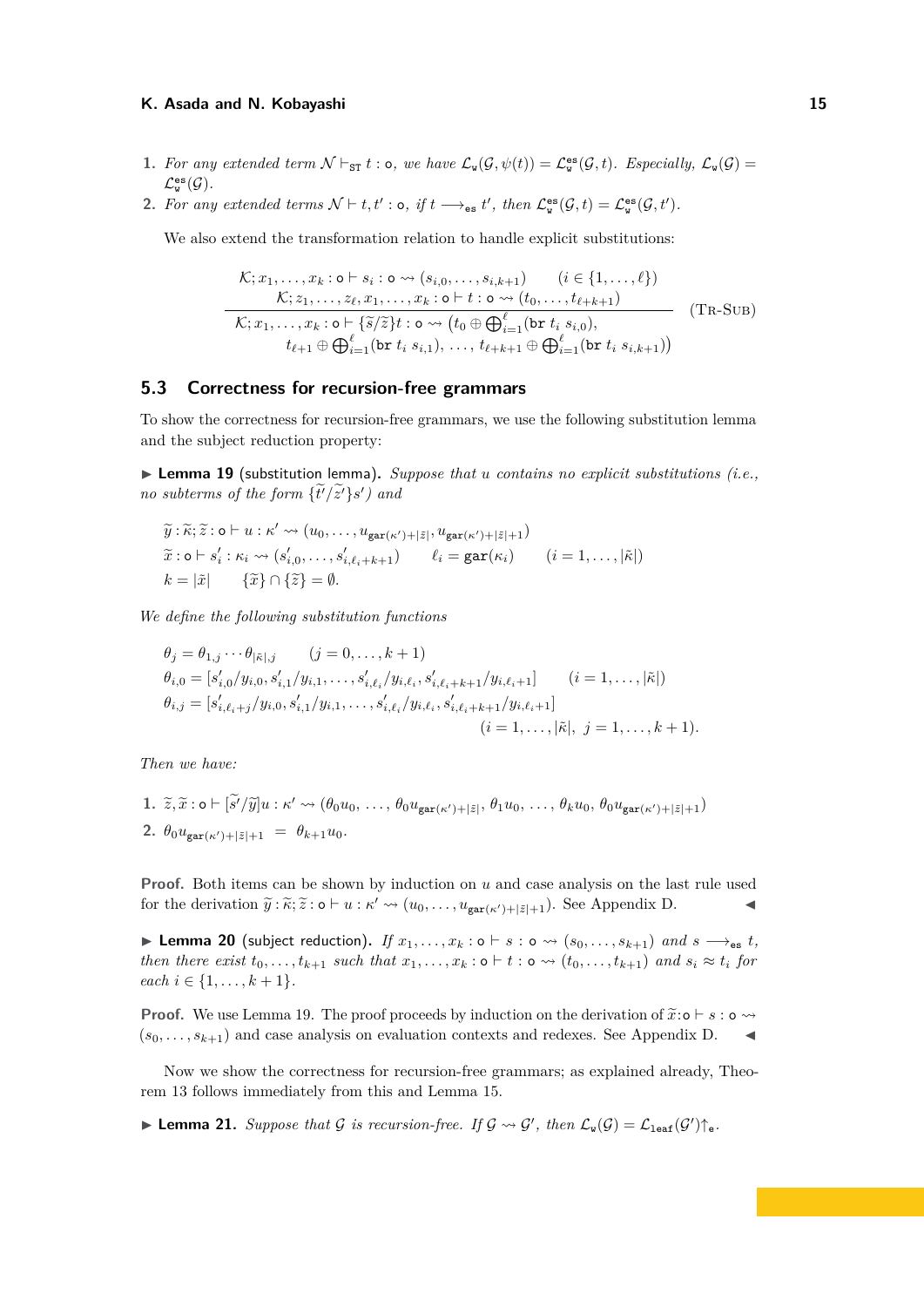**Proof.** Since  $\mathcal{G} = (\Sigma, \mathcal{N}, \mathcal{R}, S \cdot \mathbf{e})$  is recursion-free, every term  $x : \mathbf{o} \vdash s : \mathbf{o}$  is strongly normalizing with respect to  $\rightarrow$ <sub>es</sub>. Since the reduction relation is finitely branching, the length of reduction sequences from *s* is bounded. Let  $\#(s)$  be the length of the longest reduction sequence from *s*.

<span id="page-15-4"></span>Now we show that

$$
x: \mathsf{o} \vdash_{\mathcal{N}} s: \mathsf{o} \leadsto (s_0, s_1, s_2) \qquad \text{implies} \qquad \mathcal{L}^{\mathsf{es}}_{\mathsf{w}}(\mathcal{G}, [\mathsf{e}/x]s) = \mathcal{L}_{\mathtt{leaf}}(\mathcal{G}', s_1) \uparrow_{\mathsf{e}} \tag{2}
$$

by induction on  $\#(s)$ . If [\(2\)](#page-15-4) holds, then we can complete the proof as follows: let the rule of *S* be  $S x \rightarrow s$ ; then  $\mathcal{G}'$  has the rule  $S_1 \rightarrow s_1$  $S_1 \rightarrow s_1$  $S_1 \rightarrow s_1$ , and by Lemma [18-](#page-13-1)1 and [\(2\)](#page-15-4) we have

$$
\mathcal{L}_{\mathtt w}(\mathcal{G})=\mathcal{L}_{\mathtt w}^{\mathtt{es}}(\mathcal{G},S\,\mathtt e)=\mathcal{L}_{\mathtt w}^{\mathtt{es}}(\mathcal{G},[\mathtt e/x]s)=\mathcal{L}_{\mathtt{leaf}}(\mathcal{G}',s_1)\!\uparrow_{\mathtt e}=\mathcal{L}_{\mathtt{leaf}}(\mathcal{G}')\!\uparrow_{\mathtt e}.
$$

In the base case that  $\#(s) = 0$ , i.e., in the case where *s* is a normal form, first note that, given a term *t* satisfies  $x_1 : \circ, \ldots, x_n : \circ \vdash_{\text{ST}} t : \circ$  for some  $x_1, \ldots, x_n$ , then *t* is a normal form with respect to  $\rightarrow$ <sub>es</sub> iff *t* is generated by the following grammar with start symbol *w*:

$$
w ::= r \mid w \oplus w \qquad r ::= \delta \mid x \mid a(r) \ (a \in \Sigma) \qquad \delta ::= \Omega \mid \{t_1/x_1, \ldots, t_k/x_k\} \delta.
$$

Then we can show [\(2\)](#page-15-4) by induction on this grammar. (For the case  $s = \delta$ , show that  $x_1, \ldots, x_k : \mathsf{o} \vdash \delta : \mathsf{o} \leadsto (\widetilde{s})$  implies  $s_i \approx \Omega$  for every *i*, by induction on  $\delta$ .)

In the case  $\#(s) > 0$ , suppose  $s \longrightarrow_{\mathsf{es}} s'$ . Hence  $[\mathsf{e}/x]s \longrightarrow_{\mathsf{es}} [\mathsf{e}/x]s'$ . By Lemma [20,](#page-14-4) there exist  $s'_0$ ,  $s'_1$ , and  $s'_2$  such that  $x: \circ \vdash_{\mathcal{N}} s' : \circ \leadsto (s'_0, s'_1, s'_2)$  and  $s_1 \approx s'_1$ . By the induction hypothesis,  $\mathcal{L}_{\mathbf{w}}^{\mathbf{es}}(\mathcal{G},[\mathbf{e}/x]s') = \mathcal{L}_{\texttt{leaf}}(\mathcal{G}', s_1')\mathbf{\uparrow}_{\mathbf{e}}$ . Then, by Lemma [18-](#page-13-1)[2](#page-14-5) and  $s_1' \approx s_1$ , we have

$$
\mathcal{L}^{\text{es}}_{\mathbf{w}}(\mathcal{G},[\mathbf{e}/x]s) = \mathcal{L}^{\text{es}}_{\mathbf{w}}(\mathcal{G},[\mathbf{e}/x]s') = \mathcal{L}_{\text{leaf}}(\mathcal{G}',s_1')\uparrow_{\mathbf{e}} = \mathcal{L}_{\text{leaf}}(\mathcal{G}',s_1)\uparrow_{\mathbf{e}}.
$$

# <span id="page-15-3"></span>**6 Conclusion**

We have given a new transformation that converts an order- $(n+1)$  word grammar to an order-*n* tree grammar whose frontier language coincides with the word language of the input grammar, and have proved that, unlike the previous transformations [\[1,](#page-15-0) [12\]](#page-16-2), our transformation is size-preserving, in that the size of the output grammar is polynomial in the size of an input grammar. The time complexity is also polynomial in the size of input grammar. These properties allow us to establish a link between algorithms for higher-order word and tree grammars. As a concrete example of this, we have also applied our result to the work of Parys [\[12\]](#page-16-2) on the complexity of the diagonal problems for word and tree languages..

#### **References**

- <span id="page-15-0"></span>**1** Kazuyuki Asada and Naoki Kobayashi. On word and frontier languages of unsafe higher-order grammars. *CoRR*, abs/1604.01595, 2016. A summary has been published in Proceedings of ICALP 2016.
- <span id="page-15-2"></span>**2** Kazuyuki Asada and Naoki Kobayashi. Pumping lemma for higher-order languages. In *44th International Colloquium on Automata, Languages, and Programming, ICALP 2017*, volume 80 of *LIPIcs*, pages 97:1–97:14. Schloss Dagstuhl - Leibniz-Zentrum für Informatik, 2017. [doi:10.4230/LIPIcs.ICALP.2017.97](https://doi.org/10.4230/LIPIcs.ICALP.2017.97).

<span id="page-15-1"></span>**<sup>3</sup>** Kazuyuki Asada and Naoki Kobayashi. Lambda-definable order-3 tree functions are wellquasi-ordered. In *38th IARCS Annual Conference on Foundations of Software Technology and Theoretical Computer Science, FSTTCS 2018*, volume 122 of *LIPIcs*, pages 14:1–14:15. Schloss Dagstuhl - Leibniz-Zentrum fuer Informatik, 2018. [doi:10.4230/LIPIcs.FSTTCS.2018.14](https://doi.org/10.4230/LIPIcs.FSTTCS.2018.14).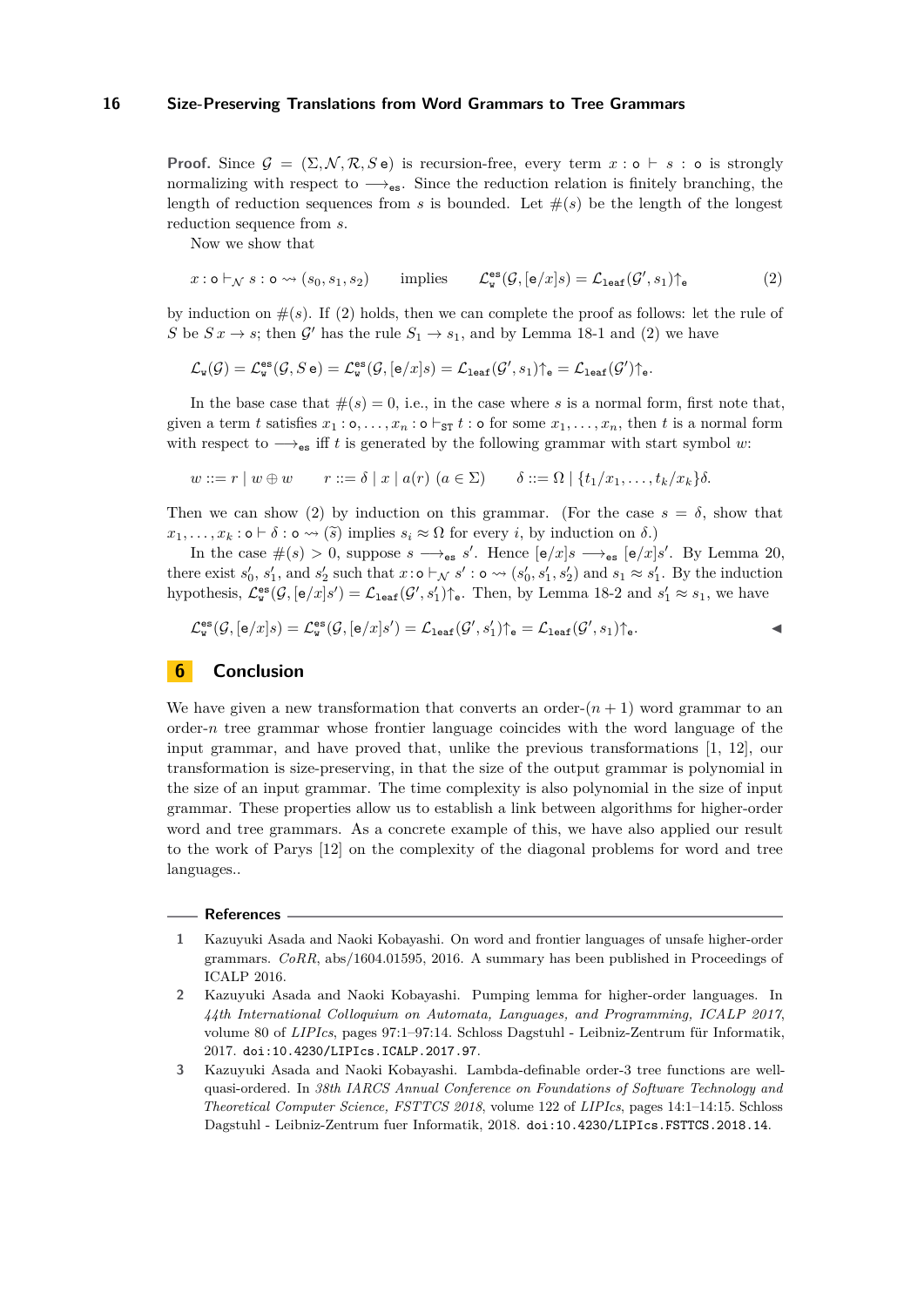- <span id="page-16-7"></span>**4** William Blum and C.-H. Luke Ong. The safe lambda calculus. *Logical Methods in Computer Science*, 5(1), 2009. [doi:10.2168/LMCS-5\(1:3\)2009](https://doi.org/10.2168/LMCS-5(1:3)2009).
- <span id="page-16-1"></span>**5** Lorenzo Clemente, Paweł Parys, Sylvain Salvati, and Igor Walukiewicz. The diagonal problem for higher-order recursion schemes is decidable. In *31st Annual ACM/IEEE Symposium on Logic in Computer Science, LICS 2016*, pages 96–105. ACM, 2016. [doi:10.1145/2933575.2934527](https://doi.org/10.1145/2933575.2934527).
- <span id="page-16-0"></span>**6** Werner Damm. The IO- and OI-hierarchies. *Theor. Comput. Sci.*, 20(2):95–207, 1982. [doi:10.1016/0304-3975\(82\)90009-3](https://doi.org/10.1016/0304-3975(82)90009-3).
- <span id="page-16-6"></span>**7** Teodor Knapik, Damian Niwiński, Paweł Urzyczyn, and Igor Walukiewicz. Unsafe grammars and panic automata. In *32nd International Colloquium on Automata, Languages and Programming, ICALP 2005*, volume 3580 of *LNCS*, pages 1450–1461. Springer, 2005. [doi:10.1007/11523468\\\_117](https://doi.org/10.1007/11523468_117).
- <span id="page-16-9"></span>**8** Naoki Kobayashi. Model checking higher-order programs. *Journal of the ACM*, 60(3), 2013. [doi:10.1145/2487241.2487246](https://doi.org/10.1145/2487241.2487246).
- <span id="page-16-5"></span>**9** Naoki Kobayashi, Ugo Dal Lago, and Charles Grellois. On the termination problem for probabilistic higher-order recursive programs. In *34th Annual ACM/IEEE Symposium on Logic in Computer Science, LICS 2019*, pages 1–14. IEEE, 2019. [doi:10.1109/LICS.2019.8785679](https://doi.org/10.1109/LICS.2019.8785679).
- <span id="page-16-3"></span>**10** Naoki Kobayashi and C.-H. Luke Ong. Complexity of model checking recursion schemes for fragments of the modal mu-calculus. *Logical Methods in Computer Science*, 7(4), 2011. [doi:10.2168/LMCS-7\(4:9\)2011](https://doi.org/10.2168/LMCS-7(4:9)2011).
- <span id="page-16-4"></span>**11** C.-H. Luke Ong. On model-checking trees generated by higher-order recursion schemes. In *21th IEEE Symposium on Logic in Computer Science, LICS 2006*, pages 81–90. IEEE Computer Society, 2006. [doi:10.1109/LICS.2006.38](https://doi.org/10.1109/LICS.2006.38).
- <span id="page-16-2"></span>**12** Paweł Parys. The Complexity of the Diagonal Problem for Recursion Schemes. In *37th IARCS Annual Conference on Foundations of Software Technology and Theoretical Computer Science, FSTTCS 2017*, volume 93 of *LIPIcs*, pages 45:1–45:14. Schloss Dagstuhl–Leibniz-Zentrum fuer Informatik, 2018. [doi:10.4230/LIPIcs.FSTTCS.2017.45](https://doi.org/10.4230/LIPIcs.FSTTCS.2017.45).
- <span id="page-16-8"></span>**13** Mitchell Wand. An algebraic formulation of the Chomsky hierarchy. In *Category Theory Applied to Computation and Control*, volume 25 of *LNCS*, pages 209–213. Springer, 1974. [doi:10.1007/3-540-07142-3\\_84](https://doi.org/10.1007/3-540-07142-3_84).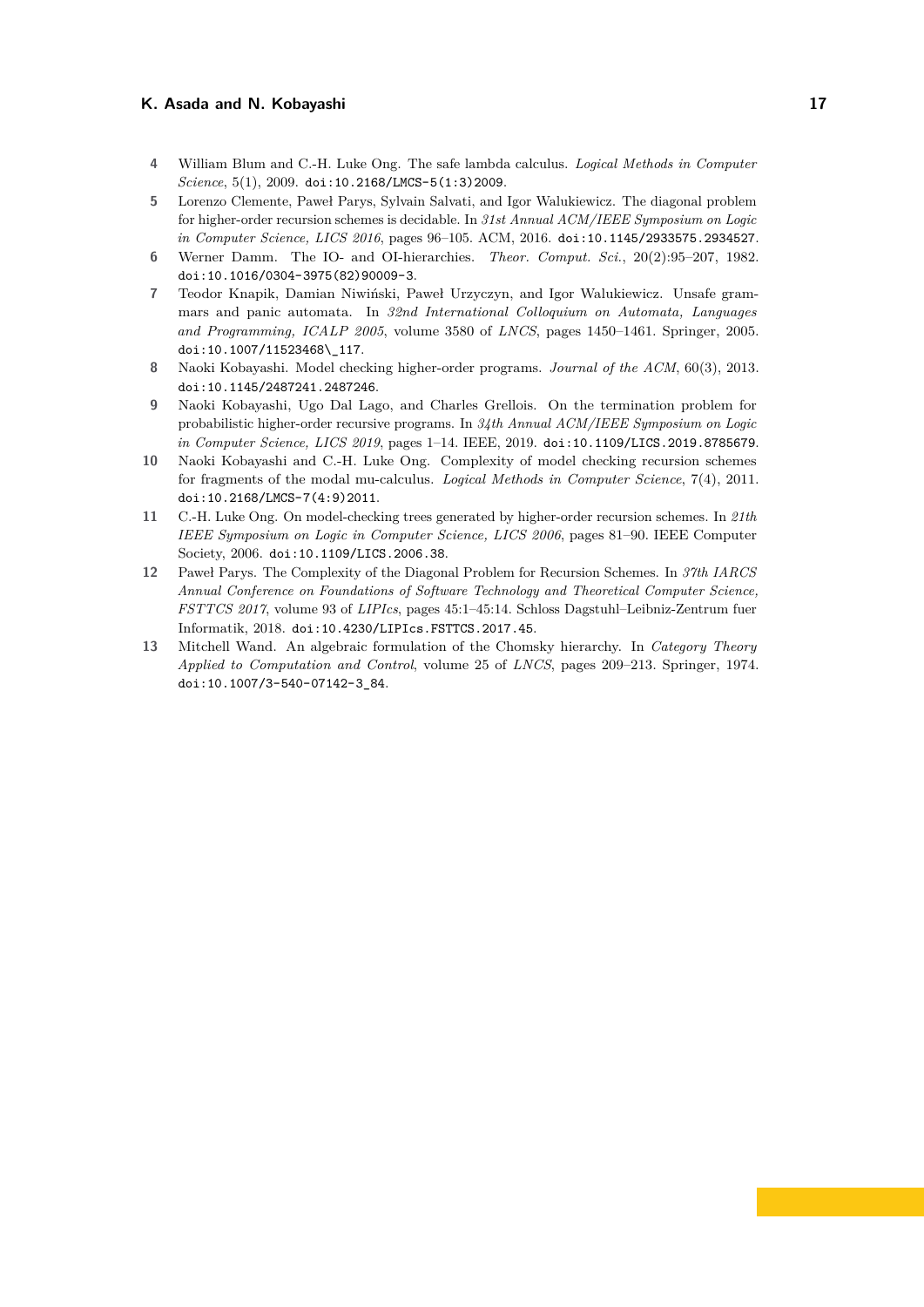# <span id="page-17-0"></span>**A Proofs for Section [4](#page-9-0)**

**Proof of Lemma [11.](#page-10-1)** First note that, when we repeat the creation of a fresh nonterminal *G* as in the definition, even when the repetition is nested, the term to be replaced such as  $t_{h,i}$ at every repetition is a subterm of the right hand side of a rule in (not only the grammar obtained by the previous repetition but) the *original* given grammar. Therefore the necessary information below can be estimated directly by  $A$  and  $N$ .

Item [1:](#page-10-2) The arity of the type of the fresh non-terminal *G* introduced as in the definition is  $|\widetilde{z_{h,i}}| + |\widetilde{y}|$ .  $|\widetilde{z_{h,i}}|$  is bounded by the arity of *F*. If  $|\widetilde{y}| = 0$ ,  $|\widetilde{y}| \leq A$ . If  $|\widetilde{y}| > 0$ , the head of  $t_{h,i}$  is not  $\Omega$ ,  $\oplus$ , nor a terminal, but a nonterminal, whose arity (and hence *A*) bounds  $|\tilde{y}|$ . Hence the arity of the type of *G* is bounded by 2*A*.

Item [2:](#page-10-3) Similarly to Item [1,](#page-10-2) the size of the type of the fresh non-terminal *G* is bounded by  $2|\mathcal{N}|$ . The number of all the fresh non-terminal symbols is at most  $|\mathcal{G}|_{\text{cv}}$ . Hence  $|\mathcal{N}'| \leq |\mathcal{N}| + |\mathcal{G}|_{cy} \times 2|\mathcal{N}|.$ 

Item [3:](#page-10-4) Each repetition step above increases the Curry-style size only by  $O(A)$ . Then recall that the repeat count is at most  $|\mathcal{G}|_{\text{cv}}$ .

Item [4](#page-10-5) can be shown similarly to Item [3.](#page-10-4) Item [5](#page-10-6) is clear.

**Proof of Theorem [12.](#page-10-0)** We first show Item [1:](#page-10-7) by Lemma [11,](#page-10-1) we can focus on just the transformation of Fig. [1](#page-7-0) and we need to show  $A_{\mathcal{G}} \in O(A^2)$ . Recall from the definition of  $(-)^{\dagger}$  that, if a variable *x* in G has type  $\kappa_1 \to \cdots \to \kappa_k \Rightarrow \mathfrak{o}^{\ell} \to \mathfrak{o}$ , then we have:

$$
x_0, x_{\ell+1} : \kappa_1^{\dagger} \to \cdots \to \kappa_k^{\dagger} \to \mathsf{o}
$$
  
\n
$$
x_i : \kappa_1^{\dagger'} \to \cdots \to \kappa_k^{\dagger'} \to \mathsf{o} \qquad (i \in \{1, \ldots, \ell\})
$$
  
\n
$$
\operatorname{ari}(\kappa_1^{\dagger} \to \cdots \to \kappa_k^{\dagger} \to \mathsf{o}) = \sum_{j=1}^k (\operatorname{gar}(\kappa_j) + 2)
$$
  
\n
$$
\operatorname{ari}(\kappa_1^{\dagger'} \to \cdots \to \kappa_k^{\dagger'} \to \mathsf{o}) = \sum_{j=1}^k (\operatorname{gar}(\kappa_j) + 1).
$$

Thus, the arity of every new variable  $x_i$  in  $\mathcal{G}'$  is at most  $A(A + 2)$ . Similarly, the arity of every new non-terminal  $F_i$  in  $\mathcal{G}'$  is at most  $A(A+2)$ . A terminal of  $\mathcal{G}'$  is either a nullary one or the binary one, br. Hence we have  $A_{\mathcal{G}} \leq A(A+2)$ .

Next, we show Item [2:](#page-10-8) note that, by Lemma [11,](#page-10-1) we only need to show the following: if  $\mathcal G$ is already in normal form, then  $|\mathcal{G}'|_{\text{cy}} \in O(A^3 \times |\mathcal{G}|_{\text{cy}})$  and  $|\mathcal{G}'|_{\text{ch}} \in O(A^3 \times |\mathcal{G}|_{\text{cy}} + |\mathcal{N}|^n)$ .

Let:  $r = (F \widetilde{y} \widetilde{x} \to s) \in \mathcal{R}, \mathcal{N}(F) = \kappa'_1 \to \cdots \to \kappa'_m \Rightarrow \mathsf{o}^k \to \mathsf{o}, \mathcal{K} = y_1 : \kappa'_1, \ldots, y_m : \kappa'_m,$ <br>  $\Box$  be the degenerator trac of  $K$ ;  $\widetilde{\approx}$  i.e.  $\Box$ and  $\mathfrak{D}_0$  be the derivation tree of  $\mathcal{K}; \tilde{x} : \mathfrak{o} \vdash_{\mathcal{N}} s : \mathfrak{o} \leadsto (s_0, \ldots, s_{k+1}).$ 

Further, let  $\mathcal{K}; \tilde{x} : \mathfrak{d} \vdash_{\mathcal{N}} t : \tilde{\kappa} \Rightarrow \mathfrak{d}^{\ell} \rightarrow \mathfrak{o} \rightsquigarrow (\tilde{t})$  be an arbitrary judgment in  $\mathfrak{D}_0$ , and  $\mathfrak{D}$ <br>the sub-definition tree of  $\mathfrak{D}$ , for this judgment. Then we can show  $\ell \leq$ be the sub-derivation-tree of  $\mathfrak{D}_0$  for this judgment. Then we can show  $\ell \leq A$  by induction on the height of  $\mathfrak{D}$ . Next, let *h* ( $h'$ , resp.) be the largest number, in the depth direction, of uses of (TR-APP) ((TR-APPG), resp.) in  $\mathfrak{D}$ : precisely, *h* (*h*', resp.) is defined as the least number  $p$  such that in any path of  $\mathfrak{D}$ , the number of (TR-App) ((TR-AppG), resp.) in the path is no more than *p*. Then for each  $i \in \{0, \ldots, \ell + k + 1\}$ , we can show

<span id="page-17-1"></span>
$$
|t_i| \le 2(A+2)^h 2^{h'} |t| \tag{3}
$$

by induction on  $t$  and case analysis on the last rule of  $\mathfrak{D}$ : If the last rule is an axiom (in Fig. [1\)](#page-7-0), then  $h = h' = 0$ , and [\(3\)](#page-17-1) clearly holds. Other cases are as follows: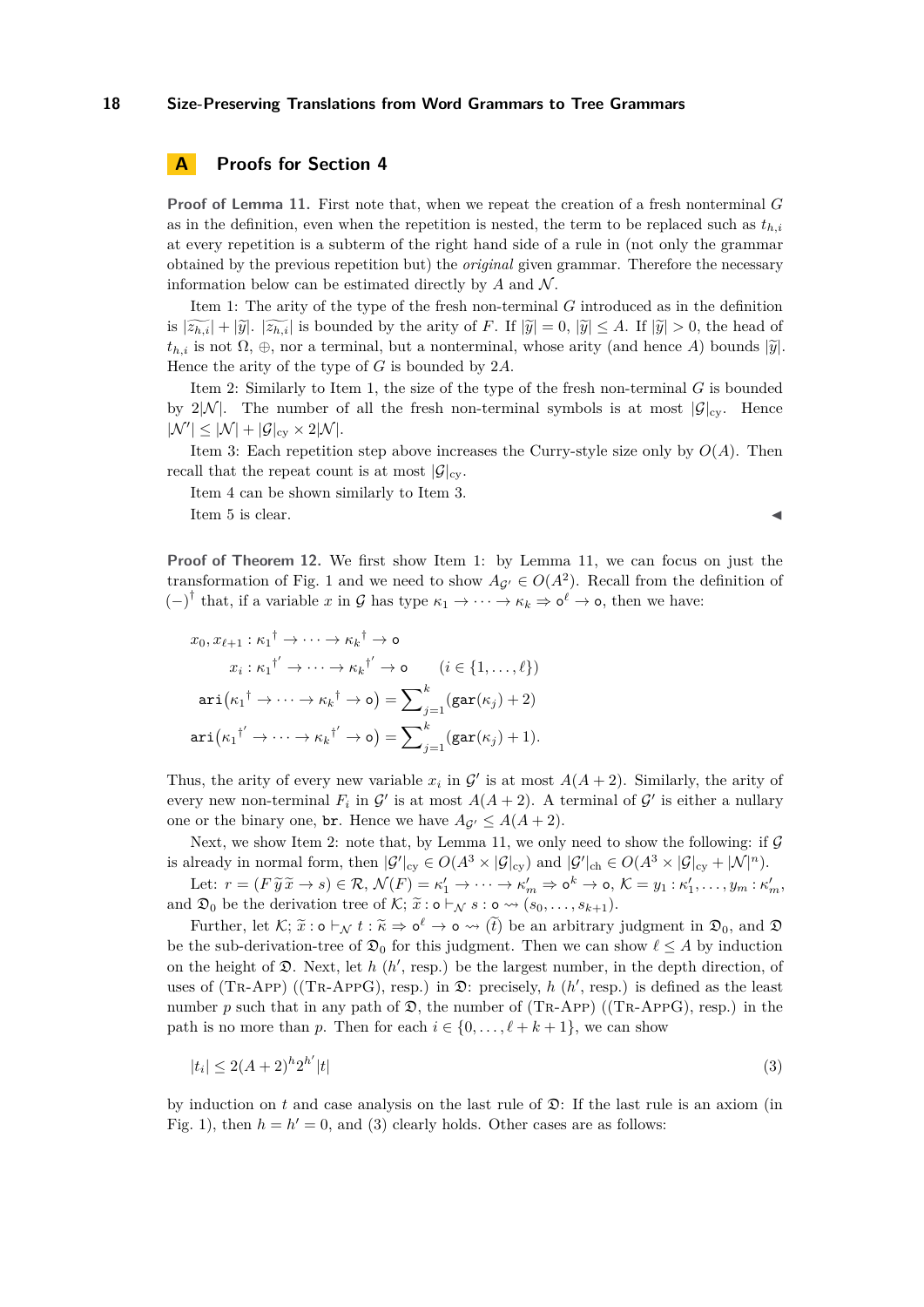Case of (TR-CONST): We consider  $a(t)$  and  $b \r a t_i$  as  $t$  and  $t_i$  in [\(3\)](#page-17-1), respectively; then,

$$
|\text{br } a t_i| = |t_i| + 2 \le 2(A+2)^h 2^{h'} |t| + 2
$$
  

$$
\le 2(A+2)^h 2^{h'} (|t|+1) = 2(A+2)^h 2^{h'} |a(t)|.
$$

Case of (TR-APP): We consider *st* and  $s_0(t_0, \ldots, t_{\ell'}, t_{\ell'+k+1})$  as *t* and  $t_0$  in [\(3\)](#page-17-1), respectively (the calculations for other  $t_i$ 's ( $i \neq 0$ ) are similar); then,

$$
|s_0(t_0,\ldots,t_{\ell'},t_{\ell'+k+1})| = |s_0| + |t_0| + \ldots + |t_{\ell'}| + |t_{\ell'+k+1}| + \ell' + 2
$$
  
\n
$$
\leq 2(A+2)^{h-1}2^{h'}|s| + (\ell'+2)2(A+2)^{h-1}2^{h'}|t| + \ell' + 2
$$
  
\n
$$
\leq 2(A+2)^h2^{h'}|s| + 2(A+2)^h2^{h'}|t| + A + 2
$$
  
\n
$$
\leq 2(A+2)^h2^{h'}(|s|+|t|+1) \qquad (\text{NB } h \geq 1)
$$
  
\n
$$
= 2(A+2)^h2^{h'}|st|.
$$

Case of (TR-APPG): We consider *st* and  $s_0 \oplus (\text{br } s_1 t_0)$  as *t* and  $t_0$  in [\(3\)](#page-17-1), respectively (the calculations for other  $t_i$ 's  $(i \neq 0)$  are similar or easier); then,

$$
|s_0 \oplus (\text{br } s_1 t_0)| = |s_0| + |s_1| + |t_0| + 2
$$
  
\n
$$
\leq 2 \cdot 2(A+2)^h 2^{h'-1} |s| + 2(A+2)^h 2^{h'-1} |t| + 2
$$
  
\n
$$
\leq 2(A+2)^h 2^{h'} (|s|+|t|+1) = 2(A+2)^h 2^{h'} |st|.
$$

Case of (TR-CHOICE): We consider  $s \oplus t$  and  $s_i \oplus t_i$  as  $t$  and  $t_i$  in [\(3\)](#page-17-1), respectively; then,

$$
|s_i \oplus t_i| = |s_i| + |t_i| + 1 \le 2(A+2)^h 2^{h'} |s| + 2(A+2)^h 2^{h'} |t| + 1
$$
  

$$
\le 2(A+2)^h 2^{h'} (|s|+|t|+1) = 2(A+2)^h 2^{h'} |s \oplus t|.
$$

Now let us consider the case  $\mathfrak{D} = \mathfrak{D}_0$  (and hence  $t = s$ ). Since  $\mathcal G$  is in normal form,  $h, h' \leq 2$ ; hence by [\(3\)](#page-17-1),  $|s_i| \leq O(A^2 \times |s|)$  for each *i*. Also note that, from Item [1,](#page-10-7)  $\text{ari}(\mathcal{N}^{\ddagger}(F_i)) \leq O(A^2)$  for each *i*. Thus, for each  $r' \in \mathcal{R}_r$ , we have  $|r'| \leq O(A^2 \times |r|)$ . Since the cardinality of  $\mathcal{R}_r$  is no more than  $A + 1$ , we have:

$$
|\mathcal{G}'|_{\text{cy}} = |S_1| + \sum_{r \in \mathcal{R}} \left( \sum_{r' \in \mathcal{R}_r} |r'| \right) \leq |S \mathbf{e}| + \sum_{r \in \mathcal{R}} O(A^3 \times |r|) \leq O(A^3 \times |\mathcal{G}|_{\text{cy}}).
$$

Next we calculate  $|\mathcal{G}'|_{ch}$ . We define  $|\kappa_1 \times \cdots \times \kappa_k| := |\kappa_1| + \cdots + |\kappa_k| + k - 1$ . We can show that  $|\kappa^{\dagger}|, |\kappa^{\dagger'}| \leq 3|\kappa|^{\text{ord}(\kappa)}$  simultaneously by induction on  $\kappa$ . Hence, we have

$$
|\mathcal{N}^\ddagger| \leq \sum_{F \in \mathcal{N}} |\mathcal{N}(F)^\dagger| \leq \sum_{F \in \mathcal{N}} 3 |\mathcal{N}(F)|^{\mathrm{ord}(\mathcal{N}(F))} \leq 3 \sum_{F \in \mathcal{N}} |\mathcal{N}(F)|^n \leq 3 |\mathcal{N}|^n
$$

and thus  $|\mathcal{G}'|_{\text{ch}} \leq O(A^3 \times |\mathcal{G}|_{\text{cy}} + |\mathcal{N}|^n)$ .

Lastly, we show Item [3.](#page-10-9) Note that, by Lemma [11,](#page-10-1) we only need to show the following: if G is already in normal form, then the transformation given in Fig. [1](#page-7-0) takes  $O(A^2|\mathcal{G}|_{cy} + |\mathcal{N}|)$ time.

We implement terms by directed acyclic graphs. The implementation  $\vert \kappa \vert$  of a type  $\kappa$ is as follows: Let  $\kappa$  be of the form  $\kappa_1 \to \cdots \to \kappa_k \Rightarrow \mathsf{o}^{\ell} \to \mathsf{o}$ . If  $k = 0, \lfloor \kappa \rfloor$  is the 2-length array  $[k, \ell]$ . If  $k > 0$ , note that  $\kappa = \kappa_1 \to (\kappa_2 \to \cdots \to \kappa_k \Rightarrow \mathsf{o}^{\ell} \to \mathsf{o})$  and we define  $\lfloor \kappa \rfloor$ as the 4-length array  $[k, \ell, [\kappa_1], [\kappa_2 \to \cdots \to \kappa_k \Rightarrow \mathfrak{o}^{\ell} \to \mathfrak{o}]]$ . Then, the two operations that respectively extract *k* and  $\ell$  from a type  $\kappa = \kappa_1 \to \cdots \to \kappa_k \Rightarrow \mathsf{o}^{\ell} \to \mathsf{o}$  and the type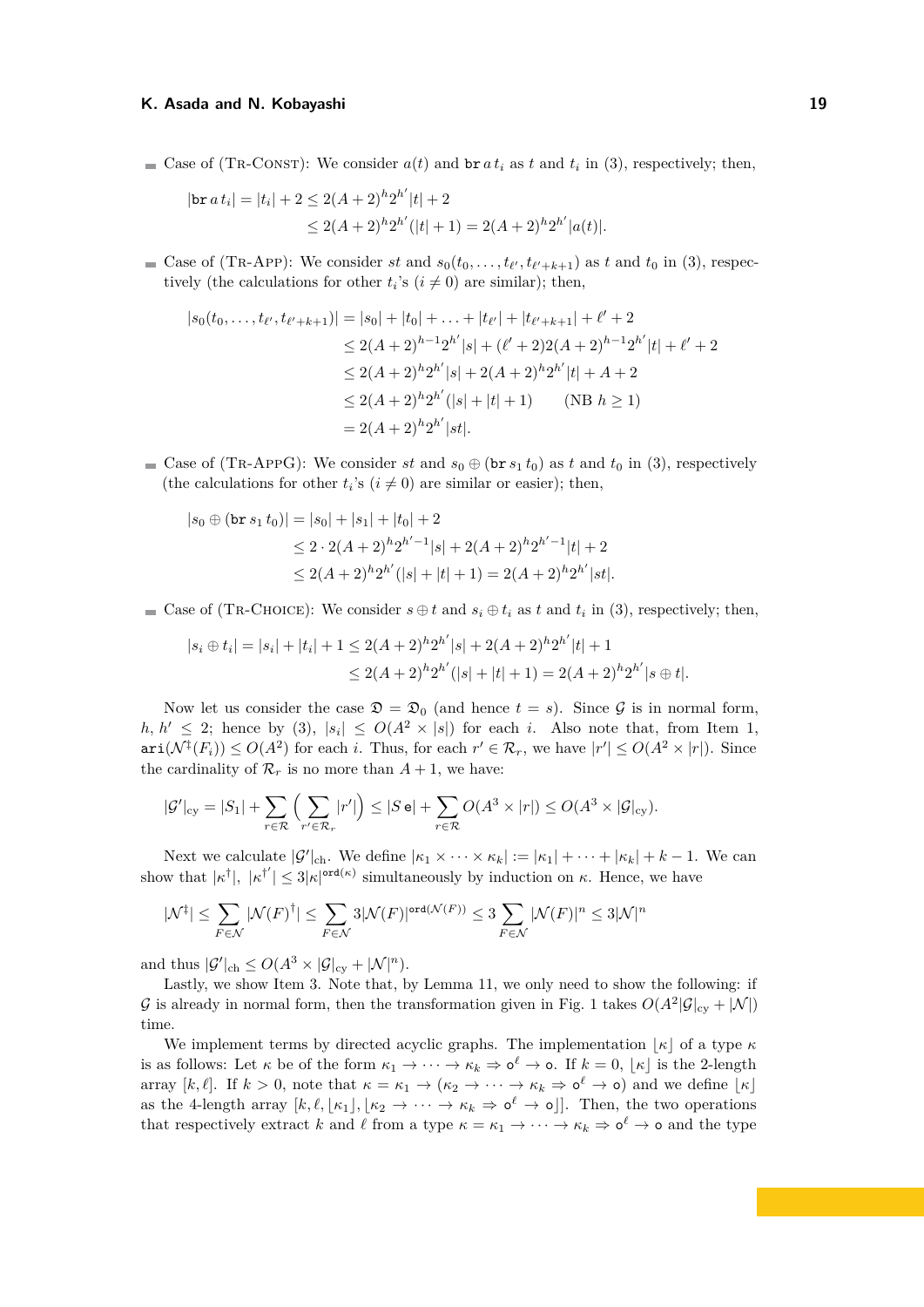construction  $\kappa \to \kappa'$  from  $\kappa$  and  $\kappa'$  can be performed by  $O(1)$ . The operation that extracts the sequence  $\kappa_1, \ldots, \kappa_k$  from a type  $\kappa = \kappa_1 \to \cdots \to \kappa_k \Rightarrow \mathfrak{\delta}^{\ell} \to \mathfrak{o}$  can be performed by  $O(\text{ari}(\kappa))$ . During the computation of  $\mathcal{G}'$  from  $\mathcal{G}$ , we need to extract such a sequence  $\kappa_1, \ldots, \kappa_k$  just at the top of the derivation tree of (TR-RULE) for each rewriting rule; then in the derivation tree, all the typing environments are common and can be shared.

Now let us consider the computation of a derivation tree; look at Fig. [1.](#page-7-0) To compute the base transformation rules (i.e., (TR-OMEGA), (TR-VARG), (TR-VAR), and (TR-NT)), it takes  $O(A)$  time, as the length of the resulting tuple is bounded by  $O(A)$ . The computation for one occurrence of (TR-CHOICE) in the derivation tree takes  $O(k)$  time, i.e., if the computations for *s* and *t* take *p* and *q* time, respectively, then that for  $s \oplus t$  takes  $p + q + O(k)$  time. Similarly, the computations for occurrences of (TR-CONST), (TR-AppG), and (TR-App) take  $O(k)$ ,  $O(\ell + k)$ , and  $O(\ell'(\ell + k))$  time, respectively. Thus, the running time for every node of the derivation tree is  $O(A^2)$ .

Hence, for each rule  $F \widetilde{y} \widetilde{x} \to t$  of  $\mathcal{G}$ , the computation of  $y_1 : \kappa_1, \ldots, y_m : \kappa_m : x_1, \ldots, x_k : \mathfrak{0} \vdash_{\mathcal{N}}$ *t*:  $\infty \rightsquigarrow (t_0, t_1, \ldots, t_k, t_{k+1})$  takes  $O(A^2|t|)$  time. Also, that of all  $\widetilde{y}_i$  and  $\widetilde{y}_i'$  ( $1 \le i \le m$ ) takes  $O(A^2|t|)$  time. Thus the computation of  $O(A^2)$  time. Therefore, that of (TR-RULE) runs in  $O(A^2|t|)$  time. Thus the computation of  $\mathcal{R}'$  takes  $O(A^2|\mathcal{G}|_{\text{cy}})$  time.

Also the computation of  $\mathcal{N}^{\ddagger}$  takes  $O(|\mathcal{N}|)$  time because, for  $\kappa = \kappa_1 \to \cdots \to \kappa_k \Rightarrow \mathsf{o}^{\ell} \to \mathsf{o}$ , that of  $\kappa^{\dagger}$  (and simultaneously of  $\kappa^{\dagger'}$ ) takes  $O(|\kappa_1| + \cdots + |\kappa_k| + k + \ell)$  time. Hence, the computation of (TR-GRAM) runs in  $O(A^2|\mathcal{G}|_{cy} + |\mathcal{N}|)$ .

<span id="page-19-0"></span>**B Proof of Lemma [17](#page-12-5)**

**Proof of Lemma [17.](#page-12-5)** Given  $\mathcal{G} = (\Sigma, \mathcal{N}, \mathcal{R}, S e)$ , by definition, we have

$$
\mathcal{G}' = (\text{br}(\Sigma), \mathcal{N}^{\ddagger}, \mathcal{R}', S_1)
$$
  
where  $\mathcal{R}' = \bigcup \{ \mathcal{R}'' \mid \vdash_{\mathcal{N}} (F \widetilde{y} \widetilde{x} \to t) \leadsto \mathcal{R}'', (F \widetilde{y} \widetilde{x} \to t) \in \mathcal{R} \}$ 

$$
\mathcal{G}'^{(m)} = (\text{br}(\Sigma), (\mathcal{N}^{\ddagger})^{(m)}, \mathcal{R}'^{(m)}_{\mathcal{N}^{\ddagger}}, (S_1)^{(m)})
$$
  
where  $(\mathcal{N}^{\ddagger})^{(m)} = \{ (F_j)^{(i)} \mapsto \mathcal{N}^{\ddagger}(F_j) \mid F_j \in dom(\mathcal{N}^{\ddagger}), 0 \le i \le m \}$   

$$
\mathcal{R}'^{(m)}_{\mathcal{N}^{\ddagger}} = \{ (F_j)^{(i)} \widetilde{y} \mapsto t_{\mathcal{N}^{\ddagger}}^{(i-1)} \mid (F_j \widetilde{y} \to t) \in \mathcal{R}', 1 \le i \le m \}
$$
  

$$
\cup \{ (F_j)^{(0)} \widetilde{y} \to \Omega \mid (F_j \widetilde{y} \to t) \in \mathcal{R}' \}
$$
  

$$
t_{\mathcal{N}^{\ddagger}}^{(i)} = [(F_j)^{(i)} / F_j]_{F_j \in \mathcal{N}^{\ddagger}} t
$$

and

$$
\mathcal{G}^{(m)} = (\Sigma, \mathcal{N}^{(m)}, \mathcal{R}_{\mathcal{N}}^{(m)}, S^{(m)} \mathbf{e})
$$
  
\nwhere  $\mathcal{N}^{(m)} = \{F^{(i)} \mapsto \mathcal{N}(F) \mid F \in dom(\mathcal{N}), 0 \le i \le m\}$   
\n
$$
\mathcal{R}_{\mathcal{N}}^{(m)} = \{F^{(i)}\widetilde{y}\widetilde{x} \to t_{\mathcal{N}}^{(i-1)} \mid (F\widetilde{y}\widetilde{x} \to t) \in \mathcal{R}, 1 \le i \le m\}
$$
  
\n
$$
\cup \{F^{(0)}\widetilde{y}\widetilde{x} \to \Omega \mid (F\widetilde{y}\widetilde{x} \to t) \in \mathcal{R}\}
$$
  
\n
$$
t_{\mathcal{N}}^{(i)} = [F^{(i)}/F]_{F \in \mathcal{N}} t
$$

$$
\mathcal{G}'_m = (\mathrm{br}(\Sigma), {(\mathcal{N}^{(m)})}^\ddagger, \mathcal{R}'_m, (S^{(m)})_1)
$$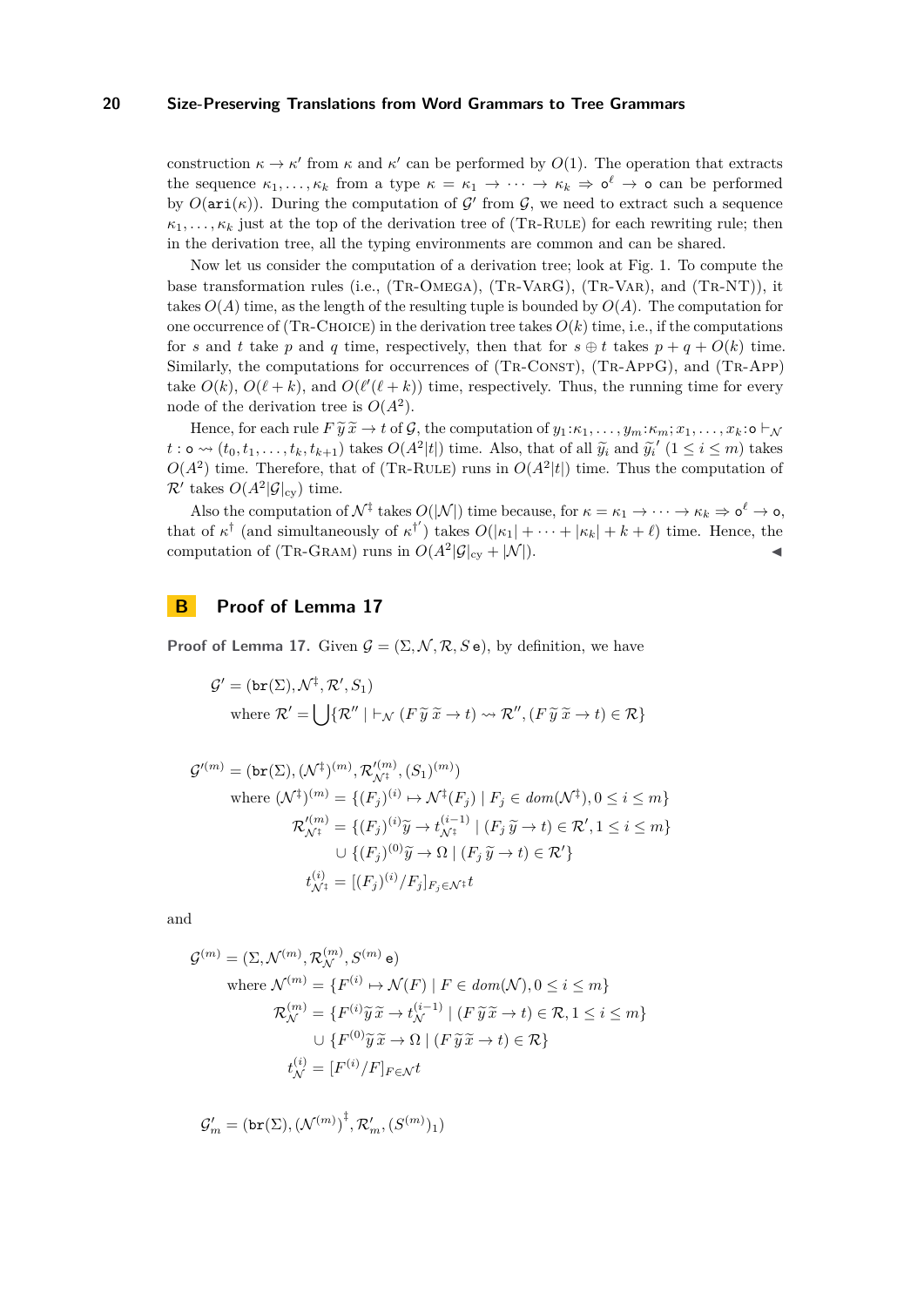where 
$$
\mathcal{R}'_m = \bigcup \{ \mathcal{R}'' \mid \vdash_{\mathcal{N}^{(m)}} (F^{(i)} \widetilde{y} \widetilde{x} \to t) \leadsto \mathcal{R}''
$$
,  $(F^{(i)} \widetilde{y} \widetilde{x} \to t) \in \mathcal{R}_{\mathcal{N}}^{(m)} \}$   
\n
$$
= \bigcup \{ \mathcal{R}'' \mid \vdash_{\mathcal{N}^{(m)}} (F^{(i)} \widetilde{y} \widetilde{x} \to t_{\mathcal{N}}^{(i-1)}) \leadsto \mathcal{R}''
$$
,  $(F \widetilde{y} \widetilde{x} \to t) \in \mathcal{R}, 1 \le i \le m \}$   
\n
$$
\cup \bigcup \{ \mathcal{R}'' \mid \vdash_{\mathcal{N}^{(m)}} (F^{(0)} \widetilde{y} \widetilde{x} \to \Omega) \leadsto \mathcal{R}''
$$
,  $(F \widetilde{y} \widetilde{x} \to t) \in \mathcal{R} \}.$ 

We define  $\sigma : dom((\mathcal{N}^{\ddagger})^{(m)}) \cong dom((\mathcal{N}^{(m)})^{\ddagger})$  by  $\sigma((F_j)^{(i)}) := (F^{(i)})_j$ ; then we have  $(\mathcal{N}^{\ddagger})^{(m)} = (\mathcal{N}^{(m)})^{\ddagger} \circ \sigma$ . From now we show that  $\mathcal{R}'^{(m)}_{\mathcal{N}^{\ddagger}}$  and  $\mathcal{R}'_m$  are the same up to the renaming of nonterminals by  $\sigma$ .

First, note that for any  $m \ge 0$ ,  $0 \le i \le m$ , and  $\mathcal{K}; x_1, \ldots, x_k : \mathsf{o} \vdash_{\mathcal{N}} t : \kappa \leadsto$  $(t_0,\ldots,t_{\text{gar}(\kappa)+k+1}),$  if

<span id="page-20-1"></span><span id="page-20-0"></span>
$$
\mathcal{K}; x_1, \dots, x_k : \mathsf{o} \vdash_{\mathcal{N}^{(m)}} t_{\mathcal{N}}^{(i)} : \kappa \leadsto (t_0^i, \dots, t_{\mathsf{gar}(\kappa)+k+1}^i)
$$
\n
$$
\tag{4}
$$

then

$$
[\sigma(G)/G]_{G \in (\mathcal{N}^{\ddagger})(m)}(t_j)_{\mathcal{N}^{\ddagger}}^{(i)} = t_j^i \qquad (0 \le j \le \text{gar}(\kappa) + k + 1). \tag{5}
$$

The proof can be given by a straightforward induction on *t* (as the transformation is compositional).

For  $(F \widetilde{y} \widetilde{x} \to t) \in \mathcal{R}$ , let

$$
y_1: \kappa_1, \ldots, y_\ell: \kappa_\ell; x_1, \ldots, x_k: \mathsf{o} \vdash_{\mathcal{N}} t: \mathsf{o} \rightsquigarrow (t_0, \ldots, t_{k+1})
$$

$$
\widetilde{y_i} := (y_{i,0}, \ldots, y_{i,\text{gar}(\kappa_i)+1}) \qquad \widetilde{y_i}' := (y_{i,1}, \ldots, y_{i,\text{gar}(\kappa_i)+1})
$$

Then  $F_j \widetilde{y_1}' \cdots \widetilde{y_\ell}' \to t_j \ (1 \le j \le k)$  and  $F_0 \widetilde{y_1} \cdots \widetilde{y_\ell} \to t_0$  belong to  $\mathcal{R}'$ , and furthermore,

$$
(F_j)^{(i)}\widetilde{y_1}' \cdots \widetilde{y_\ell}' \to (t_j)_{\mathcal{N}^\sharp}^{(i-1)} \qquad (1 \le j \le k, \ 1 \le i \le m)
$$
  
\n
$$
(F_0)^{(i)}\widetilde{y_1} \cdots \widetilde{y_\ell} \to (t_0)_{\mathcal{N}^\sharp}^{(i-1)} \qquad (1 \le i \le m)
$$
  
\n
$$
(F_j)^{(0)}\widetilde{y_1}' \cdots \widetilde{y_\ell}' \to \Omega \qquad (1 \le j \le k)
$$
  
\n
$$
(F_0)^{(0)}\widetilde{y_1} \cdots \widetilde{y_\ell} \to \Omega
$$

belong to  $\mathcal{R}'^{(m)}_{\mathcal{N}^\ddagger}$ .

On the other hand,  $F^{(i)}\tilde{y}\tilde{x} \to t^{(i-1)}_{\mathcal{N}}$  ( $1 \leq i \leq m$ ) and  $F^{(0)}\tilde{y}\tilde{x} \to \Omega$  belong to  $\mathcal{R}_{\mathcal{N}}^{(m)}$ , and furthermore,

$$
(F^{(i)})_j \widetilde{y_1}' \cdots \widetilde{y_{\ell}}' \to t_j^{i-1} \qquad (1 \le j \le k, 1 \le i \le m)
$$
  
\n
$$
(F^{(i)})_0 \widetilde{y_1} \cdots \widetilde{y_{\ell}} \to t_0^{i-1} \qquad (1 \le i \le m)
$$
  
\n
$$
(F^{(0)})_j \widetilde{y_1}' \cdots \widetilde{y_{\ell}}' \to \Omega \qquad (1 \le j \le k)
$$
  
\n
$$
(F^{(0)})_0 \widetilde{y_1} \cdots \widetilde{y_{\ell}} \to \Omega
$$

belong to  $\mathcal{R}'_m$  where  $t_j^{i-1}$  are defined as in [\(4\)](#page-20-0). Then by [\(5\)](#page-20-1), we have

$$
[\sigma(G)/G]_{G \in (\mathcal{N}^{\ddagger})(m)}(t_j)_{\mathcal{N}^{\ddagger}}^{(i-1)} = t_j^{i-1} \qquad (0 \le j \le k, \ 1 \le i \le m).
$$

Thus  $\mathcal{R}'_{\mathcal{N}^{\ddagger}}$  and  $\mathcal{R}'_m$  are the same up to the renaming of nonterminals by  $\sigma$ , from which  $\mathcal{L}_{\texttt{leaf}}(\mathcal{G}^{\prime(m)})\uparrow$ <sub>e</sub> =  $\mathcal{L}_{\texttt{leaf}}(\mathcal{G}'_m)\uparrow$ <sub>e</sub> follows.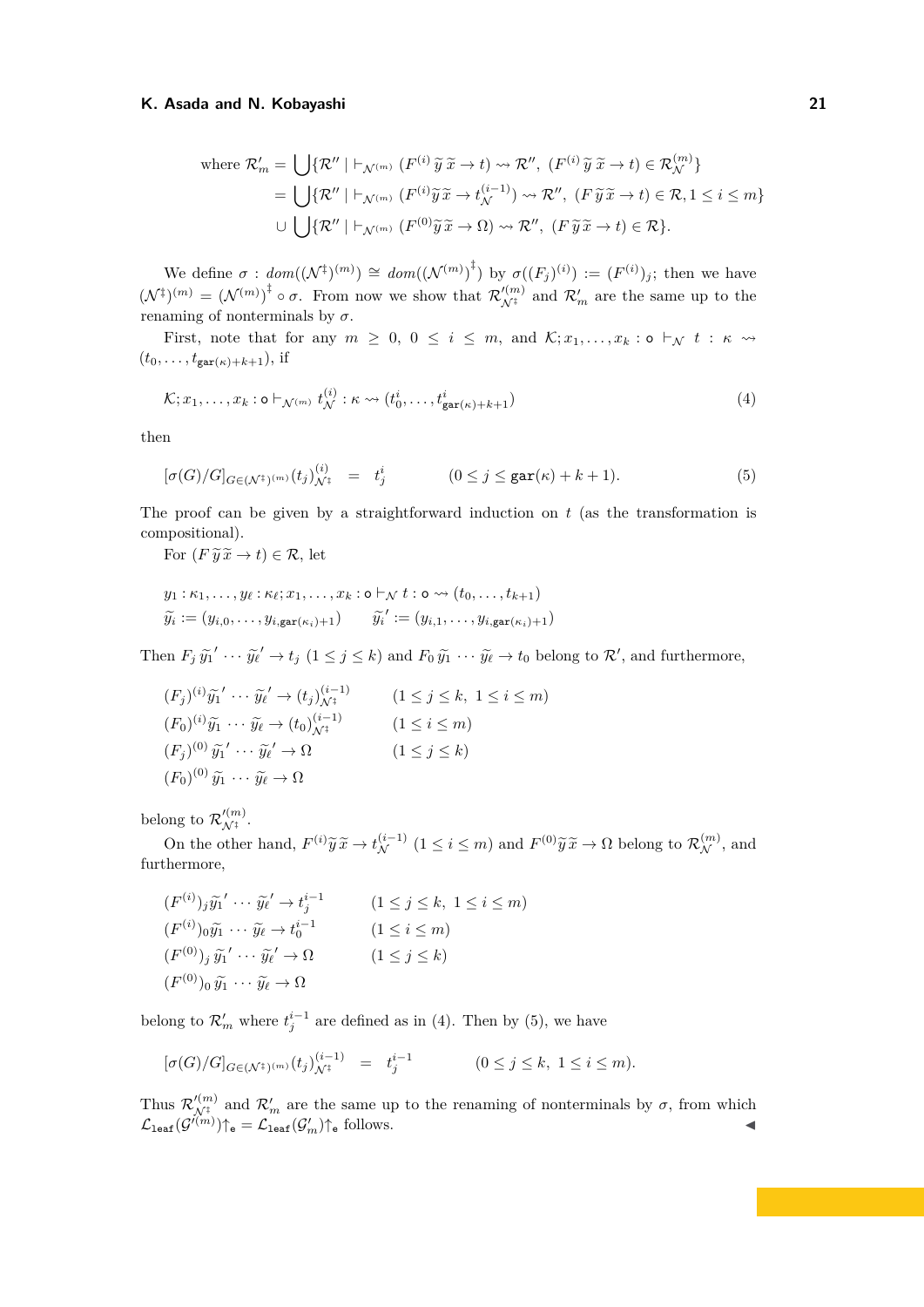# <span id="page-21-0"></span>**C Proof of Lemma [18](#page-13-1)**

**Proof of Lemma [18.](#page-13-1)** 1. The relation  $\psi$  becomes a bisimulation, i.e., for any extended terms  $t$  and non-extended terms  $s, s'$ ,

$$
\text{if} \quad t \stackrel{\psi}{\mapsto} s \longrightarrow s' \quad \text{then} \quad t \longrightarrow_{\text{es}}^* t' \stackrel{\psi}{\mapsto} s' \text{ for some } t',
$$

and for any extended terms  $t, t'$ ,

<span id="page-21-2"></span>if 
$$
t \longrightarrow_{\text{es}} t'
$$
 then  $\psi(t) \longrightarrow^* \psi(t')$ . (6)

From this,  $\mathcal{L}_{\mathbf{w}}(\mathcal{G}, \psi(t)) = \mathcal{L}_{\mathbf{w}}^{\mathbf{es}}(\mathcal{G}, t)$  follows immediately.

**2.** By the previous item and [\(6\)](#page-21-2), it is enough to show the following: for non-extended terms  $\mathcal{N} \vdash s, s' : \mathsf{o}, \text{ if } s \longrightarrow s'$ , then  $\mathcal{L}_{\mathsf{w}}(\mathcal{G}, s) = \mathcal{L}_{\mathsf{w}}(\mathcal{G}, s')$ . This follows from, say, the adequacy of the CPO semantics given in [\[1,](#page-15-0) Appendix C]. (The adequacy of the CPO interpretation  $\llbracket - \rrbracket_{\mathcal{G}}$  shows that  $\mathcal{L}_{\mathbf{w}}(\mathcal{G}, s) = \llbracket s \rrbracket_{\mathcal{G}}$  and  $\mathcal{L}_{\mathbf{w}}(\mathcal{G}, s') = \llbracket s' \rrbracket_{\mathcal{G}}$ , and clearly  $s \longrightarrow s'$  implies  $[s]$ <sub>*g*</sub> =  $[s'$  $\mathbb{F}_{\mathcal{G}}$ .)

# <span id="page-21-1"></span>**D Proofs for Section [5.3](#page-14-1)**

<span id="page-21-3"></span>First we show the substitution lemma (Lemma [19\)](#page-14-2), where we use the following lemma:

▶ Lemma 22 (Weakening). *If*  $K; x_1, \ldots, x_k : o ⊢ t : \kappa \leadsto (t_0, \ldots, t_{\ell+k+1})$  *where*  $\text{gar}(\kappa) = \ell$ *,* then  $\mathcal{K}; x_0, x_1, \ldots, x_k$ :  $\circ \vdash t : \kappa \leadsto (t_0, \ldots, t_\ell, t_{\ell+k+1}, t_{\ell+1}, \ldots, t_{\ell+k}, t_{\ell+k+1}).$ 

Proof. Straightforward induction on *t*.

**Proof of Lemma [19.](#page-14-2)** First we show the second item of the lemma. We have:

$$
\theta_0 u_{\text{gar}(\kappa')+|\tilde{z}|+1} = \theta_{k+1} u_{\text{gar}(\kappa')+|\tilde{z}|+1} = \theta_{k+1} u_0
$$

where the former equation follows from Lemma [10,](#page-9-1) and the latter one can be shown by straightforward induction on *u* and case analysis on the last rule used for the derivation  $\widetilde{y}$ :  $\widetilde{\kappa}$ ;  $\widetilde{z}$ :  $\circ$   $\vdash$  *u* :  $\kappa' \leadsto (u_0, \ldots, u_{\text{gar}(\kappa')+|\tilde{z}|+1}),$  where we unfold the definition of  $\theta_{k+1}$  only in the second of  $(T_{\text{par}}(T_{\text{par}}))$ the case of (TR-VAR).

Next we show the first item, again by induction on *u* and case analysis on the last rule used for the derivation  $\widetilde{y} : \widetilde{\kappa}; \widetilde{z} : \mathsf{o} \vdash u : \kappa' \leadsto (u_0, \ldots, u_{\mathtt{gar}(\kappa')+|\widetilde{z}|+1}).$ 

 $\blacksquare$  Case of (TR-OMEGA): Clear.

 $\blacksquare$  Case of (TR-VARG): Let the last rule be the following:

$$
\widetilde{y} : \widetilde{\kappa}; \widetilde{z} : \mathsf{o} \vdash z_i : \mathsf{o} \leadsto (\Omega^i, \mathsf{e}, \Omega^{|\widetilde{z}|-i+1})
$$
\n
$$
\left( = (u_0, \dots, u_{\mathsf{gar}(\kappa')+|\widetilde{z}|}, u_{\mathsf{gar}(\kappa')+|\widetilde{z}|+1}) \right)
$$

By (TR-VARG), we have:

$$
\widetilde{z}, \widetilde{x} : \mathbf{o} \vdash [\widetilde{s'} / \widetilde{y}] z_i : \mathbf{o} \leadsto (\Omega^i, \mathbf{e}, \Omega^{|\widetilde{z}|-i}, \Omega^k, \Omega)
$$
  

$$
= (\theta_0 u_0, \ldots, \theta_0 u_{\text{gar}(\kappa')+|\widetilde{z}|}, \theta_1 u_0, \ldots, \theta_k u_0, \theta_0 u_{\text{gar}(\kappa')+|\widetilde{z}|+1}))
$$

as required.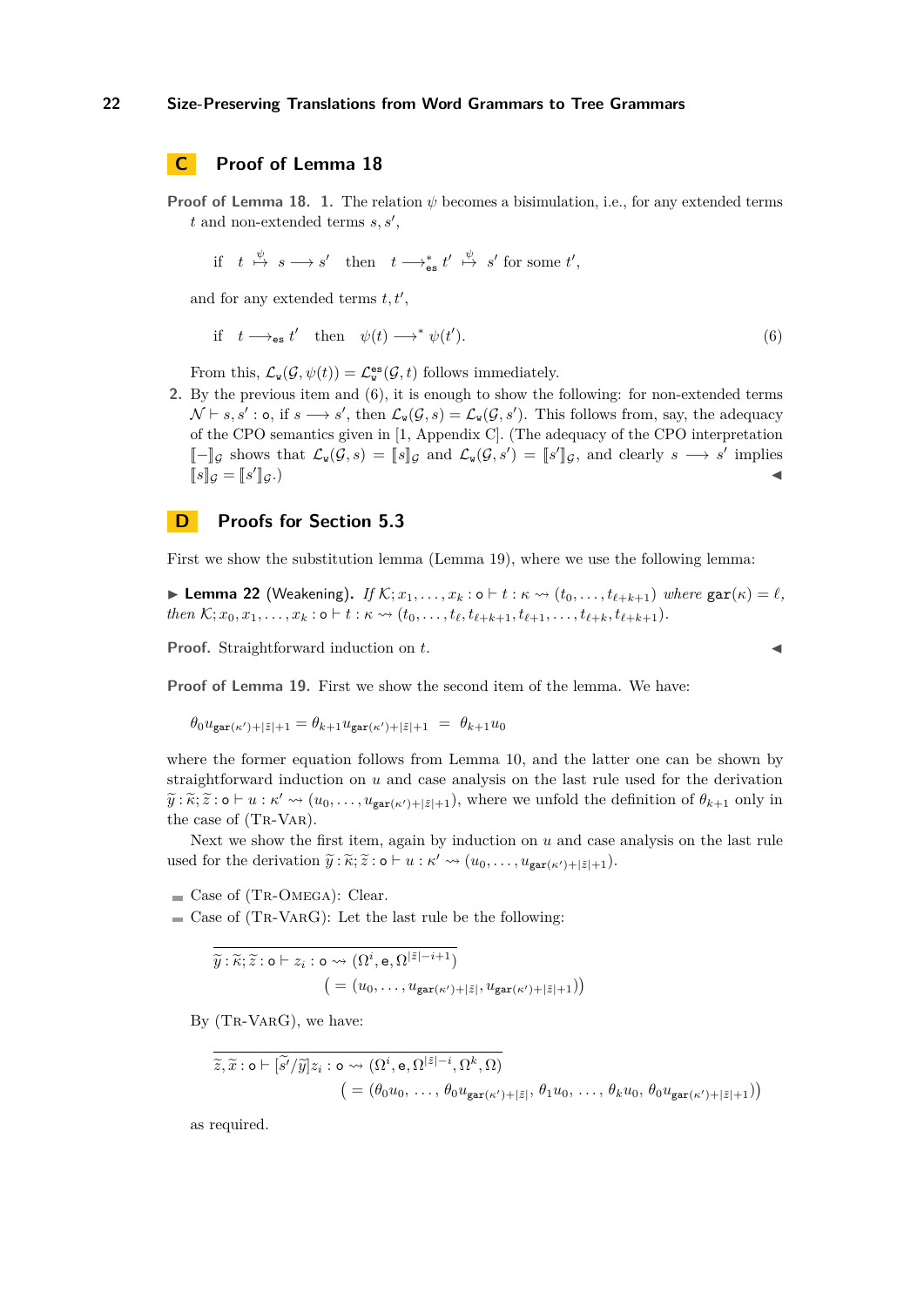$\blacksquare$  Case of (TR-VAR): Let the last rule be the following:

$$
\frac{\mathcal{K}(y_{i'}) = \widetilde{\kappa} \Rightarrow \mathsf{o}^{\ell_{i'}} \to \mathsf{o}}{\widetilde{y} : \widetilde{\kappa}; \widetilde{z} : \mathsf{o} \vdash y_{i'} : \widetilde{\kappa} \Rightarrow \mathsf{o}^{\ell_{i'}} \to \mathsf{o} \leadsto (y_{i',0}, y_{i',1}, \ldots, y_{i',\ell_{i'}}, (y_{i',\ell_{i'}+1})^{|\widetilde{z}|+1})}
$$

Now  $\left[\tilde{s}'/\tilde{y}\right]u = \left[\tilde{s}'/\tilde{y}\right]y_i = s'_i$ , and by the assumption and the weakening lemma (Lemma 22) (Lemma [22\)](#page-21-3),

$$
\widetilde{z}, \widetilde{x} : \mathsf{o} \vdash s'_{i'} : \kappa_{i'} \leadsto
$$
\n
$$
(s'_{i',0}, \ldots, s'_{i',\ell_{i'}}, (s'_{i',\ell_{i'}+k+1})^{|\widetilde{z}|}, s'_{i',\ell_{i'}+1}, \ldots, s'_{i',\ell_{i'}+k}, s'_{i',\ell_{i'}+k+1})
$$
\n
$$
= (\theta_0 y_{i',0}, \ldots, \theta_0 y_{i',\ell_{i'}}, (\theta_0 y_{i',\ell_{i'}+1})^{|\widetilde{z}|}, \theta_1 y_{i',0}, \ldots, \theta_k y_{i',0}, \theta_0 y_{i',\ell_{i'}+1})
$$

as required.

 $\blacksquare$  <br> Case of (TR-NT): Let the last rule be the following:

$$
\overbrace{\widetilde{y} : \widetilde{\kappa}; \widetilde{z} : \mathsf{o} \vdash F : \widetilde{\kappa} \Rightarrow \mathsf{o}^{\ell} \to \mathsf{o}}^{\mathcal{N}(F)} = \widetilde{\kappa} \Rightarrow \mathsf{o}^{\ell} \to \mathsf{o} \leadsto (F_0, F_1, \dots, F_{\ell}, (F_0)^{|\widetilde{z}|+1})}
$$
\n
$$
= (u_0, \dots, u_{\text{gar}(\kappa')+|\widetilde{z}|}, u_{\text{gar}(\kappa')+|\widetilde{z}|+1}))
$$

By  $(TR-NT)$ , we have:

$$
\frac{\mathcal{N}(F) = \widetilde{\kappa} \Rightarrow \mathbf{o}^{\ell} \to \mathbf{o}}{\widetilde{z}, \widetilde{x} : \mathbf{o} \vdash [\widetilde{s}'/\widetilde{y}]F : \widetilde{\kappa} \Rightarrow \mathbf{o}^{\ell} \to \mathbf{o} \leadsto (F_0, F_1, \dots, F_{\ell}, (F_0)^{|\widetilde{z}| + k + 1})}
$$
\n
$$
= (\theta_0 u_0, \dots, \theta_0 u_{\text{gar}(\kappa') + |\widetilde{z}|}, \theta_1 u_0, \dots, \theta_k u_0, \theta_0 u_{\text{gar}(\kappa') + |\widetilde{z}| + 1}))
$$

as required.

 $\blacksquare$  Case of (TR-CONST): Let the last rule be the following:

$$
\widetilde{y}: \widetilde{\kappa}; \widetilde{z}: \mathsf{o} \vdash t : \mathsf{o} \leadsto (t_0, \dots, t_{|\widetilde{z}|+1})
$$
\n
$$
\widetilde{y}: \widetilde{\kappa}; \widetilde{z}: \mathsf{o} \vdash a(t) : \mathsf{o} \leadsto (\mathsf{br}\ a\ t_0, \dots, \mathsf{br}\ a\ t_{|\widetilde{z}|+1})
$$
\n
$$
= (u_0, \dots, u_{\mathsf{gar}(\kappa')+|\widetilde{z}|+1}))
$$

By induction hypothesis and (TR-CONST), we have:

$$
\tilde{z}, \tilde{x} : \mathbf{o} \vdash [\tilde{s'}/\tilde{y}]t : \mathbf{o} \rightsquigarrow (\theta_0 t_0, \dots, \theta_0 t_{|\tilde{z}|}, \theta_1 t_0, \dots, \theta_k t_0, \theta_0 t_{|\tilde{z}|+1})
$$
  

$$
\tilde{z}, \tilde{x} : \mathbf{o} \vdash [\tilde{s'}/\tilde{y}]a(t) : \mathbf{o} \rightsquigarrow
$$
  
(**br**  $a \theta_0 t_0, \dots, \mathbf{br} a \theta_0 t_{|\tilde{z}|}, \mathbf{br} a \theta_1 t_0, \dots, \mathbf{br} a \theta_k t_0, \mathbf{br} a \theta_0 t_{|\tilde{z}|+1})$   
(=  $(\theta_0 u_0, \dots, \theta_0 u_{\text{gar}(\kappa')+|\tilde{z}|}, \theta_1 u_0, \dots, \theta_k u_0, \theta_0 u_{\text{gar}(\kappa')+|\tilde{z}|+1}))$ 

as required.

 $\blacksquare$  Case of (TR-APP): Let the last rule be the following:

$$
\widetilde{y}: \widetilde{\kappa}; \widetilde{z}: \mathsf{o} \vdash s: \kappa_0' \to \widetilde{\kappa}' \Rightarrow \mathsf{o}^{\ell} \to \mathsf{o} \rightsquigarrow (s_0, \ldots, s_{\ell+|\tilde{z}|+1})
$$
\n
$$
\widetilde{y}: \widetilde{\kappa}; \widetilde{z}: \mathsf{o} \vdash t: \kappa_0' \rightsquigarrow (t_0, \ldots, t_{\ell'+|\tilde{z}|+1}) \quad \text{gar}(\kappa_0') = \ell'
$$
\n
$$
\widetilde{y}: \widetilde{\kappa}; \widetilde{z}: \mathsf{o} \vdash s \ t: \widetilde{\kappa}' \Rightarrow \mathsf{o}^{\ell} \to \mathsf{o} \rightsquigarrow
$$
\n
$$
(s_0(t_0, \ldots, t_{\ell'}, t_{\ell'+|\tilde{z}|+1}), s_1(t_1, \ldots, t_{\ell'}, t_{\ell'+|\tilde{z}|+1}), \ldots, s_{\ell}(t_1, \ldots, t_{\ell'}, t_{\ell'+|\tilde{z}|+1}), s_{\ell+1}(t_{\ell'+|\tilde{z}|+1}, t_1, \ldots, t_{\ell'}, t_{\ell'+|\tilde{z}|+1}))
$$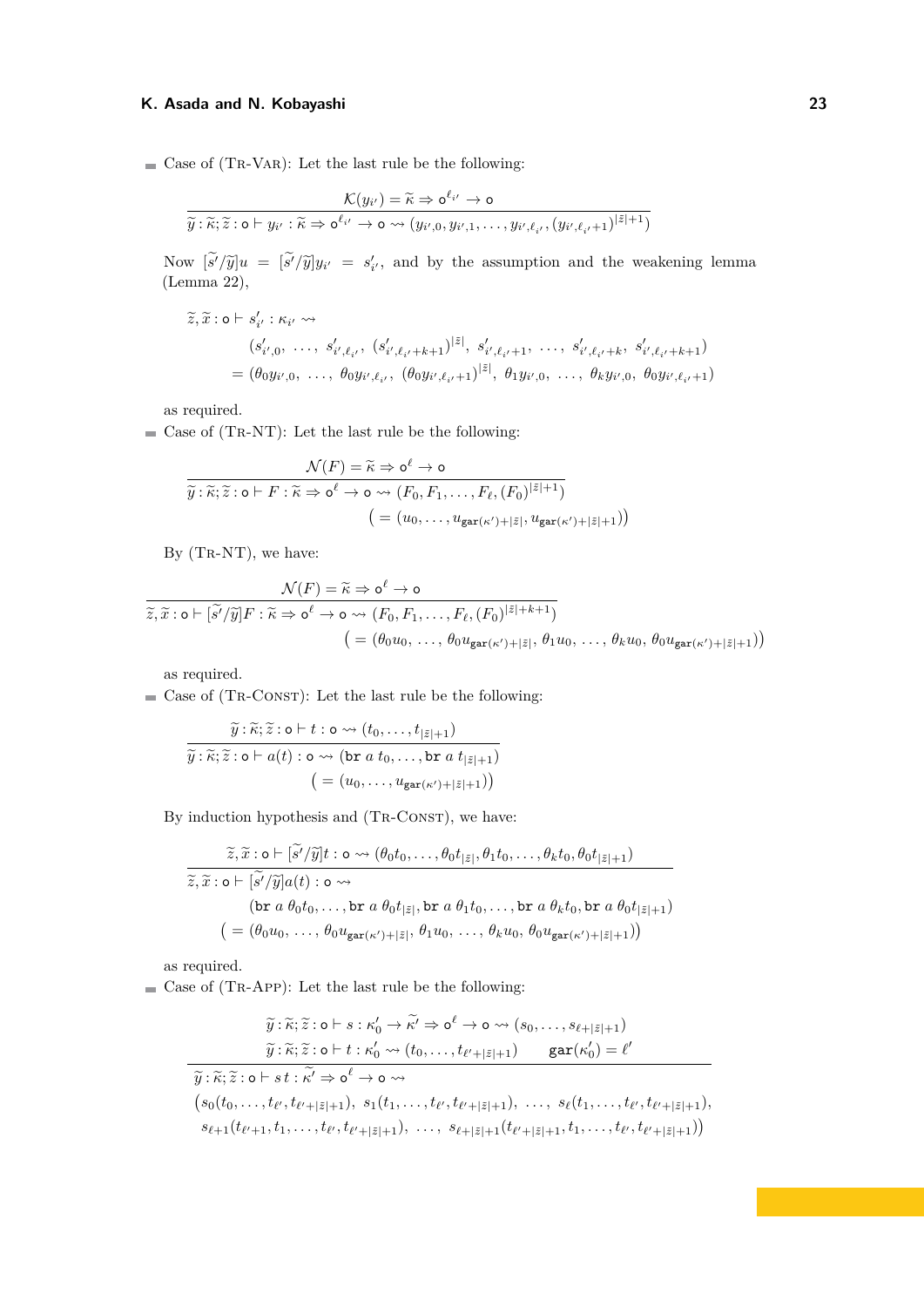By induction hypothesis and (Tr-App), we have:

$$
\tilde{z}, \tilde{x} : \mathbf{o} \vdash [\tilde{s'}/\tilde{y}]s : \kappa'_0 \to \tilde{\kappa}' \Rightarrow \mathbf{o}^{\ell} \to \mathbf{o} \leadsto (\theta_0 s_0, \dots, \theta_0 s_{\ell+|\tilde{z}|}, \theta_1 s_0 \dots, \theta_k s_0, \theta_0 s_{\ell+|\tilde{z}|+1})
$$
\n
$$
\tilde{z}, \tilde{x} : \mathbf{o} \vdash [\tilde{s'}/\tilde{y}]t : \kappa'_0 \leadsto (\theta_0 t_0, \dots, \theta_0 t_{\ell'+|\tilde{z}|}, \theta_1 t_0 \dots, \theta_k t_0, \theta_0 t_{\ell'+|\tilde{z}|+1}) \quad \text{gar}(\kappa'_0) = \ell'
$$
\n
$$
\tilde{z}, \tilde{x} : \mathbf{o} \vdash [\tilde{s'}/\tilde{y}]s [\tilde{s'}/\tilde{y}]t : \tilde{\kappa}' \Rightarrow \mathbf{o}^{\ell} \to \mathbf{o} \leadsto
$$
\n
$$
(\theta_0 s_0(\theta_0 t_0, \dots, \theta_0 t_{\ell'}, \theta_0 t_{\ell'+|\tilde{z}|+1}),
$$
\n
$$
\theta_0 s_1(\theta_0 t_1, \dots, \theta_0 t_{\ell'}, \theta_0 t_{\ell'+|\tilde{z}|+1}), \dots, \theta_0 s_{\ell}(\theta_0 t_1, \dots, \theta_0 t_{\ell'}, \theta_0 t_{\ell'+|\tilde{z}|+1}),
$$
\n
$$
\theta_0 s_{\ell+1}(\theta_0 t_{\ell'+1}, \theta_0 t_1, \dots, \theta_0 t_{\ell'}, \theta_0 t_{\ell'+|\tilde{z}|+1}), \dots, \theta_k s_0(\theta_k t_0, \theta_0 t_1, \dots, \theta_0 t_{\ell'}, \theta_0 t_{\ell'+|\tilde{z}|+1}),
$$
\n
$$
\theta_1 s_0(\theta_1 t_0, \theta_0 t_1, \dots, \theta_0 t_{\ell'}, \theta_0 t_{\ell'+|\tilde{z}|+1}), \dots, \theta_k s_0(\theta_k t_0, \theta_0 t_1, \dots, \theta_0 t_{\ell'}, \theta_0 t_{\ell'+|\tilde{z}|+1}),
$$
\n
$$
\theta_0 s_{\ell+|\tilde{
$$

Then it is enough to show

$$
\theta_j s_0(\theta_j t_0, \theta_0 t_1, \dots, \theta_0 t_{\ell'}, \theta_0 t_{\ell'+|\tilde{z}|+1}) = \theta_j (s_0(t_0, t_1, \dots, t_{\ell'}, t_{\ell'+|\tilde{z}|+1})) \quad (j \in \{1, \dots, k\})
$$
  
i.e.,  $\theta_0 t_i = \theta_j t_i \quad (i \in \{1, \dots, \ell', \ell'+|\tilde{z}|+1\}, j \in \{1, \dots, k\})$ 

which follows from Lemma [10.](#page-9-1)

 $\blacksquare$  Case of (TR-APPG): Let the last rule be the following:

 $\widetilde{y}$  :  $\widetilde{\kappa}$ ;  $\widetilde{z}$  : o  $\vdash s$  : o ${}^{\ell+1} \to$  o  $\leadsto$   $(s_0, \ldots, s_{\ell+|\tilde{z}|+2})$  $\widetilde{y}$ :  $\widetilde{\kappa}$ ;  $\widetilde{z}$ : o  $\vdash t$  : o  $\leadsto (t_0, \ldots, t_{|\widetilde{z}|+1})$  $\widetilde{y}:\widetilde{\kappa};\widetilde{z}:\mathsf{o}\vdash s\, t:\mathsf{o}^\ell\to\mathsf{o}\leadsto$  $(s_0 \oplus (\text{br } s_1 \ t_0), \ s_2, \ \ldots, \ s_{\ell+1}, \ s_{\ell+2} \oplus (\text{br } s_1 \ t_1), \ \ldots, \ s_{\ell+|\tilde{z}|+2} \oplus (\text{br } s_1 \ t_{|\tilde{z}|+1}))$ 

By induction hypothesis and (Tr-AppG), we have:

$$
\tilde{z}, \tilde{x} : \mathbf{o} \vdash [\tilde{s}'/\tilde{y}]s : \mathbf{o}^{\ell+1} \to \mathbf{o} \leadsto (\theta_0 s_0, \dots, \theta_0 s_{\ell+|\tilde{z}|+1}, \theta_1 s_0 \dots, \theta_k s_0, \theta_0 s_{\ell+|\tilde{z}|+2})
$$
\n
$$
\tilde{z}, \tilde{x} : \mathbf{o} \vdash [\tilde{s}'/\tilde{y}]t : \mathbf{o} \leadsto (\theta_0 t_0, \dots, \theta_0 t_{|\tilde{z}|}, \theta_1 t_0, \dots, \theta_k t_0, \theta_0 t_{|\tilde{z}|+1})
$$
\n
$$
\tilde{z}, \tilde{x} : \mathbf{o} \vdash [\tilde{s}'/\tilde{y}]s [\tilde{s}'/\tilde{y}]t : \mathbf{o}^{\ell} \to \mathbf{o} \leadsto
$$
\n
$$
(\theta_0 s_0 \oplus (\text{br } \theta_0 s_1 \theta_0 t_0), \theta_0 s_2, \dots, \theta_0 s_{\ell+1},
$$
\n
$$
\theta_0 s_{\ell+2} \oplus (\text{br } \theta_0 s_1 \theta_0 t_1), \dots, \theta_k s_0 \oplus (\text{br } \theta_0 s_1 \theta_k t_0),
$$
\n
$$
\theta_1 s_0 \oplus (\text{br } \theta_0 s_1 \theta_1 t_0), \dots, \theta_k s_0 \oplus (\text{br } \theta_0 s_1 \theta_k t_0),
$$
\n
$$
\theta_0 s_{\ell+|\tilde{z}|+2} \oplus (\text{br } \theta_0 s_1 \theta_0 t_{|\tilde{z}|+1})
$$

Then it is enough to show  $\theta_0 s_1 = \theta_j s_1$  for  $j = 1, \ldots, k$ , which follows from Lemma [10.](#page-9-1)  $\blacksquare$  Case of (TR-CHOICE): Similar to the case of (TR-CONST).

Now we prove the subject reduction lemma:

**Proof of Lemma [20.](#page-14-4)** We restate Lemma [20](#page-14-4) as follows with different meta-variables  $s', t', s'_i, t'_i$ for convenience of the proof:

If  $x_1, \ldots, x_k : \mathsf{o} \vdash s' : \mathsf{o} \leadsto (s'_0, \ldots, s'_{k+1})$  and  $s' \longrightarrow_{\mathsf{es}} t'$ , then there exist  $t'_0, \ldots, t'_{k+1}$ <br>such that  $x_1, \ldots, x_k : \mathsf{o} \vdash t' : \mathsf{o} \leadsto (t'_0, \ldots, t'_{k+1})$  and  $s'_i \approx t'_i$  for each  $i \in \{1, \ldots, k+1\}$ .

The proof proceeds by induction on the derivation of  $x_1, \ldots, x_k : \mathfrak{o} \vdash s' : \mathfrak{o} \leadsto (s'_0, \ldots, s'_{k+1}).$ 

Let *s'* be of the form  $E[s'']$  where *s''* is the redex of  $\longrightarrow_{es}$ . The case where  $E \neq [\ ]$  can be proved easily by induction hypothesis (as the transformation rules are compositional). So we consider only the case where  $E = []$ . We perform case analysis on the redex  $s''(= s')$ :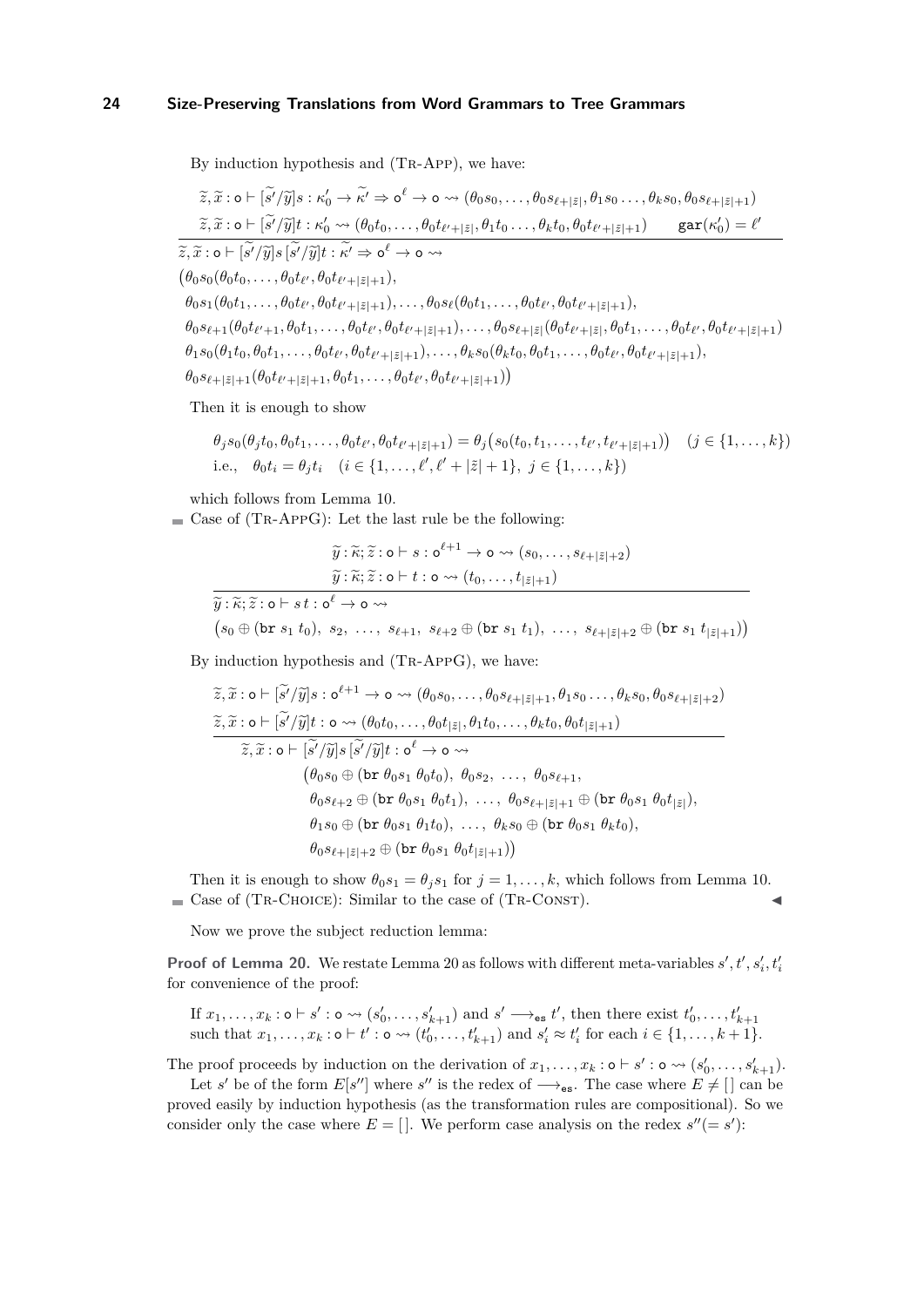Case where  $s' = F \widetilde{s} \widetilde{t} \longrightarrow_{\text{es}} {\{\widetilde{t}/\widetilde{z}\}}[\widetilde{s}/\widetilde{y}]u$ : In this case,

$$
F \widetilde{y} \widetilde{z} \to u \in \mathcal{R} \qquad \mathcal{N}(F) = \widetilde{\kappa} \Rightarrow \mathsf{o}^{\ell} \to \mathsf{o} \qquad |\widetilde{\kappa}| = |\widetilde{y}| = |\widetilde{s}| \qquad \ell = |\widetilde{z}| = |\widetilde{t}|,
$$

and  $\widetilde{z}$  do not occur in  $F \, \widetilde{s} \, \widetilde{t}.$ 

By the derivation of  $\tilde{x}$ :  $\circ \vdash (s' =) F \tilde{s} \tilde{t}$ :  $\circ \leadsto (s'_{0}, \ldots, s'_{k+1})$ , we have:

<span id="page-24-1"></span><span id="page-24-0"></span>
$$
\widetilde{x} : \mathbf{o} \vdash F : \widetilde{\kappa} \Rightarrow \mathbf{o}^{\ell} \to \mathbf{o} \rightsquigarrow (F_0, F_1, \dots, F_{\ell}, (F_0)^{k+1})
$$
  
\n
$$
\widetilde{x} : \mathbf{o} \vdash s_i : \kappa_i \rightsquigarrow (s_{i,0}, \dots, s_{i,\ell_i+k+1}) \qquad \text{gar}(\kappa_i) = \ell_i \qquad (i = 1, \dots, |\widetilde{s}|)
$$
  
\n
$$
\widetilde{x} : \mathbf{o} \vdash t_i : \mathbf{o} \rightsquigarrow (t_{i,0}, \dots, t_{i,k+1}) \qquad (i = 1, \dots, |\widetilde{t}|)
$$
  
\n
$$
(s'_0, \dots, s'_{k+1}) = (v_{\ell+1,0}, \dots, v_{\ell+1,k+1})
$$
\n(8)

where for  $i = 1, \ldots, |\tilde{s}|$  and  $j = 1, \ldots, |\tilde{t}| (= \ell)$ , we define:

$$
(v'_{1,0},\ldots,v'_{1,\ell+k+1}) := (F_0, F_1,\ldots,F_\ell,(F_0)^{k+1})
$$
  
\n
$$
(v'_{i+1,0},\ldots,v'_{i+1,\ell+k+1}) :=
$$
  
\n
$$
(v'_{i,0}(s_{i,0},\ldots,s_{i,\ell_i},s_{i,\ell_i+k+1}),
$$
  
\n
$$
v'_{i,1}(s_{i,1},\ldots,s_{i,\ell_i},s_{i,\ell_i+k+1}),\ldots,v'_{i,\ell}(s_{i,1},\ldots,s_{i,\ell_i},s_{i,\ell_i+k+1}),
$$
  
\n
$$
v'_{i,\ell+1}(s_{i,\ell_i+1},s_{i,1},\ldots,s_{i,\ell_i},s_{i,\ell_i+k+1}),\ldots,v'_{i,\ell+k+1}(s_{i,\ell_i+k+1},s_{i,1},\ldots,s_{i,\ell_i},s_{i,\ell_i+k+1}))
$$
  
\n
$$
(v_{1,0},\ldots,v_{1,\ell+k+1}) := (v'_{|\tilde{s}|+1,0},\ldots,v'_{|\tilde{s}|+1,\ell+k+1})
$$
  
\n
$$
(v_{j+1,0},\ldots,v_{j+1,\ell+k+1-j}) :=
$$
  
\n
$$
(v_{j,0} \oplus (\mathtt{br}\ v_{j,1}\ t_{j,0}),\ v_{j,2},\ldots,v_{j,\ell+k+2-j} \oplus (\mathtt{br}\ v_{j,1}\ t_{j,k+1})).
$$

Then we have

<span id="page-24-2"></span>
$$
(s'_{0}, s'_{1},...,s'_{k+1}) = (v_{\ell+1,0}, v_{\ell+1,1},...,v_{\ell+1,k+1})
$$
  
\n
$$
= (v_{\ell,0} \oplus (\text{br } v_{\ell,1} \ t_{\ell,0}), v_{\ell,2} \oplus (\text{br } v_{\ell,1} \ t_{\ell,1}), ..., v_{\ell,k+2} \oplus (\text{br } v_{\ell,1} \ t_{\ell,k+1}) )
$$
  
\n
$$
= ((v_{\ell-1,0} \oplus (\text{br } v_{\ell-1,1} \ t_{\ell-1,0})) \oplus (\text{br } v_{\ell-1,2} \ t_{\ell,0}),
$$
  
\n
$$
(v_{\ell-1,3} \oplus (\text{br } v_{\ell-1,1} \ t_{\ell-1,1})) \oplus (\text{br } v_{\ell-1,2} \ t_{\ell,1}), ...,
$$
  
\n
$$
(v_{\ell-1,k+3} \oplus (\text{br } v_{\ell-1,1} \ t_{\ell-1,k+1})) \oplus (\text{br } v_{\ell-1,2} \ t_{\ell,k+1}) )
$$
  
\n
$$
= ...
$$
  
\n
$$
= (v_{1,0} \oplus (\text{br } v_{1,1} \ t_{1,0}) \oplus ... \oplus (\text{br } v_{1,\ell} \ t_{\ell,0}),
$$
  
\n
$$
v_{1,\ell+1} \oplus (\text{br } v_{1,1} \ t_{1,1}) \oplus ... \oplus (\text{br } v_{1,\ell} \ t_{\ell,1}), ...,
$$
  
\n
$$
v_{1,\ell+k+1} \oplus (\text{br } v_{1,1} \ t_{1,k+1}) \oplus ... \oplus (\text{br } v_{1,\ell} \ t_{\ell,k+1}) )
$$
  
\n(9)

and

$$
v_{1,0} = F_0(s_{1,0},\ldots,s_{1,\ell_1},s_{1,\ell_1+k+1})\cdots(s_{|\tilde{s}|,0},\ldots,s_{|\tilde{s}|,\ell_{|\tilde{s}|}},s_{|\tilde{s}|,\ell_{|\tilde{s}|}+k+1})
$$
  
\n
$$
v_{1,j} = F_j(s_{1,1},\ldots,s_{1,\ell_1},s_{1,\ell_1+k+1})\cdots(s_{|\tilde{s}|,1},\ldots,s_{|\tilde{s}|,\ell_{|\tilde{s}|}},s_{|\tilde{s}|,\ell_{|\tilde{s}|}+k+1}) \qquad (j=1,\ldots,\ell)
$$
  
\n
$$
v_{1,\ell+j} = F_0(s_{1,\ell_1+j},s_{1,1},\ldots,s_{1,\ell_1},s_{1,\ell_1+k+1})\cdots(s_{|\tilde{s}|,\ell_{|\tilde{s}|}+j},s_{|\tilde{s}|,1},\ldots,s_{|\tilde{s}|,\ell_{|\tilde{s}|}},s_{|\tilde{s}|,\ell_{|\tilde{s}|}+k+1})
$$
  
\n
$$
(j=1,\ldots,k+1).
$$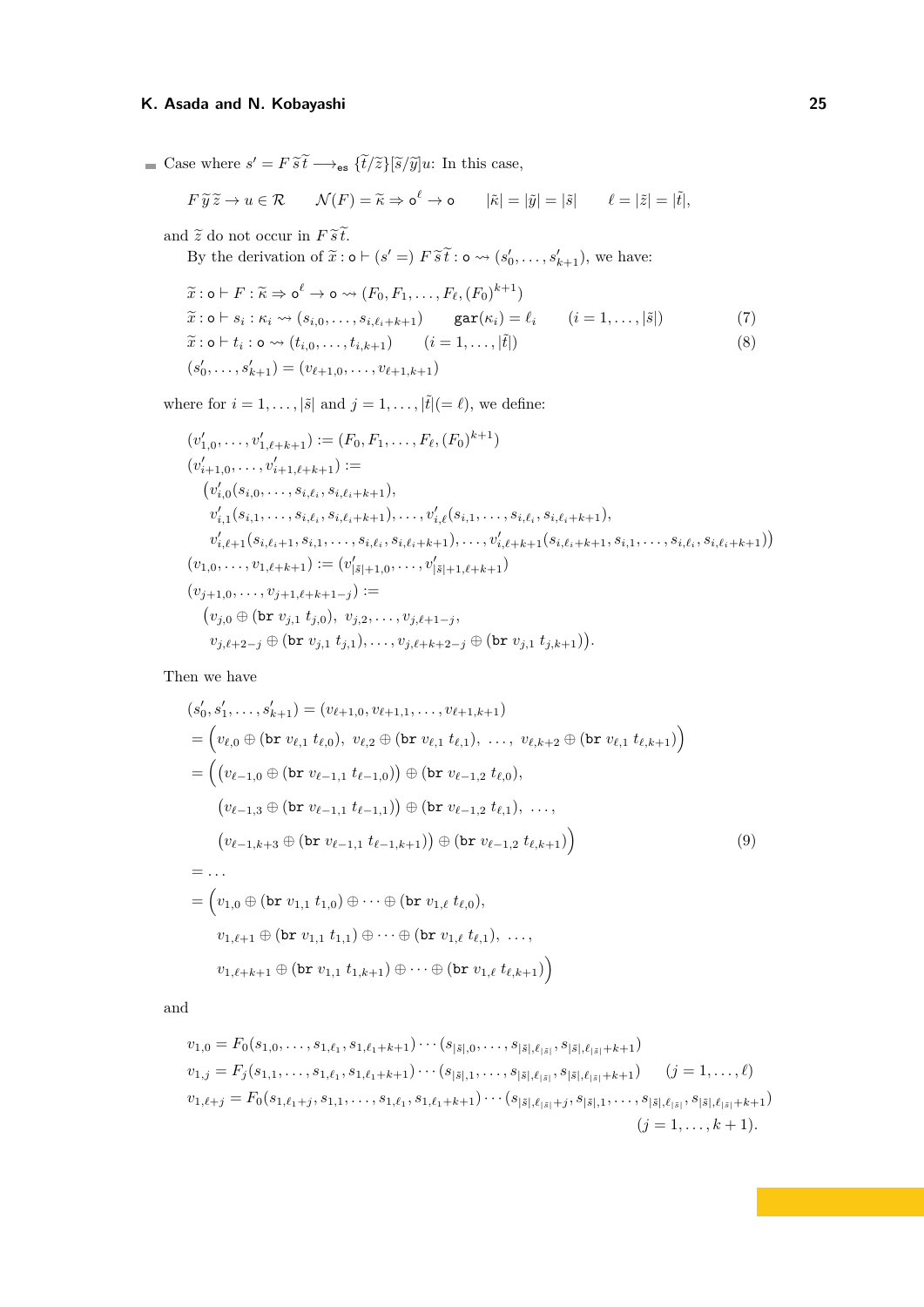<span id="page-25-0"></span>Next let us consider 
$$
t' = {\tilde{t}/\tilde{z}}{\tilde{s}/\tilde{y}}u
$$
. For some  $\tilde{u}$ , we have

$$
\widetilde{y} : \widetilde{\kappa}; \widetilde{z} : \mathsf{o} \vdash u : \mathsf{o} \leadsto (u_0, \ldots, u_{\ell+1}). \tag{10}
$$

By [\(10\)](#page-25-0), [\(7\)](#page-24-0), and the substitution lemma (Lemma [19\)](#page-14-2), we have

<span id="page-25-1"></span>
$$
\widetilde{z}, \widetilde{x} : \mathbf{o} \vdash [\widetilde{s}/\widetilde{y}]u : \mathbf{o} \leadsto (\theta_0 u_0, \theta_0 u_1, \dots, \theta_0 u_\ell, \theta_1 u_0, \dots, \theta_k u_0, \theta_0 u_{\ell+1})
$$
\n(11)

<span id="page-25-3"></span>
$$
\theta_0 u_{\ell+1} = \theta_{k+1} u_0 \tag{12}
$$

where

$$
\theta_j = \theta_{1,j} \cdots \theta_{|\tilde{\kappa}|,j} \qquad (j = 0, \ldots, k)
$$
  
\n
$$
\theta_{i,0} = [s_{i,0}/y_{i,0}, \ldots, s_{i,\ell_i}/y_{i,\ell_i}, s_{i,\ell_i+k+1}/y_{i,\ell_i+1}] \qquad (i = 1, \ldots, |\tilde{\kappa}|)
$$
  
\n
$$
\theta_{i,j} = [s_{i,\ell_i+j}/y_{i,0}, \ldots, s_{i,\ell_i}/y_{i,\ell_i}, s_{i,\ell_i+k+1}/y_{i,\ell_i+1}] \qquad (i = 1, \ldots, |\tilde{\kappa}|, j = 1, \ldots, k+1).
$$

Further, by  $(8)$ ,  $(11)$ , and  $(TR-SUB)$ , we have

<span id="page-25-6"></span>
$$
\widetilde{x} : \mathsf{o} \vdash (t' =) \{\widetilde{t}/\widetilde{z}\} [\widetilde{s}/\widetilde{y}] u : \mathsf{o} \rightsquigarrow (t'_0, \dots, t'_{k+1})
$$

where

$$
(t'_{0}, t'_{1}, \ldots, t'_{k}, t'_{k+1}) :=
$$
  
\n
$$
((\theta_{0} u_{0}) \oplus \bigoplus_{i=1}^{\ell} (\text{br } (\theta_{0} u_{i}) t_{i,0}),
$$
  
\n
$$
(\theta_{1} u_{0}) \oplus \bigoplus_{i=1}^{\ell} (\text{br } (\theta_{0} u_{i}) t_{i,1}), \ldots, (\theta_{k} u_{0}) \oplus \bigoplus_{i=1}^{\ell} (\text{br } (\theta_{0} u_{i}) t_{i,k}),
$$
  
\n
$$
(\theta_{0} u_{\ell+1}) \oplus \bigoplus_{i=1}^{\ell} (\text{br } (\theta_{0} u_{i}) t_{i,k+1})).
$$
\n(13)

Now, by (Tr-Rule), the transformed grammar has the following rules

$$
F_0 \widetilde{y_1} \cdots \widetilde{y_{|\widetilde{y}|}} \to u_0, \qquad F_j \widetilde{y_1}' \cdots \widetilde{y_{|\widetilde{y}|}}' \to u_j \quad (j = 1, ..., \ell)
$$

where

$$
\widetilde{y}_i = (y_{i,0},\ldots,y_{i,\text{gar}(\kappa_i)+1}) \qquad \widetilde{y}_i' = (y_{i,1},\ldots,y_{i,\text{gar}(\kappa_i)+1}) \qquad (i=1,\ldots,|\widetilde{y}|).
$$

Then,

$$
v_{1,0} \longrightarrow^* \theta_0 u_0 \tag{14}
$$

<span id="page-25-5"></span><span id="page-25-4"></span>
$$
v_{1,j} \longrightarrow^* \theta_0 u_j \qquad (j = 1, \dots, \ell) \tag{15}
$$

$$
v_{1,\ell+j} \longrightarrow^* \theta_j u_0 \qquad (j=1,\ldots,k)
$$
\n(16)

<span id="page-25-2"></span>
$$
v_{1,\ell+k+1} \longrightarrow^* \theta_{k+1} u_0 = \theta_0 u_{\ell+1} \tag{17}
$$

where: the equation in [\(17\)](#page-25-2) is just [\(12\)](#page-25-3); and for [\(15\)](#page-25-4) note that  $y_{1,0}, \ldots, y_{|\tilde{\kappa}|,0}$  do not occur in  $u_j$  by Lemma [10.](#page-9-1) Then, we have

$$
(s'_{0}, s'_{1},...,s'_{k}, s'_{k+1})
$$
\n
$$
= (v_{1,0} \oplus \bigoplus_{i=1}^{\ell} (\mathtt{br} v_{1,i} t_{i,0}), \qquad (\because (9))
$$
\n
$$
v_{1,\ell+1} \oplus \bigoplus_{i=1}^{\ell} (\mathtt{br} v_{1,i} t_{i,1}), ..., v_{1,\ell+k} \oplus \bigoplus_{i=1}^{\ell} (\mathtt{br} v_{1,i} t_{i,k})
$$
\n
$$
v_{1,\ell+k+1} \oplus \bigoplus_{i=1}^{\ell} (\mathtt{br} v_{1,i} t_{i,k+1})
$$
\n
$$
\approx ((\theta_{0} u_{0}) \oplus \bigoplus_{i=1}^{\ell} (\mathtt{br} (\theta_{0} u_{i}) t_{i,0}), \qquad (\because (14)-(17))
$$
\n
$$
(\theta_{1} u_{0}) \oplus \bigoplus_{i=1}^{\ell} (\mathtt{br} (\theta_{0} u_{i}) t_{i,1}), ..., (\theta_{k} u_{0}) \oplus \bigoplus_{i=1}^{\ell} (\mathtt{br} (\theta_{0} u_{i}) t_{i,k}),
$$
\n
$$
(\theta_{0} u_{\ell+1}) \oplus \bigoplus_{i=1}^{\ell} (\mathtt{br} (\theta_{0} u_{i}) t_{i,k+1}) )
$$
\n
$$
= (t'_{0}, t'_{1}, ..., t'_{k}, t'_{k+1}) \qquad (\because (13))
$$

as required.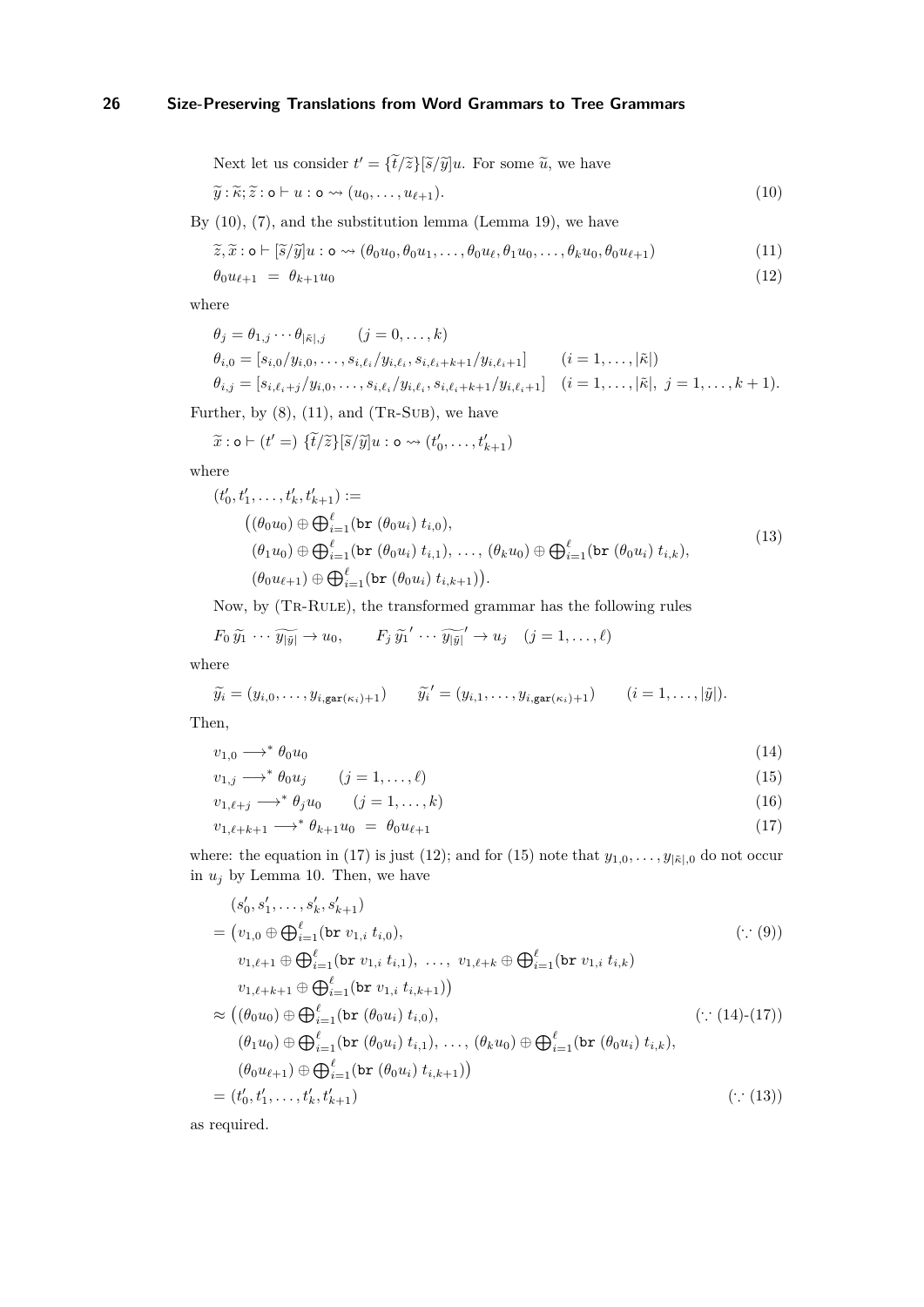Case where  $s' = {\{\tilde{s}/\tilde{z}\}z_{i'} \longrightarrow_{\mathsf{es}} s_{i'}}$ . The derivation of  $\tilde{x} : \mathsf{o} \vdash (s' =) {\{\tilde{s}/\tilde{z}\}z_{i'} : \mathsf{o} \leadsto (s' = 0\})}$  $(s'_0, \ldots, s'_{k+1})$  must be given by (TR-SUB); hence we have:

$$
x_1, \ldots, x_k : \mathsf{o} \vdash s_i : \mathsf{o} \leadsto (s_{i,0}, \ldots, s_{i,k+1}) \qquad (i = 1, \ldots, |\tilde{s}|)
$$
  

$$
z_1, \ldots, z_{|\tilde{s}|}, x_1, \ldots, x_k : \mathsf{o} \vdash z_{i'} : \mathsf{o} \leadsto (\Omega^{i'}, \mathsf{e}, \Omega^{|\tilde{s}| + k - i' + 1}).
$$

For each  $j = 0, \ldots, k + 1$ , let  $t'_j := s_{i',j}$ , so that we have

$$
x_1,\ldots,x_k:\mathsf{o}\vdash(t'=)\;s_{i'}:\mathsf{o}\leadsto(t'_0,\ldots,t'_{k+1}).
$$

Then we have

$$
s'_{j} = \Omega \oplus \bigoplus_{i=1}^{i'-1} (\text{br } \Omega s_{i,j}) \oplus (\text{br } e s_{i',j}) \oplus \bigoplus_{i=i'+1}^{|\tilde{s}|} (\text{br } \Omega s_{i,j})
$$
  

$$
\approx s_{i',j} = t'_{j}
$$

as required.

Case where  $s' = \{\tilde{s}/\tilde{z}\}x \longrightarrow_{\text{es}} x$  and  $x \notin \{z_1, \ldots, z_{|\tilde{s}|}\} \cup dom(\mathcal{N})$ : In this case,  $x = x_j$ for some  $j' = 1, ..., k$ . Let  $(t'_0, ..., t'_{k+1}) := (\Omega^{j'}, \mathbf{e}, \Omega^{k-j'+1})$ , so that we have

 $x_1, \ldots, x_k : \mathsf{o} \vdash (t' =) \ x_{j'} : \mathsf{o} \leadsto (t'_0, \ldots, t'_{k+1}).$ 

The derivation of  $\tilde{x} : \mathbf{o} \vdash (s' =) \{\tilde{s}/\tilde{z}\} x_{j'} : \mathbf{o} \leadsto (s'_0, \ldots, s'_{k+1})$  must be given by (TR-SUB); hence we have

$$
x_1, \ldots, x_k : \mathsf{o} \vdash s_i : \mathsf{o} \leadsto (s_{i,0}, \ldots, s_{i,k+1}) \qquad (i = 1, \ldots, |\tilde{s}|)
$$
  
\n
$$
z_1, \ldots, z_{|\tilde{s}|}, x_1, \ldots, x_k : \mathsf{o} \vdash x_{j'} : \mathsf{o} \leadsto (\Omega^{|\tilde{s}|+j'}, \mathsf{e}, \Omega^{k-j'+1}) = (t'_0, \Omega^{|\tilde{s}|}, t'_1, \ldots, t'_{k+1})
$$
  
\n
$$
x_1, \ldots, x_k : \mathsf{o} \vdash \{\tilde{s}/\tilde{z}\} x_{j'} : \mathsf{o} \leadsto (t'_0 \oplus \bigoplus_{i=1}^{|\tilde{s}|} (\mathtt{br} \Omega s_{i,0}),
$$
  
\n
$$
t'_1 \oplus \bigoplus_{i=1}^{|\tilde{s}|} (\mathtt{br} \Omega s_{i,1}), \ldots, t'_{k+1} \oplus \bigoplus_{i=1}^{|\tilde{s}|} (\mathtt{br} \Omega s_{i,k+1})).
$$

Then we have  $s'_j = t'_j \oplus \bigoplus_{i=1}^{|\tilde{s}|} (\text{br } \Omega s_{i,j}) \approx t'_j \text{ for } j = 0, \ldots, k+1$ , as required. Case where  $s' = {\tilde{s}/\tilde{z}}_1^e \leftrightarrow_{es}^e$  e: This case does not happen because we have  $x_1, \ldots, x_k$  :

 $\circ \vdash s' : \circ \leadsto (s'_{0}, \ldots, s'_{k+1})$  but there is no rule for  $e$  in Fig. [1](#page-7-0) extended with (TR-SUB). Case where  $s' = {\{\tilde{s}/\tilde{z}\}}a(t) \longrightarrow_{es} a({\{\tilde{s}/\tilde{z}\}}t)$ : The derivation of  $\tilde{x} : \mathfrak{o} \vdash (s' =) {\{\tilde{s}/\tilde{z}\}}a(t)$ :  $\circ \leadsto (s'_0, \ldots, s'_{k+1})$  must be given by (TR-SUB) and we have

$$
x_1, \ldots, x_k : \mathbf{o} \vdash s_i : \mathbf{o} \leadsto (s_{i,0}, \ldots, s_{i,k+1}) \qquad (i = 1, \ldots, |\tilde{s}|)
$$
  
\n
$$
z_1, \ldots, z_{|\tilde{s}|}, x_1, \ldots, x_k : \mathbf{o} \vdash t : \mathbf{o} \leadsto (t_0, \ldots, t_{|\tilde{s}|+k+1})
$$
  
\n
$$
z_1, \ldots, z_{|\tilde{s}|}, x_1, \ldots, x_k : \mathbf{o} \vdash a(t) : \mathbf{o} \leadsto (\mathbf{br} \ a \ t_0, \ldots, \mathbf{br} \ a \ t_{|\tilde{s}|+k+1})
$$
  
\n
$$
(s'_0, \ldots, s'_{k+1}) =
$$
  
\n
$$
((\mathbf{br} \ a \ t_0) \oplus \bigoplus_{i=1}^{|\tilde{s}|} (\mathbf{br} \ (\mathbf{br} \ a \ t_i) \ s_{i,0}),
$$
  
\n
$$
(\mathbf{br} \ a \ t_{|\tilde{s}|+1}) \oplus \bigoplus_{i=1}^{|\tilde{s}|} (\mathbf{br} \ (\mathbf{br} \ a \ t_i) \ s_{i,1}), \ldots, (\mathbf{br} \ a \ t_{|\tilde{s}|+k+1}) \oplus \bigoplus_{i=1}^{|\tilde{s}|} (\mathbf{br} \ (\mathbf{br} \ a \ t_i) \ s_{i,k+1})).
$$

Also, we have:

$$
x_1, \ldots, x_k : \mathsf{o} \vdash \{\tilde{s}/\tilde{z}\} t : \mathsf{o} \rightsquigarrow
$$
  
\n
$$
(t_0 \oplus \bigoplus_{i=1}^{|\tilde{s}|} [\mathsf{br} \ t_i \ s_{i,0}),
$$
  
\n
$$
t_{|\tilde{s}|+1} \oplus \bigoplus_{i=1}^{|\tilde{s}|} [\mathsf{br} \ t_i \ s_{i,1}), \ldots, t_{|\tilde{s}|+k+1} \oplus \bigoplus_{i=1}^{|\tilde{s}|} [\mathsf{br} \ t_i \ s_{i,k+1})]
$$
  
\n
$$
x_1, \ldots, x_k : \mathsf{o} \vdash (t' =) \ a(\{\tilde{s}/\tilde{z}\} t) : \mathsf{o} \rightsquigarrow (t'_0, \ldots, t'_{k+1}) :=
$$
  
\n
$$
(\mathsf{br} \ a \ (t_0 \oplus \bigoplus_{i=1}^{|\tilde{s}|} [\mathsf{br} \ t_i \ s_{i,0})),
$$
  
\n
$$
\mathsf{br} \ a \ (t_{|\tilde{s}|+1} \oplus \bigoplus_{i=1}^{|\tilde{s}|} [\mathsf{br} \ t_i \ s_{i,1})), \ldots, \mathsf{br} \ a \ (t_{|\tilde{s}|+k+1} \oplus \bigoplus_{i=1}^{|\tilde{s}|} [\mathsf{br} \ t_i \ s_{i,k+1}]).
$$

Then it is clear that  $s'_j \approx t'_j$  for  $j = 0, \ldots, k + 1$ .